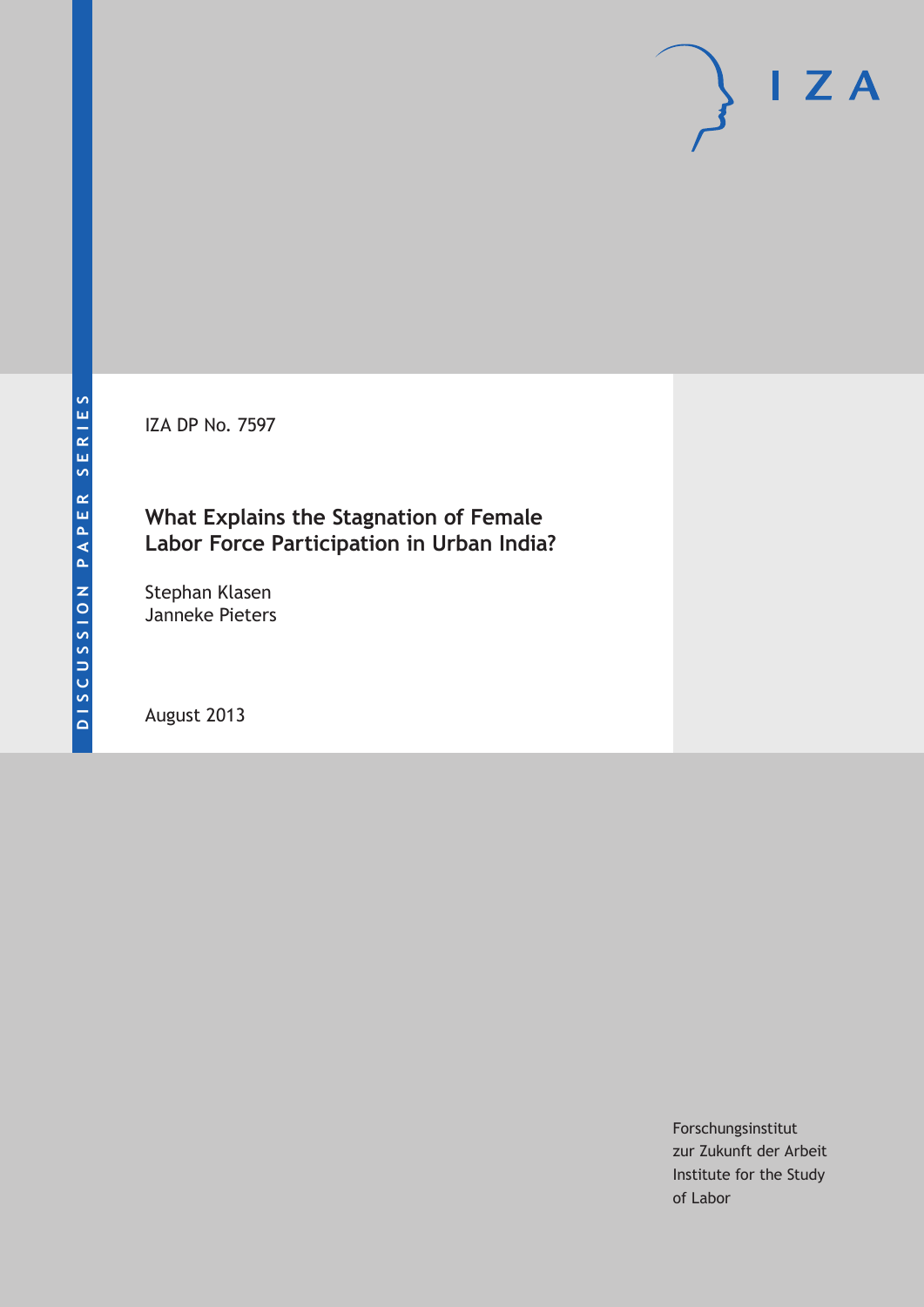# **What Explains the Stagnation of Female Labor Force Participation in Urban India?**

### **Stephan Klasen**

*University of Göttingen and IZA*

## **Janneke Pieters**

*IZA*

Discussion Paper No. 7597 August 2013

IZA

P.O. Box 7240 53072 Bonn Germany

Phone: +49-228-3894-0 Fax: +49-228-3894-180 E-mail: [iza@iza.org](mailto:iza@iza.org)

Any opinions expressed here are those of the author(s) and not those of IZA. Research published in this series may include views on policy, but the institute itself takes no institutional policy positions. The IZA research network is committed to the IZA Guiding Principles of Research Integrity.

The Institute for the Study of Labor (IZA) in Bonn is a local and virtual international research center and a place of communication between science, politics and business. IZA is an independent nonprofit organization supported by Deutsche Post Foundation. The center is associated with the University of Bonn and offers a stimulating research environment through its international network, workshops and conferences, data service, project support, research visits and doctoral program. IZA engages in (i) original and internationally competitive research in all fields of labor economics, (ii) development of policy concepts, and (iii) dissemination of research results and concepts to the interested public.

<span id="page-1-0"></span>IZA Discussion Papers often represent preliminary work and are circulated to encourage discussion. Citation of such a paper should account for its provisional character. A revised version may be available directly from the author.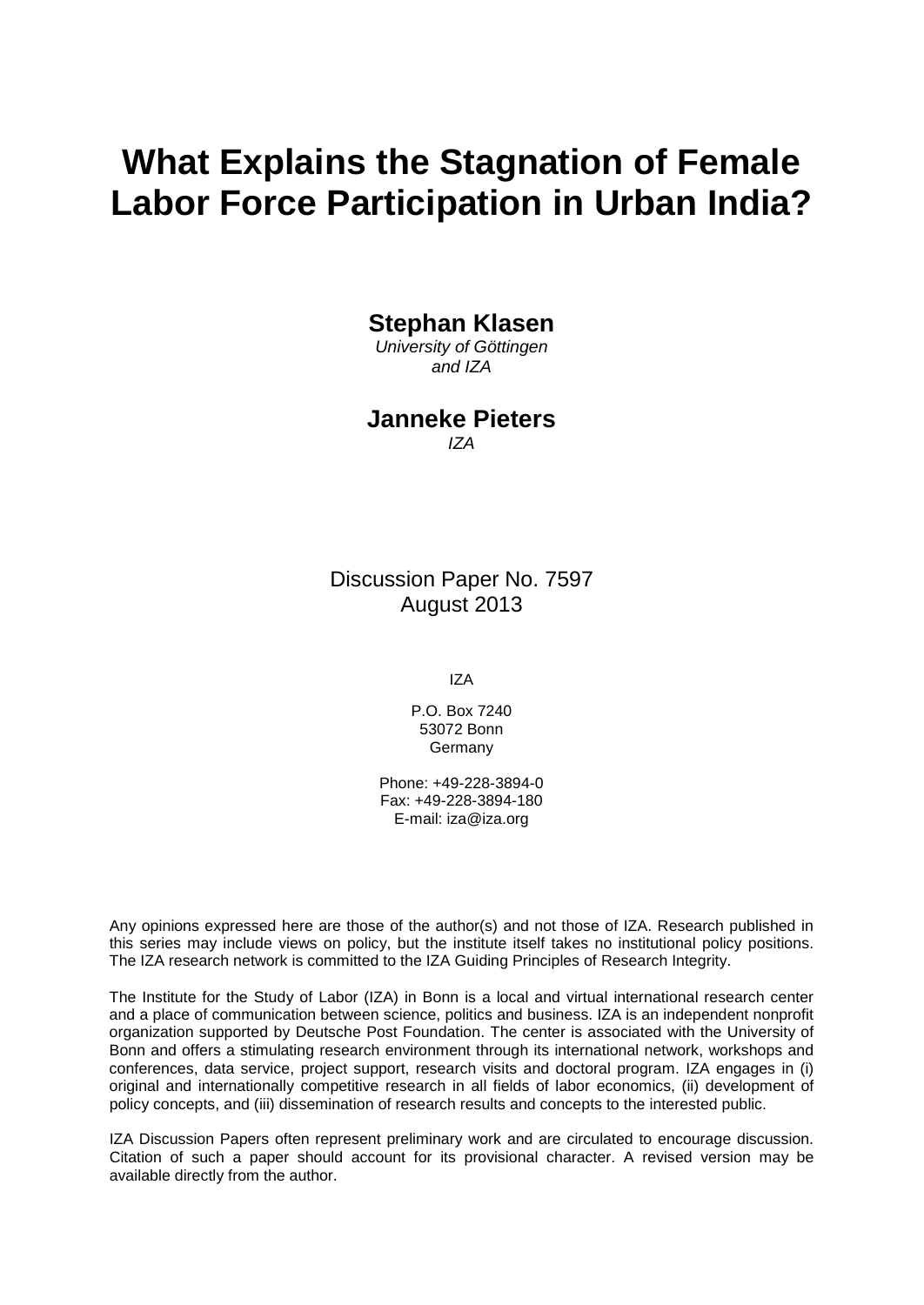IZA Discussion Paper No. 7597 August 2013

## **ABSTRACT**

## **What Explains the Stagnation of Female Labor Force Participation in Urban India?[\\*](#page-1-0)**

We study the surprisingly low level and stagnation of female labor force participation rates in urban India between 1987 and 2009. Despite rising growth, fertility decline, and rising wages and education levels, women's labor force participation stagnated at around 18%. Using five large cross-sectional micro surveys, we find that a combination of supply and demand effects have contributed to this stagnation. The main supply side factors were rising household incomes, husband's education, stigmas against educated women engaging in menial work, and falling selectivity of highly educated women. On the demand side, employment in sectors appropriate for educated women grew less than the supply of educated workers, leading many women to withdraw from the labor force.

JEL Classification: J20, J16, I25, O15

Keywords: female labor force participation, education, India

Corresponding author:

Janneke Pieters IZA P.O. Box 7240 53072 Bonn Germany E-mail: [pieters@iza.org](mailto:pieters@iza.org)

This paper has benefitted from the comments of Sonia Bhalotra, Francine Blau, Tanika Chakraborty, Lawrence Kahn, David Lam, and Sher Verick. We also had helpful comments from seminar participants at the Delhi School of Economics, Harvard Center for Population and Development Studies, The New School, IZA, the World Bank, the IZA/World Bank Conference on Employment and Development, and the annual conference of the European Society for Population Economics.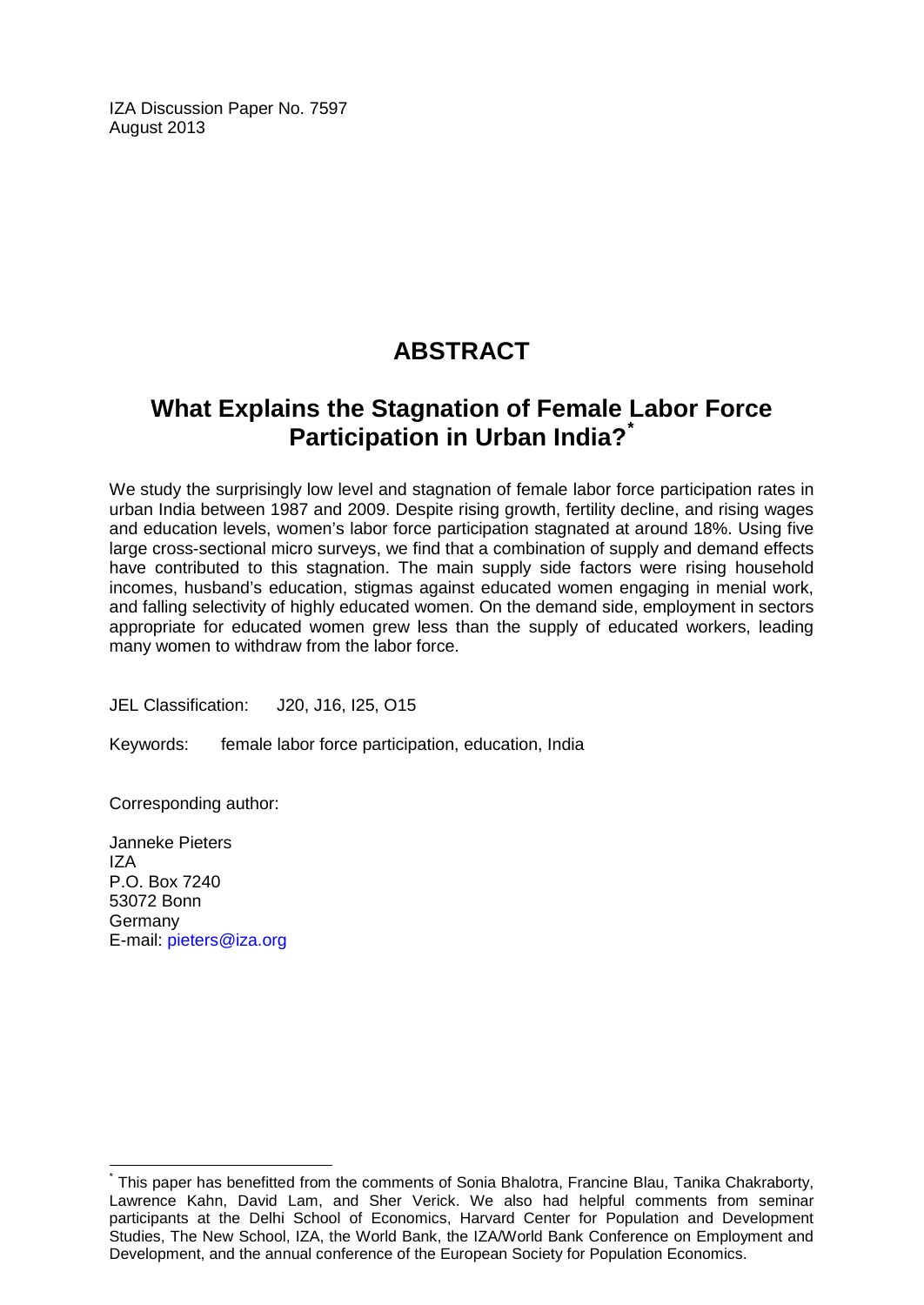#### **I. Introduction**

India"s economy has grown fast over the past two decades, with the services sector accounting for a large share of growth (Bosworth and Collins, 2008; Shastry, 2012). India has also experienced a sizable fertility decline, a rapid education expansion and a decline in the education gender gap, while the labor market returns to education increased (Kijima, 2006; Pieters, 2010). Against this background, it is puzzling to see that the reported female labor force participation rate in urban India has stagnated around 18 per cent since the 1980s. One would expect a rising share of women to enter the labor force, especially in urban India where women have gotten much more educated and where white-collar jobs are concentrated.

The aim of this paper is to investigate why female labor force participation (henceforth FLFP) in urban India stagnated, despite rising education levels and rapid economic growth. Standard labor supply models and previous research on FLFP and economic development (Goldin, 1994; Mammen and Paxson, 2000; Blau and Kahn, 2007) suggest that rising household incomes could lead to a withdrawal of women from the labor market, while rising education and growth of white-collar services employment should draw more women into the labor force by increasing their earnings capacity and reducing social stigma against women's work. On the other hand, rising education has been associated with stronger preferences for white-collar jobs (Desai *et al.*, 2010), while these jobs tend to become scarce relative to the rapidly growing supply of educated workers (Boserup, 1970; Das and Desai, 2003).

Understanding the causes of stagnation in FLFP matters for several reasons. India currently has an advantageous age structure of the population with a large and growing share of working age people and relatively few dependents. Optimistic predictions for India"s future growth often refer to this demographic dividend, which is alleged to have accounted for about a third of East Asia"s high per capita growth rates in the period between 1965 and 1990 (Bloom and Williamson, 1998; Bloom, 2011). However, the benefits of a country"s demographic dividend hinge on the productive employment of the working age population. High and rising female employment levels were in fact critical in sustaining East Asia's high economic growth (Klasen and Lamanna, 2009; Young, 1995).

Beyond women"s contribution to growth, stagnation in FLFP has implications for the degree to which women benefit from growth. Employment and earnings are robust determinants of bargaining power, with impacts for female and children's well-being (Qian, 2008; Anderson and Eswaran, 2009; Afridi *et al.* 2012). If there are structural economic or cultural barriers preventing women"s labor force participation, women are unable to capitalize on these opportunities.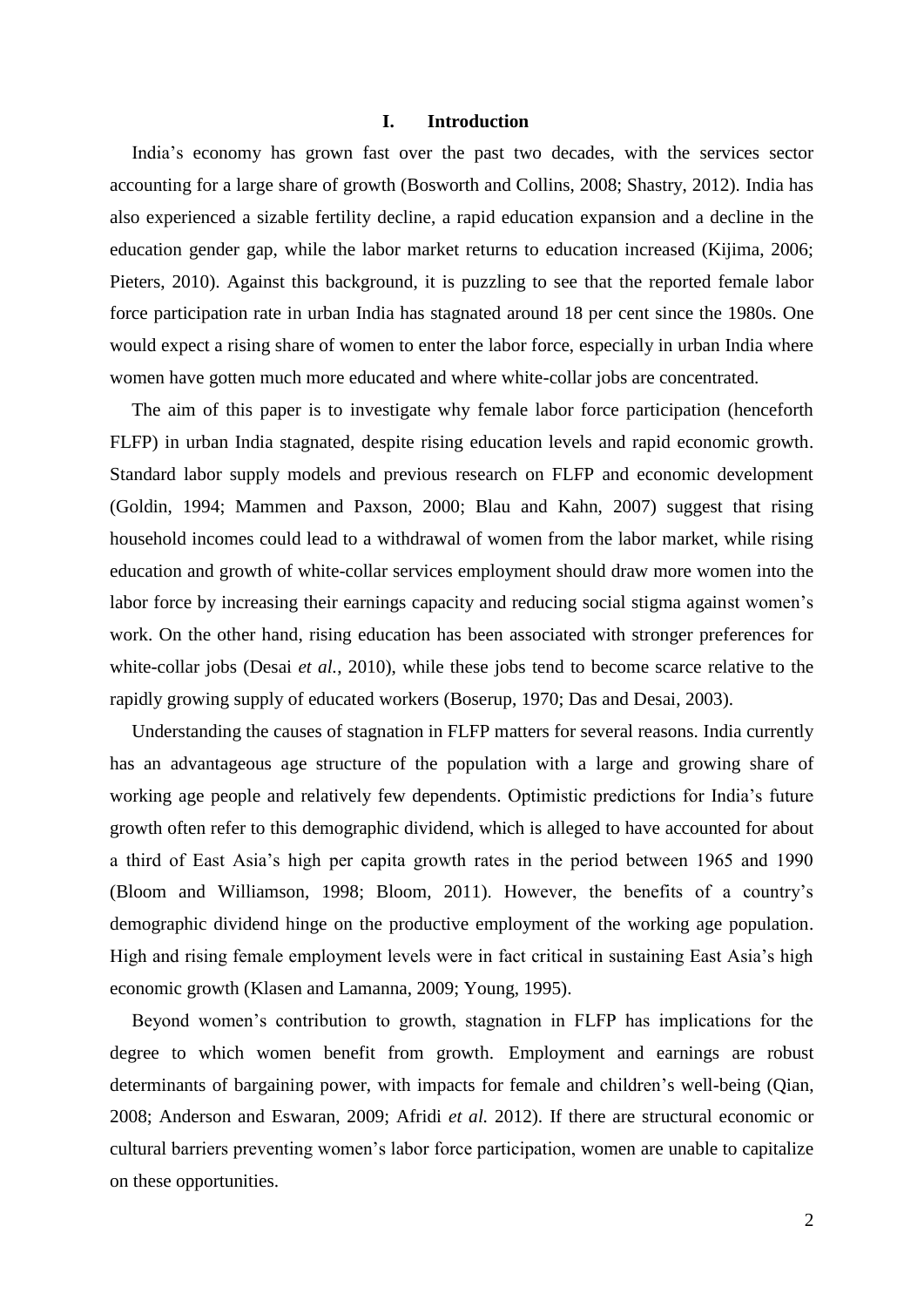In this paper, we estimate a simple model of female labor force participation using individual level cross-section data spanning the period 1987 to 2009. The model is estimated separately for each survey year allowing us to assess changes in behavior. We also run estimations for separate education groups to compare behavior between women with low and high educational attainment. Our estimation results provide a detailed account of the impact of various factors on women"s labor force participation and their changes over time and show that women with low education appear to be boxed in by the necessity to work if household incomes are very low or income insecurity is high, and stigmas attached to working if they are somewhat more educated and in more secure economic environments. Highly educated women appear less constrained by family circumstances in their labor force participation decision.

The estimates are then used to decompose the stagnation of FLFP between 1987 and 2009 into contributions by different covariates and changes in behavior and unobservables (Fairlie, 2006). On the supply side, we find that rising male incomes and education contributed to a withdrawal of women from the labor force, showing that the classic income effect is at work in urban India. The effect of rising female education on female labor force participation is more complicated. A particular feature of women"s work in India is a U-shaped relationship between education and labor force participation. Participation rates are relatively high for illiterate women, lower for women with low and intermediate education, and highest for postsecondary graduates. Our results suggest that the U-shape is related to strengthening preferences for white-collar jobs as women complete more education, with only the most highly educated having access to these types of jobs. Despite high growth rates, however, the economy has not produced enough employment of this kind to keep up with the growth of high-skilled labor supply. The share of white-collar services in urban employment fell from 19 per cent in 1987 to 17 per cent in 2009, while the proportion of graduates in the working age population increased from 11 to 21 per cent. As a result, we find strong crowding-out effects of the increased high-skilled labor supply on female labor force participation.

While this crowding out effect accounts for a substantial decline in FLFP especially among highly educated women, our estimates also show a large decline in the positive effect of secondary and graduate education on labor force participation – even when controlling for household income and wages. As a result, despite rising returns to education, the substantial increase in educational attainment of women contributed only moderately to FLFP growth. We provide suggestive evidence that the declining positive effect of secondary and graduate education is partly accounted for by an erosion of positive selection into higher education, i.e.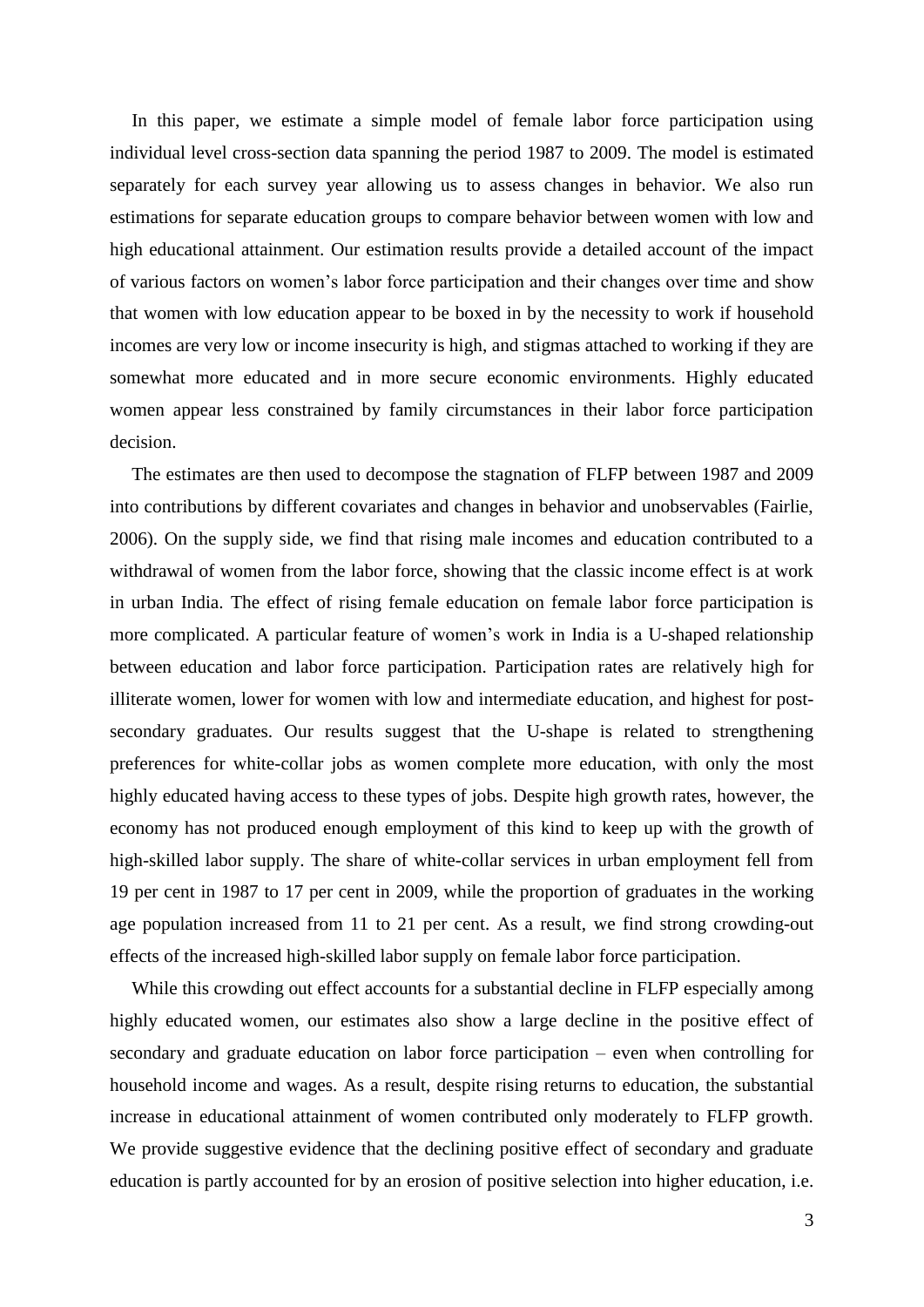a declining correlation between determinants of higher educational attainment and unobserved determinants of labor force participation. Reasons for this could be the rapid expansion of education supply, but also rising marriage market returns to education, inducing women to pursue higher education regardless of their expected labor market returns. In line with the marriage market incentive, we show that women with low and intermediate education levels are much less likely to be matched with a "high-quality" male in 2009 than in 1987.

The paper is organized as follows. Section II discusses the literature on female labor force participation determinants, focusing in particular on economic development and rising education levels. Section III describes patterns of FLFP, wages, education, and employment in urban India. Section IV presents our empirical FLFP model and estimation results, followed by the decomposition analysis in Section V. Section VI further investigates the relationship between women"s education and labor force participation. Section VII concludes.

#### **II. Development, education, and female labor force participation**

Labor force participation decisions can be the outcome of individual preferences of the woman, her family circumstances, as well as labor demand conditions for jobs that women are particularly suited for, interested in, or where employment in these jobs is seen as socially acceptable. Education will play a key role in shaping these supply and demand conditions. We will discuss these issues in turn.

A common starting point for the analysis of female labor force participation is the basic static labor supply model (see Blundell and MaCurdy, 1999), in which an increase in the wage rate reduces demand for leisure as its opportunity cost rises, increasing labor supply. If leisure is a normal good, an increase in a person"s income will increase the demand for leisure and thus reduce labor supply. These are the well-known substitution and income effects. For a person currently not working, an increase in the wage rate only has a substitution effect, increasing her incentive to work (i.e., one would always expect a positive own wage effect at the extensive margin). An increase in unearned income (non-labor income or labor income earned by other household members, particularly the husband) reduces the marginal utility of the woman"s earnings and therefore reduces labor force participation.

In initial stages of economic development, education levels typically increase much more for men than for women. Women"s wages and opportunities for work change relatively slowly while their husband"s income rises fast, so the negative income effect is likely to dominate any positive substitution effect of rising female wages. This is what drives reductions in FLFP according to the so-called Feminization-U hypothesis (Boserup, 1970;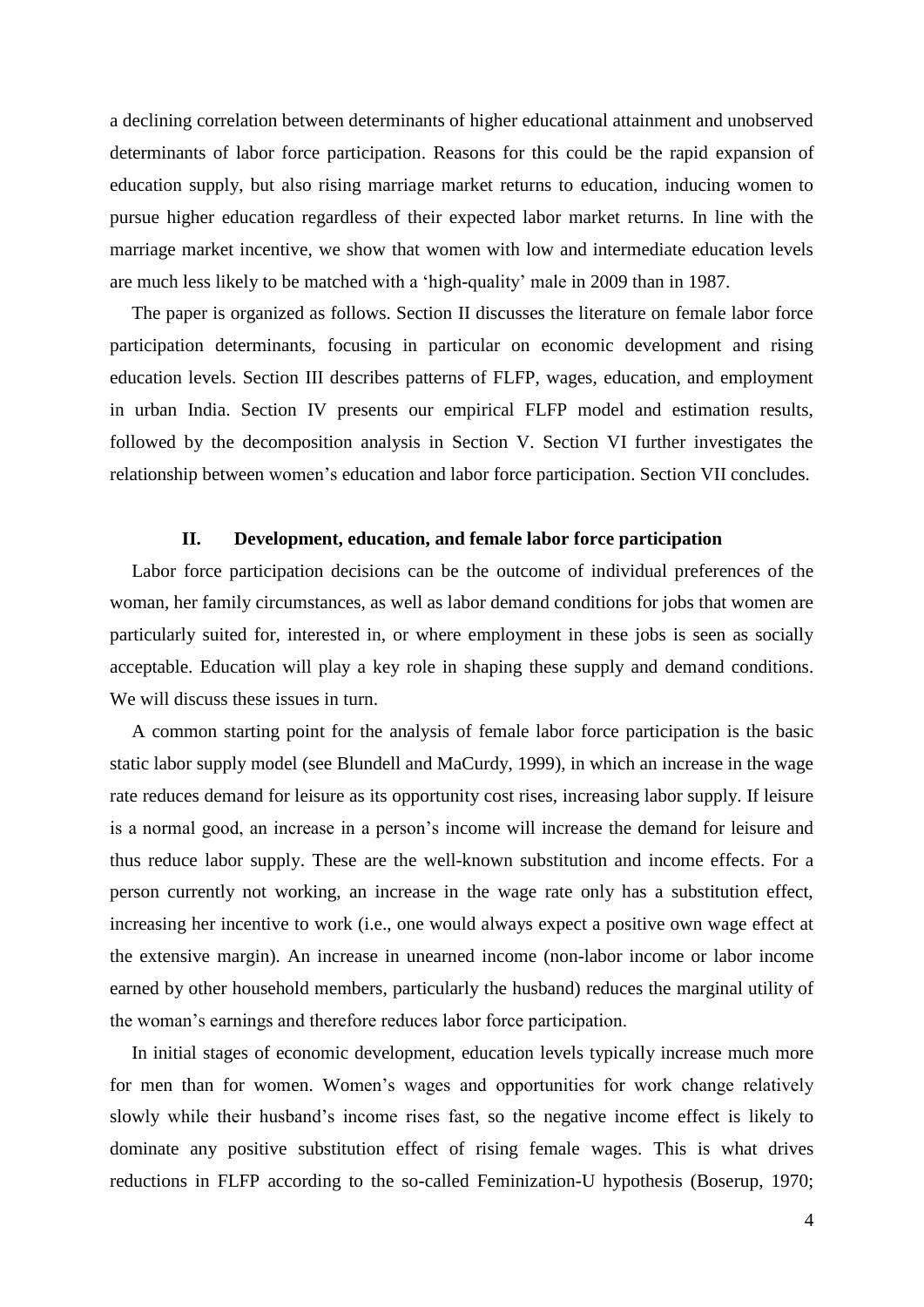Goldin, 1994; Mammen and Paxson, 2000).<sup>1</sup> Participation is further reduced because of social stigma against women working outside of the home, especially in manufacturing, and the difficulty of combining household production with market work in non-agricultural occupations; these effects are held to be particularly strong for married women.

In later stages of development, women's education starts to catch up to men's, their earnings capacity increases and they gain access to socially acceptable types of work, especially if demand for white-collar workers increases with the expansion of the services sector. This will result in higher  $FLFP$ , but country-specific labor demand conditions clearly play a role in this process. The increase in FLFP could depend on growth in employment opportunities of the kind preferred by (and deemed appropriate for) educated women, relative to growth in the educated working age population. If female labor mobility is limited, as is the case in India, the growth in desirable jobs relative to the educated population can generate local mismatches with impacts on female labor force participation rates.

One might further hypothesize that similar factors produce a U-shaped relationship between economic or educational status and women"s labor force participation at a given point in time within a country – as is indeed observed in India. Among the poorest with no or very little education, women are forced to work to survive and can combine farm work with domestic duties, while among the very highly educated, high wages induce women to work and stigmas militating against female employment in white-collar jobs are low. Between these two groups, women face barriers to labor force participation related to both the absence of an urgent need to work (the income effect), and the presence of social stigmas associated with female employment.<sup>3</sup>

Besides education"s effect through (spousal) income, wages, and access to socially acceptable jobs, education can affect labor force participation by changing women"s own work-related preferences. Women are likely to become more labor market oriented with higher education, but education may also generate stronger preference for certain types of jobs (e.g. white-collar employment in the service sector, such as work in the education or

<u>.</u>

<sup>&</sup>lt;sup>1</sup> Though the feminization-U is sometimes considered a stylized fact, the empirical evidence in support of it is mostly based on cross-country analysis, while panel analyses have produced mixed results (Tam, 2011; Gaddis and Klasen, 2012).

<sup>&</sup>lt;sup>2</sup> Over the course of development, changes in circumstances may also be accompanied by changes in women's behavior, i.e. the degree to which wages, income, and social restrictions affect FLFP. As Goldin (1990) describes the history of women"s work in the US, economic development is reflected in an increasing own wage effect while women's responsiveness to other family income declines. Blau and Kahn (2007) and Heim (2007) find similar evidence for women in the US.

 $3$  This would be consistent with a similar U-shape relationship in gender bias in mortality by education or income groups, where gender bias appears to be largest among the middle groups (e.g. Klasen and Wink, 2003; Drèze and Sen, 2002).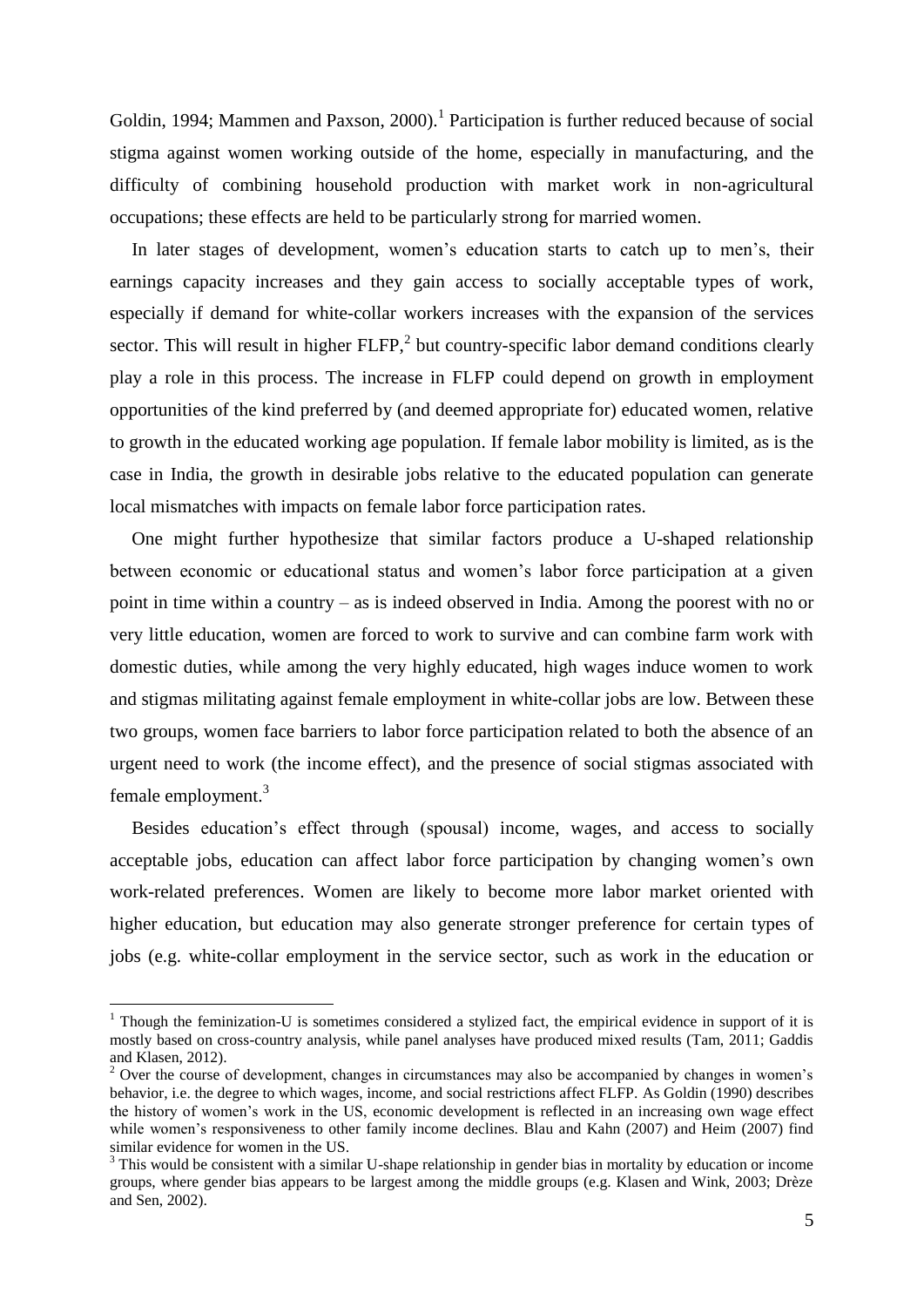health sector or public administration) and reduce the willingness to do manual or other lowskilled work. If white-collar jobs are scarce, higher education can reduce labor force participation (this argument is also put forward by Desai et al., 2010). Boserup (1970) describes how the feminization of clerical jobs proceeds very slowly when the number of educated men is in excess of demand for clerical workers. In initial stages of educational expansion, those with some education feel entitled to a white-collar job, and this attitude can persist long after a majority of the population has reached higher education levels. Until industrial jobs become more acceptable for educated persons, there is likely to be considerable resistance against women"s employment in white-collar jobs, as this would reduce the opportunities for men (Boserup, 1970: Chapter 7). How the education-labor force participation link evolves over time will thus depend on the structure of labor demand growth in the economy and the status associated with different types of work.

A positive link between education and labor force participation can appear when both are outcomes of unobserved preferences for work (related to family background, for example), such that women with a greater taste for work are more likely to attain higher education. Recent research has shown that primary and secondary school enrollment in India respond to the perceived returns to schooling, in particular the availability and awareness of job opportunities in business and IT-services (Oster and Millett Steinberg, 2013; Jensen, 2012; Shastry, 2012). These studies also show, however, that responses are limited to very local opportunities (Oster and Millett Steinberg, 2013) and in the experiment by Jensen (2012), girls" schooling is affected by active recruitment rather than the mere availability of jobs. It apparently takes more than growth and rising wages to raise awareness of labor market opportunities, and despite its fast growth, the business services sector still accounts for only a small share of total employment in India. Nonetheless, when analyzing the effect of education on labor force participation it is important to keep in mind the potential endogeneity of education through non-random selection into education.

Education could be endogenous to labor force participation in the exact opposite direction as well. In India, social restrictions on the lifestyles of women tend to become more rigid as households move up in the caste hierarchy (Chen and Drèze, 1992). If education of women and restrictions on women's mobility and work both increase with families' social status, one would observe a negative correlation between education and labor force participation. Eswaran *et al*. (2011) find supporting evidence for this negative endogeneity channel in rural India (based on data for 1998-99), but Das and Desai (2003) find no support in a sample of rural and urban women in India in 1993-94.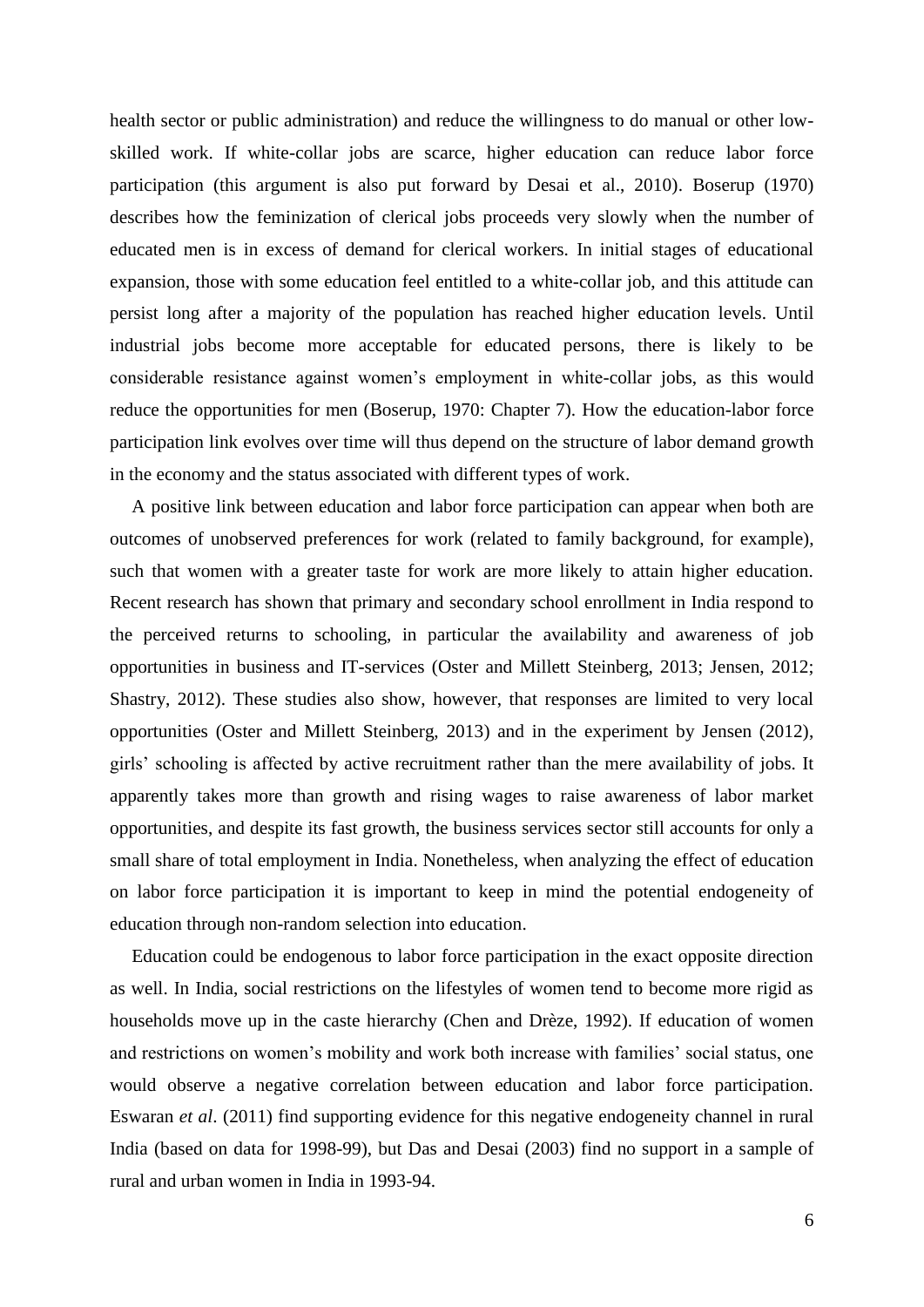### **III. Female labor force participation in urban India**

This section describes patterns of FLFP, wages, education, and employment in urban India. The descriptions and empirical analysis in this paper are based on the NSS Employment and Unemployment Survey, waves 1987-88, 1993-94, 1999-2000, 2004-05, and 2009-10 (henceforth 1987, 1993, 1999, 2004, and 2009). This cross-sectional survey is the official source of nationally representative employment and earnings data used by the Government of India.

In urban India and for married women in the age group 25-54, the labor force participation rate fell slightly from 18.5% in 1987 to 17.4% in 2009.<sup>4</sup> Breaking down the labor force into different components, one can see in Figure 1 there has been little change in the different types of work and unemployment rates of married women, except for a peak in selfemployment in 2004. Throughout the period, the labor force participation rate of married men in the same age group was slightly above 97 per cent and changed very little over time (not shown).





1

Note: Married women age 25-54. Self-employment includes employers and own account workers. Unpaid refers to unpaid family workers. Regular employees receive salary or wages on a regular basis. Casual workers receive a wage according to the terms of the daily or periodic work contract. *Source:* NSS Employment and Unemployment Survey

Female participation rates are calculated using women"s reported usual status, which refers to a reference period of one year and where the principal activity is the activity in which the

<sup>4</sup> Marriage is almost universal in India, with average age at marriage around 19 in urban India in 2004-05 (Desai et al., 2010). According to the NSS survey data, 89.2 per cent of women aged 25-54 is married in 2009, which is slightly higher compared to 87.4 per cent in 1987. Because in the age group 20-24 the marriage rate declined over time as more women pursue higher education and postpone marriage, we focus our analysis on women age 25 and older. We also exclude the two per cent of all married women in this age group who report being head of their household.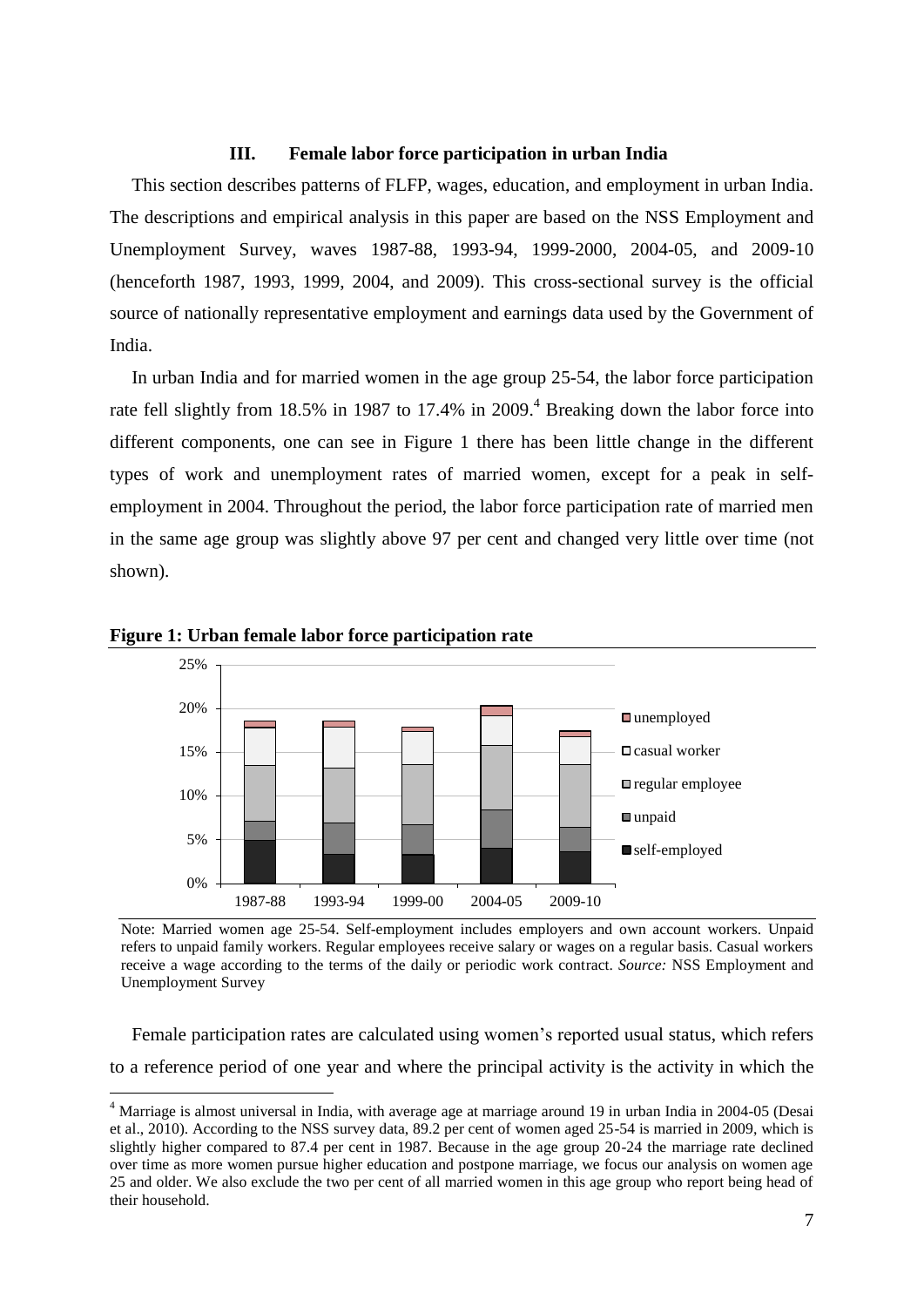respondent spent the majority of time. Subsidiary activity status is recorded as well but is not taken into account in our analysis, as it affects less than five percent of the adult urban female population and its definition is not consistent over time: before the 2004 survey, there was no lower bound on the number of hours spent on a particular activity to be considered as subsidiary activity, but in 2004 the minimum was set at 30 days of the reference year. Nonetheless, the pattern of female labor force participation is similar across different age groups, when including unmarried women, and when including labor force participation in both principal and subsidiary activities (see Appendix table A1).

One might worry that even though unpaid family workers and own account workers are considered part of the labor force, women"s work is underreported. Survey respondents may be reluctant to report women's contributions to family businesses or may not consider a woman"s work to be different from her general domestic duties. This type of underreporting will mainly affect participation rates in rural areas, where women spent much more time on farm activities that are unlikely to be considered as work, and will affect subsidiary status activities more than principal status activities because the former includes work done for only a few hours per day or during peak season only, etc. Principal status participation rates in urban India are arguably least affected by underreporting of women"s work, but have the disadvantage that most women working part time will not considered as active in the labor force. This is important to keep in mind.

To provide some verification of participation rates from the NSS Employment and Unemployment Survey, we compare the 2004-05 numbers to the 2004-05 wave of the India Human Development Survey (Desai et al., 2009). There is no major time criterion to be considered as a worker in the IHDS survey, and there is considerably more probing as respondents are asked to specify each household member's contribution to each family business as well as any other activities earning an income or a wage.<sup>5</sup> For married women in urban India in the age group 25-54, the IHDS data show an employment rate (unemployment is not recorded) of 19.8 per cent, which is very close to 19.6 per cent based on the NSS data. The participation rate for married women in urban India is also very similar between the NSS 2004-05 wave (19.4%) and a survey done for a study on women"s work in 2006 (19%; see Sudarshan and Bhattacharya, 2009).

Figure 2 shows that the urban FLFP rate hides a U-shaped relationship with education and the stagnation in FLFP hides a combination of rising participation among women with low

1

<sup>&</sup>lt;sup>5</sup> See<http://ihds.umd.edu/questionnaires.html> for the IHDS household questionnaires.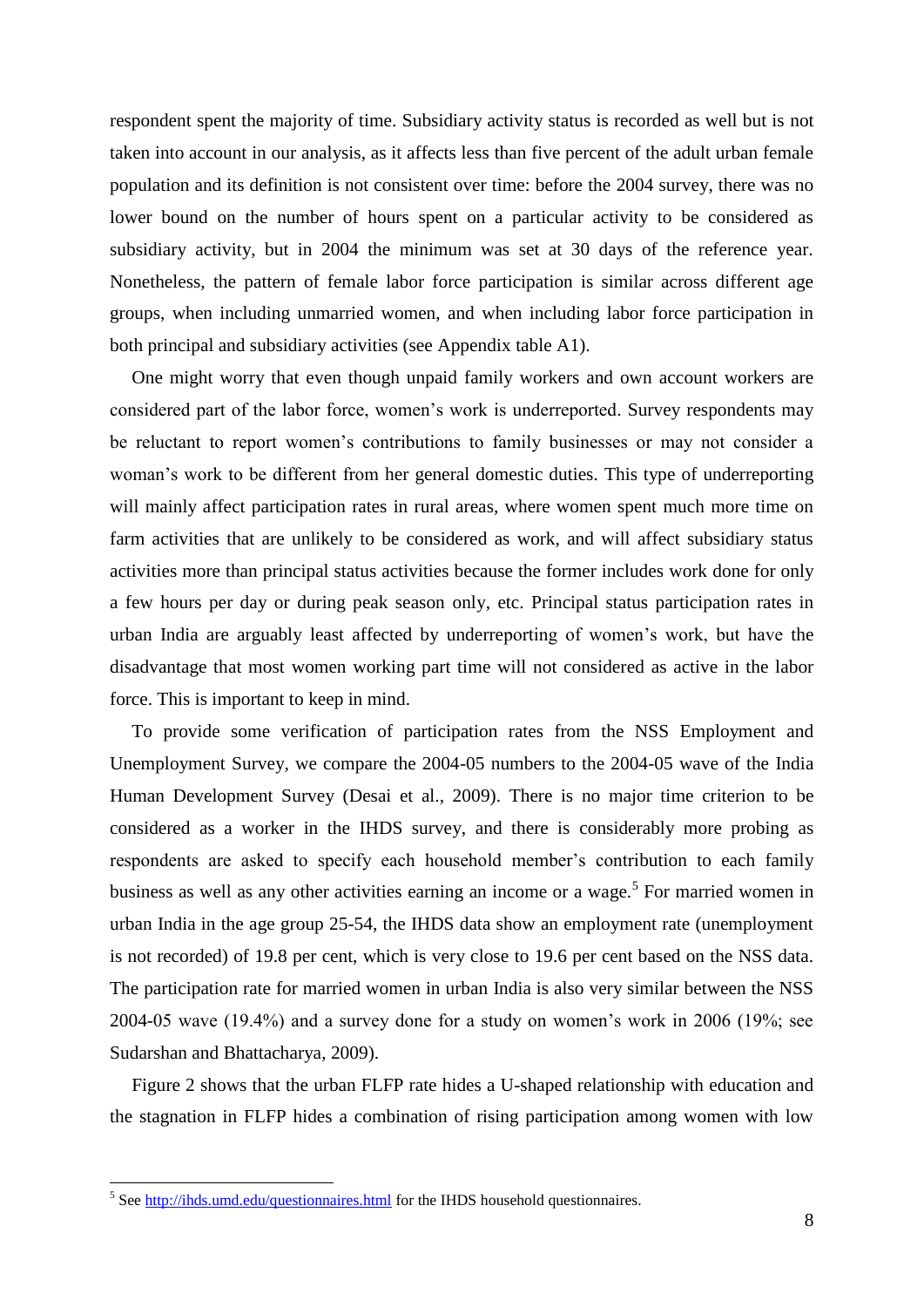education and a decline in participation rates of highly educated women.<sup>6</sup> As income, wages, and access to different types of jobs are likely to play an important role in these patterns, we now turn to a brief discussion of those.



**Figure 2: Urban female labor force participation rate by education level**

Note: Married women age 25-54. Education is the highest level completed. *Source*: NSS Employment and Unemployment Surveys.

In line with India"s high growth rates, earnings data form the NSS survey show that real wages roughly doubled between 1987 and 2009 (Appendix Figure A1). In absolute terms, real wages increased almost equally for men and women, but the ratio of male to female average weekly earnings declined from 1.6 in 1987 to 1.3 in 2009. Given the very high participation rates of married men, one can safely assume than most women in urban India are secondary earners. Rising incomes of men most likely had a strong negative impact on female labor force participation.

With women's wages rising faster than men's, this should at least partly offset the negative impact of men"s income. But patterns in the data suggest that women"s wages do not have much of an impact of their labor force participation. Figure 3 shows women"s real wages by education level. There clearly are high returns to secondary and graduate education, and real wages have grown most for women with secondary or graduate education – and illiterates. Going back to Figure 2, however, we see that this is exactly the group of women for which participation rates declined.<sup>7</sup>

1

 $6$  Appendix table A3 summarizes the definition of each education level.

 $\frac{7}{10}$  Note also that real earnings by education level increased much less than real earnings in total. This is of course related to the fact that the share of higher education groups have increased substantially.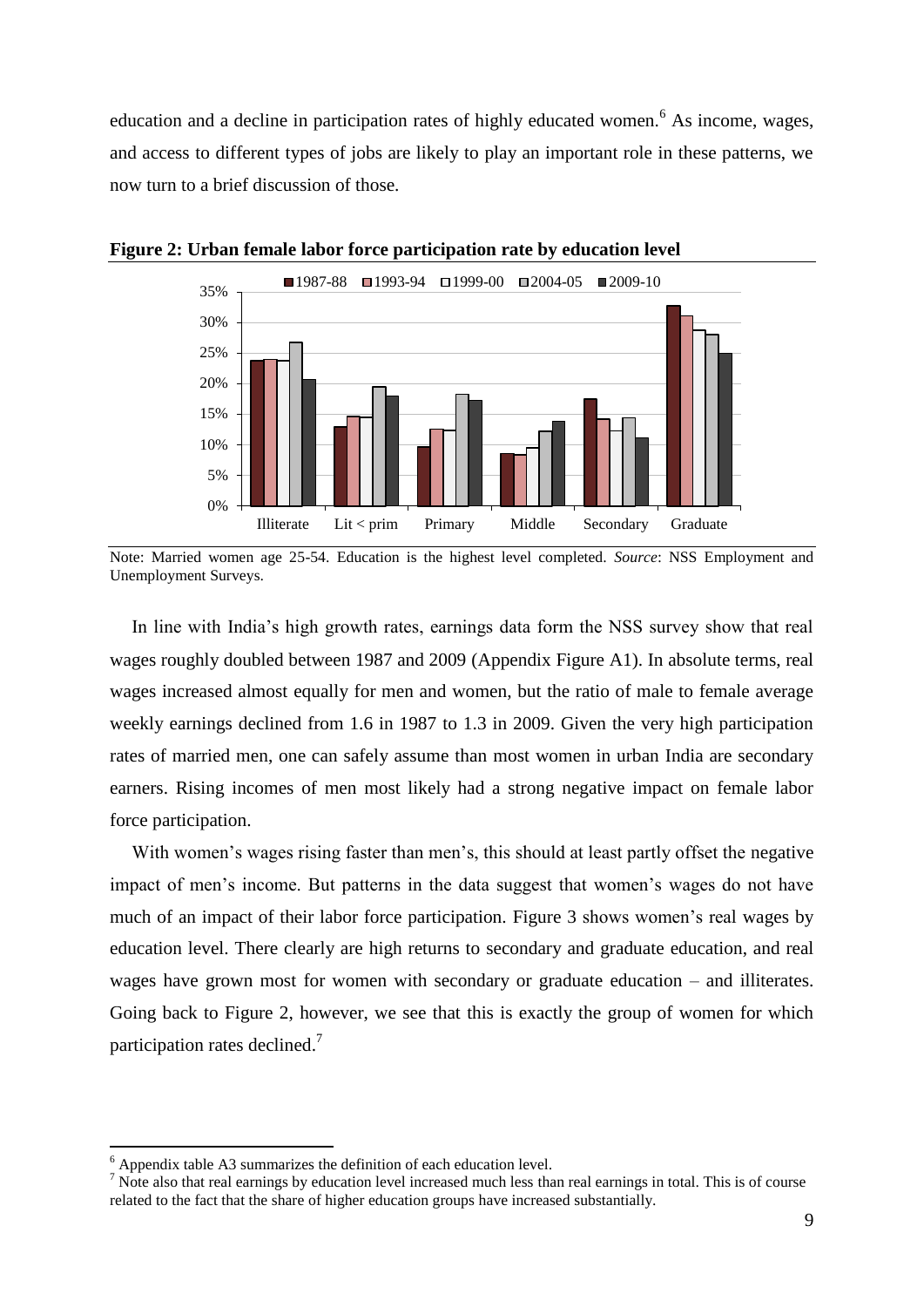

**Figure 3: Log real wages for women age 20-59 by education level, urban India**

Note: Wages are average total weekly earnings for casual and regular employees. Earnings are spatially deflated and in 1987-88 Rupees, based on the Labour Bureau Consumer Price Index for Industrial Workers and Deaton (2003). *Source*: NSS Employment and Unemployment Survey

Wages may have little impact on FLFP, despite rising returns to education, if employment growth in the activities preferred by educated women is limited. It is well know that women in the labor force across the world tend to cluster in certain occupations, and particularly in the services sector (e.g. World Bank, 2011; Gaddis and Pieters, 2012). As shown in Figure 4, the distribution of female workers across industries changes substantially with education. The distribution is shown separately for women below secondary education and those with secondary or higher education. It is clear that access to white-collar services jobs is confined to women with at least secondary education. In 1987 the vast majority (almost 65%) of highly educated women worked in public administration and education, but this share declines to 45 per cent in 2009.<sup>8</sup> Although financial and business services increase their share, these still account for only a small fraction of female employment. Consequently, high-skilled women are increasingly working in typically less skilled industries such as textiles, wholesale and retail, and domestic services (included in 'other services'). For low-skilled women, employment has shifted from agriculture into textiles, construction, and domestic services.<sup>10</sup>

The changing industrial distribution of workers is consistent with Boserup"s (1970) description of white-collar jobs becoming increasingly scarce when education levels are growing rapidly. The distribution of male workers (not shown) confirms that the share of

<u>.</u>

<sup>&</sup>lt;sup>8</sup> The share of public administration and education also declined substantially among male workers.

<sup>&</sup>lt;sup>9</sup> Across education levels, the increasing share of textiles in female employment is driven by self-employment in the wearing apparel industry. According to a study of the industry in Tiruppur, a city in South India, and in Delhi, the boom in garment exports in the 1990s attracted many women, who remain concentrated in the lowest paying activities and occupy an invisible part of the value chain as home-based workers. Home-based workers receive piece-rate payment and constitute an important buffer for demand fluctuations, thus facing huge income variations (Singh and Sapra, 2007).

<sup>&</sup>lt;sup>10</sup> Domestic workers are typically not covered by existing legislation and are easy victims of exploitation due to their invisibility, lack of education and, often, migration background (Ramirez-Machado, 2003; NCEUS, 2007).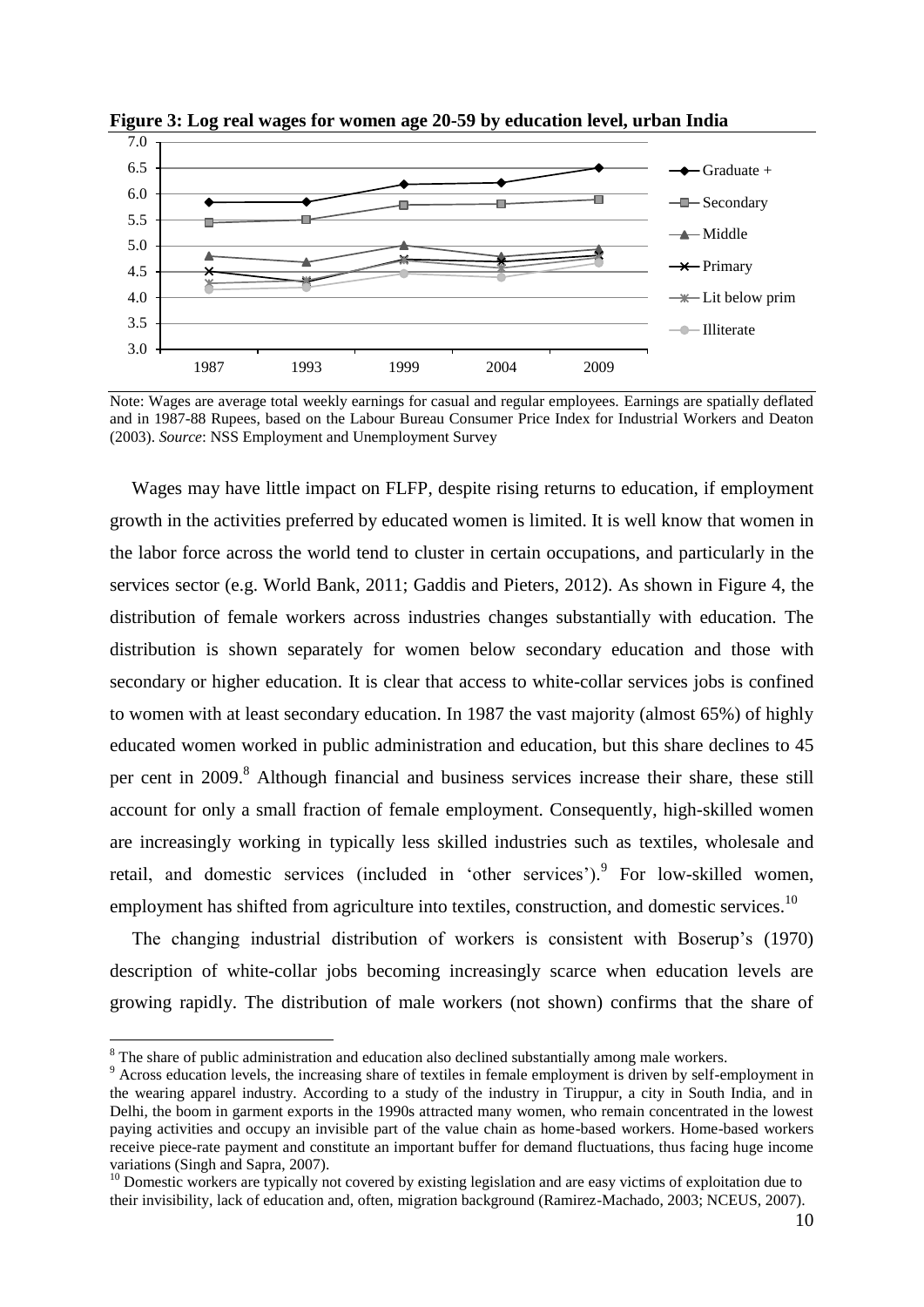white-collar services employment has declined not just for women, but for the entire labor force. Employment growth has been concentrated largely in construction and retail. But educational attainment has indeed grown rapidly, with the share of highly educated women more than doubling (Appendix figure A2).



**Figure 4: Distribution of female workforce across industries**

Note: Distribution of female workers across industries, including employees, self-employed and unpaid family workers. Shares are in percentage of all female workers in the respective education group. Low education is below secondary schooling; high education is secondary or higher. *Source*: NSS Employment and Unemployment Survey.

Overall, the picture that emerges is that access to attractive white-collar jobs is mainly limited to highly educated women, but even among them it is declining. Employment growth in financial and business services is far from compensating the declining employment shares of public administration and education. Combined with rising incomes, this could be an important reason why participation rates among highly educated women have declined despite rising returns to education.

#### **IV. Estimating the determinants of women's labor force participation**

Using the NSS survey data, we test how different factors have contributed to the stagnation of FLFP in urban India. We first estimate the effect of education, income, and other variables on women"s labor force participation in a reduced form labor supply model. In the next section, a decomposition analysis is used to show how changes in the explanatory variables and changes in coefficients and unobservables contributed to the stagnation of FLFP between 1987 and 2009.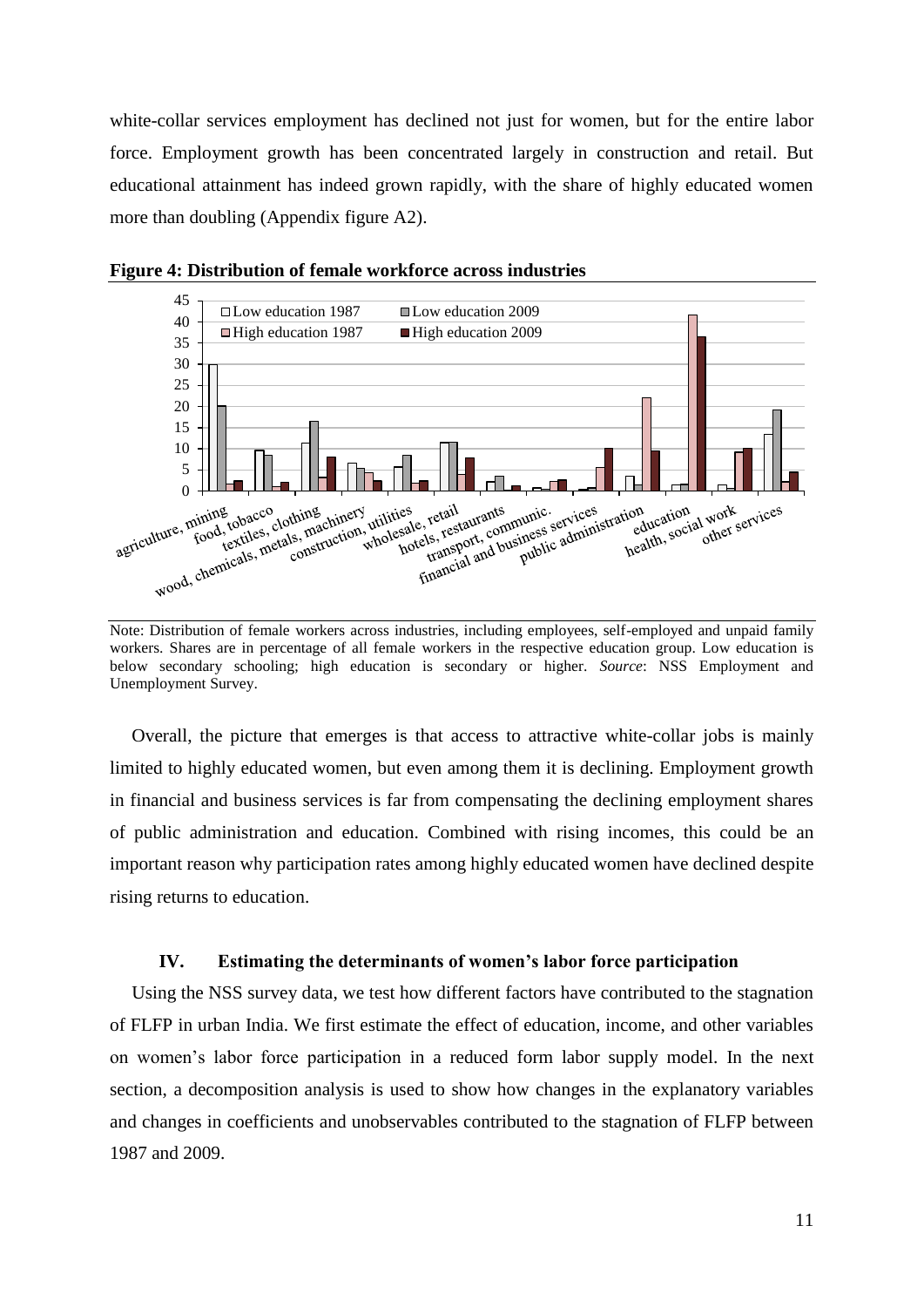The probability of woman *i* in year *t* (1987, 1999, 2004, and 2009)<sup>11</sup> being in the labor force (including self-employment, unpaid family work, regular and casual employment, and unemployment) is modeled as

$$
P_{it} = F(\alpha_{st} + \sum_{E} \beta_t^E D_{it}^E + \beta_{Xt} X_{it} + \beta_{Zt} Z_{it}),
$$
\n(1)

where *F* is the standard normal cumulative distribution function. The model is estimated separately for each year to allow for changes in behavior over time.

The first right-hand side term is a state fixed effect. Education is measured through dummies for the highest education level completed,  $D^{E}$  (E=2, ..., 6), with illiterate (*E*=1) as the reference level.  $X_{it}$  is a vector of explanatory variables at the individual and household level, including the woman"s wage, household income, education of the household head, and social group (indicators for scheduled caste and tribe – SCTS – Hindu, Muslim, and other households).<sup>12</sup> We also control for the security of household income, through the share of household income earned in regular salaried employment and through underemployment of men in the household (an indicator whether working men were without work at least one month during the reference year).<sup>13</sup> Further controls are age, age squared, number of children, and whether the woman is living with in-law parents, which might affect both care responsibilities of the woman as well as restrict her decision-making power.

 $Z_{it}$  is a vector of local labor demand and supply variables. It includes the district male unemployment rate; the district share of male workers in agriculture, industry, construction, white-collar services (consisting of regular employment in financial and business services, public administration, and education, health and social work), and other services; and the share of the district working age population with a graduate degree, to control for the local supply of high-skilled labor.

Identification of own-wage effects on labor force participation is challenging. To estimate the effect of wages on labor force participation it is necessary to use predicted wages for workers and non-workers, corrected for selection into employment and predicted based on at least one exogenous variable (for a discussion see Heim, 2007). Following leading studies in the literature, we estimate two different specifications to identify the own-wage effect. One

1

 $11$  Data for 1993 are not used in the econometric analysis because the 1993 data do not contain district identifiers, which are needed to construct district-level explanatory variables. Districts are administrative units at the substate level in India. Our sample covers 362 districts across India"s 18 main states.

<sup>&</sup>lt;sup>12</sup> Implicit in the empirical model is the assumption that women's participation decision is made conditional on men"s: we do not consider joint utility maximization or bargaining within the household. Given the very high and unresponsive labor force participation rates of men, we believe that this assumption is warranted.

 $<sup>13</sup>$  The security of household income, as captured by underemployment and the share of income earned through</sup> regular employment, is included to control for labor market insecurity. Households, especially in developing countries, can use women's labor supply to deal with negative income shocks or uncertainty (Attanasio *et al.*, 2005; Bhalotra and Umaña-Aponte, 2010).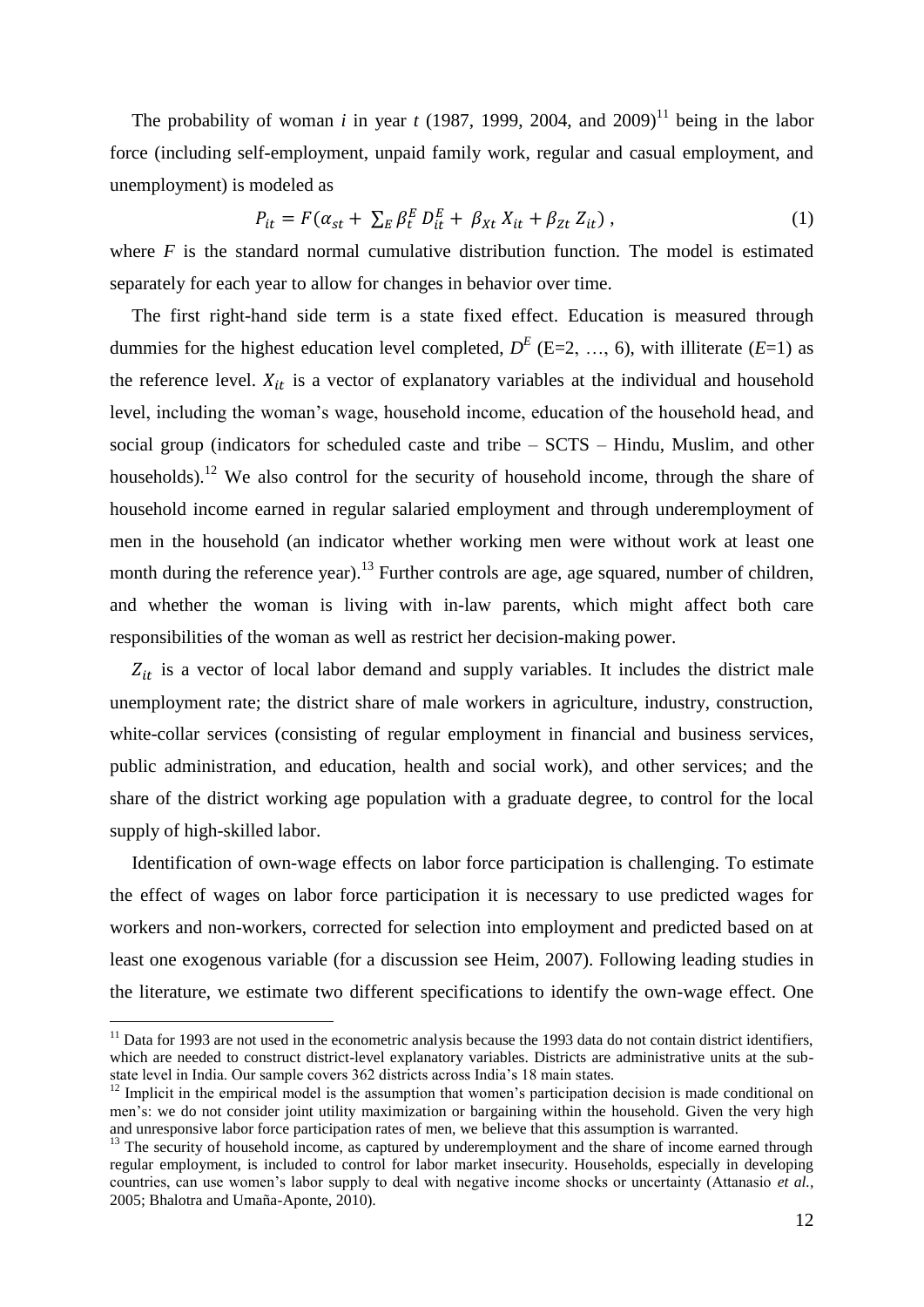exploits wage variation across districts, the other exploits wage variation across state-ageeducation groups. The two sources of variation give very different estimates, which do not allow us to draw conclusions about the impact of wages on women"s labor force participation. However, the estimated effects of other explanatory variables, including education, are robust to the different specifications and to excluding the own wage from the model.<sup>14</sup> Given the difficulties in identifying the own wage effect and the inability to include the self-employed in models that include own wages, we focus here on the results without including own-wage effects. But results for own wage estimates and more details of the estimation method are discussed in Appendix B.

Income is measured as total household earnings in the reference week excluding the woman"s own earnings, as data on other income sources are not collected in the survey. For total household earnings, the earnings of self-employed household members are imputed based on the earnings of employees.<sup>15</sup> We use income per capita to control for differences in the number of people depending on that income. The education level of the household head is included to capture household wealth or permanent income beyond total earnings. If higher status leads to more restrictions on women and greater wealth reduces the need for women to work, the education level of the head should have a strong negative effect on participation.

Caste and religion dummies are included to capture direct impacts of culturally or religiously determined restrictions on women, which are expected to be strongest among Muslim and high-caste Hindu households (Chen and Drèze, 1992; Das and Desai, 2003). To allow these restrictions to operate via a stronger negative income effect, we include interaction terms with income. We also interact caste and religion with women"s education to mitigate any downward endogeneity bias in the education effects that will be present if higher education and lower labor force participation are joint outcomes of social class.

District level demand and supply variables are included to capture the effect of the availability of attractive jobs. Sectoral employment shares are based on the district's male workforce, since female employment shares will be endogenous. We expect that female participation is higher in districts that are relatively specialized in white-collar services. With the declining employment share of these activities, this would contribute negatively to changes in FLFP. The relative supply of graduates in the district is expected to depress

<u>.</u>

<sup>&</sup>lt;sup>14</sup> The level of the own education effects does change but in all specifications we find a strong U-shape and a large decline in the effect of secondary and graduate education over time.

<sup>&</sup>lt;sup>15</sup> Although this is a fairly rough approximation, it appears this imputation serves the purpose of measuring household income well: results are very similar when households with at least one self-employed adult are excluded from the sample (not shown).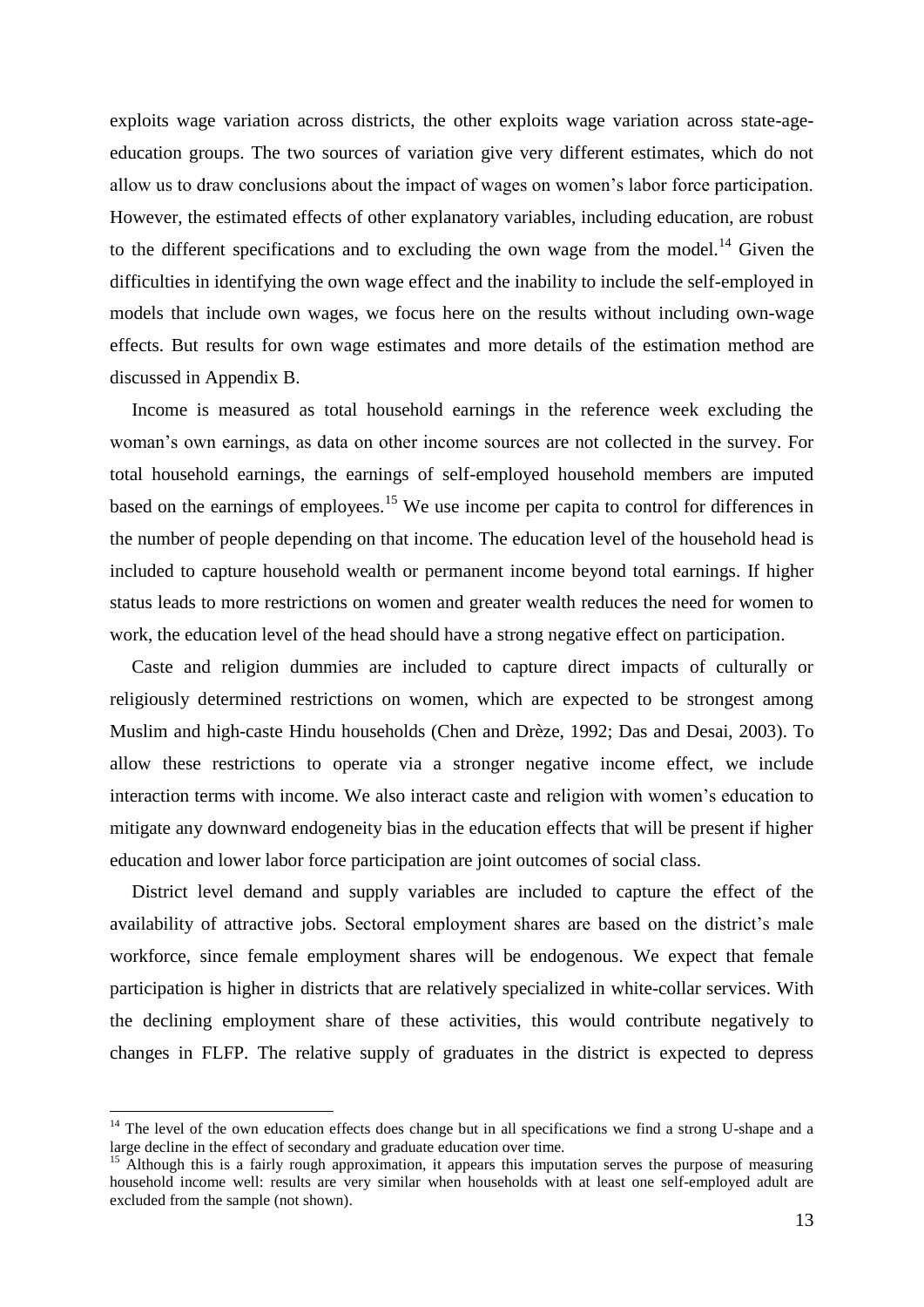participation rates through a crowding out effect. These factors are expected to be particularly important for highly educated women.

To explore in detail the various channels through which education affects labor force participation, including through changing the impact of income, household socio-economic status, etc., equation (1) is also estimated separately for women with less than secondary education and women with secondary or graduate education. The estimates for the highly educated women will also be particularly important to shed more light on the factors accounting for their declining labor force participation.

Appendix Table A4 contains sample means for all variables, showing that the main changes over time appear in women"s education levels and those of their household heads, increasing household income, and a rising population share with graduate level education.

#### *A. Estimation results*

Estimation results are reported here as average marginal effects, showing the change in the probability of being in the labor force associated with a unit change in the explanatory variable (for indicator variables it is the difference with the reference category).

First of all, the U-shape in education appears even stronger in the marginal effects than in the average unconditional participation rates in Figure 2. As discussed in Section 2, the effect of education can run through several channels. Since we control for income, we can rule out the income channel as an explanation for the negative effects of low and intermediate education. Another possible channel is negative endogeneity through caste or social status. If education and restrictions on women both increase with caste, one would expect the negative education effects to be driven by high-caste households. In line with Das and Desai (2003), however, we do not find evidence for this. When we interact education with caste and religion (not shown), we find that the U-shape is even somewhat stronger for SCST women than for non-SCST Hindus and Muslims.

A remaining channel - one we cannot capture in the control variables – is through education strengthening preferences for white-collar jobs, to which women with low and intermediate schooling levels have limited access. Conversely, the stigma associated with menial jobs in manufacturing and construction or in domestic service rises with intermediate levels of education. Our education sub-sample results below are in line with this channel, which can explain the negative effect of education up to secondary schooling.

The positive effect of graduate education could reflect higher wages, better access to white-collar jobs, but also a positive selection bias. Given the very similar estimates when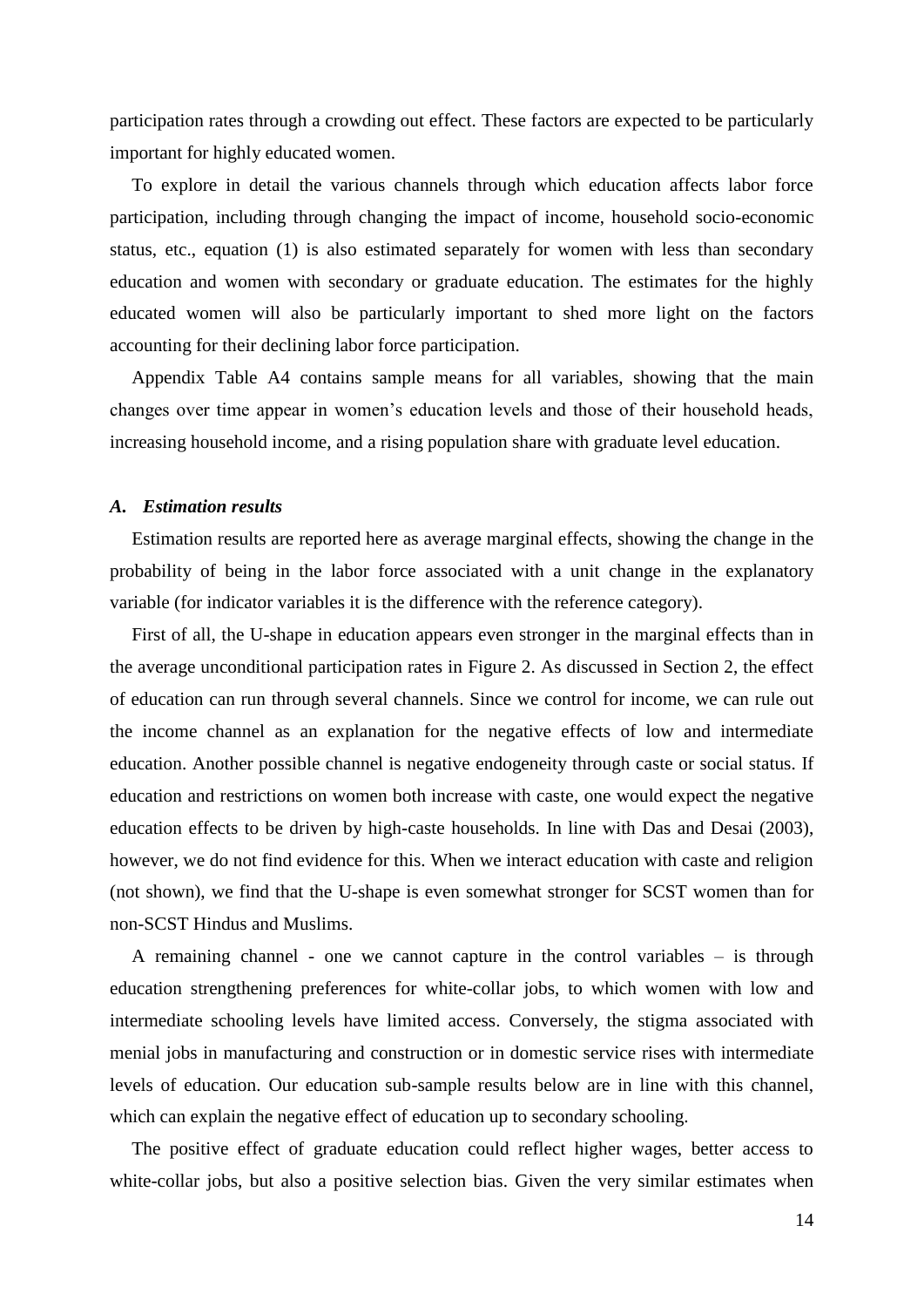controlling for the own wage (see Appendix B), we think the own wage channel does not play an important role, despite high returns to education. Better access to white-collar jobs does play a role, as subsample results for the impact of local employment structure and supply of graduates indicate. In addition, it is quite plausible that the positive higher education effect partly reflects an upward bias due to endogenous selection into higher education of those with a greater labor market orientation. This selection effect is also consistent with the large decline in the positive effects of secondary and graduate education. If increasing educational attainment has been driven by increasing supply of education and possibly by marriage market motives, highly educated women in 1987 were more positively selected than those in 2009. This is not something we can test directly without modeling educational attainment itself, which is beyond the scope of this paper, but we provide suggestive evidence for a decline in positive selection in Section 6.

Moving down in Table 1, we find a negative income effect and a strong negative effect of education of the household head. The latter gets considerably weaker over time – the effects roughly halve between 1987 and 2009 – suggesting that women have become less responsive to permanent income, wealth, or overall socio-economic status of the household. The control variables for income insecurity have the expected signs, with more insecure household earnings and underemployment among household members associated with higher labor force participation, except in 2009 when the effects are not significantly different from zero.

Looking at the impact of caste and religion, we find that women in SCST households are most likely to work, but the low caste-high caste gap declined a little bit. The impact of religion appears stronger, with Muslim women nine percentage points less likely to work than Hindus (a difference close to half the participation rate). Interactions of caste and religion with income show that the income effect does not differ across SCST, Hindu, Muslim, and others (not shown).

Finally, an important result from the district level variables is that the graduate share of the district's working age population has a strong negative effect in 2009, corresponding to a 4.2 percentage point lower participation rate in districts with a 10 percentage point higher graduate share. The district male unemployment rate has no significant impact on FLFP. Overall, the declining importance of household head education and caste give some support to the idea that women"s labor force attachment increases with the kind of economic development India has experienced. But the large crowding out effect of an increasing supply of high-skilled labor and the large decline in the positive effect of higher education seem to play an important role in the stagnation of female labor force participation.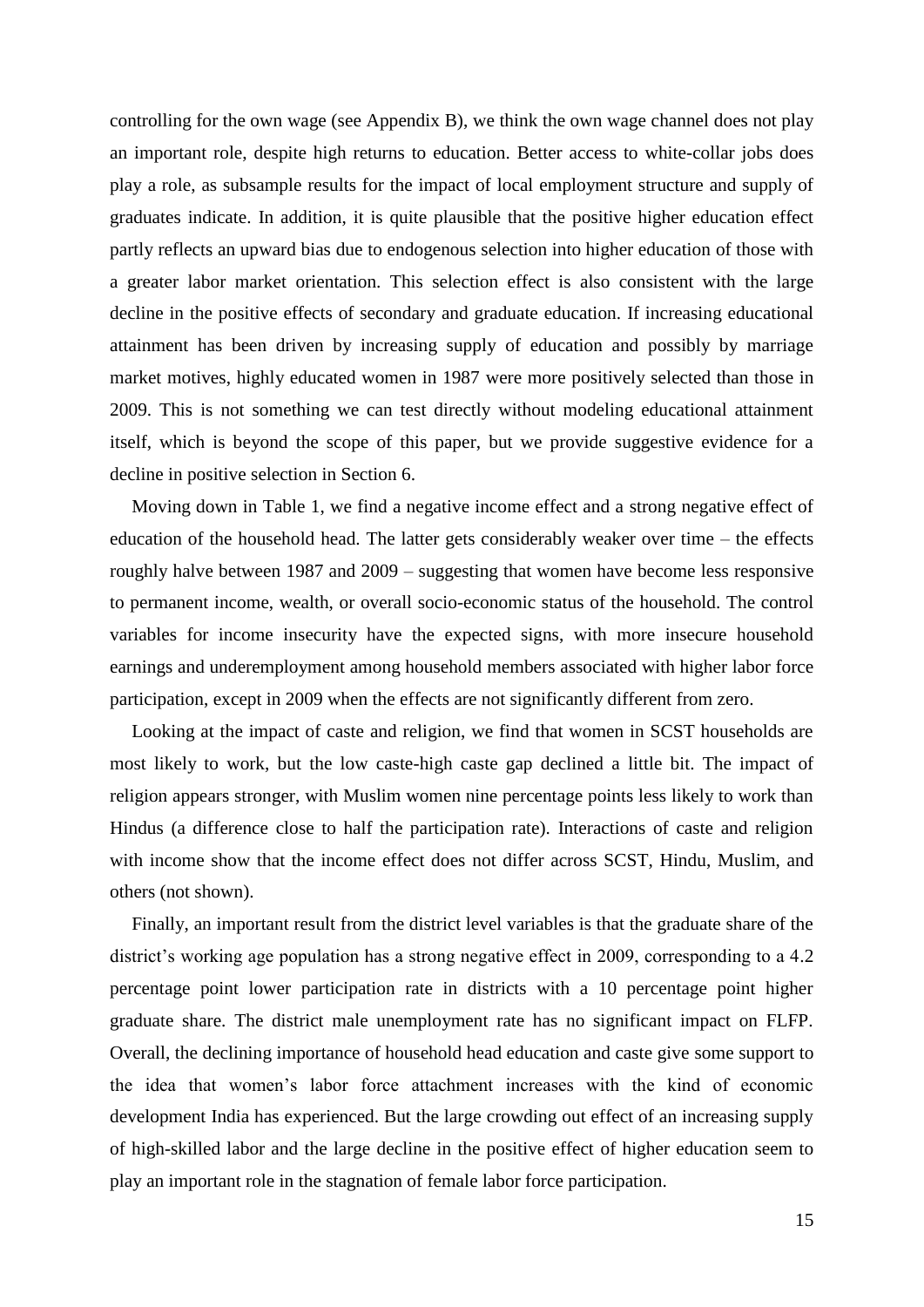| Pr(labor force)                                            | 1987        | 1999        | 2004        | 2009                         |
|------------------------------------------------------------|-------------|-------------|-------------|------------------------------|
| Own education ( $Ref. = Illustrate$ )                      |             |             |             |                              |
| Literate below primary                                     | $-0.046***$ | $-0.058***$ | $-0.047***$ | $-0.027**$                   |
|                                                            | (0.009)     | (0.011)     | (0.013)     | (0.014)                      |
| Primary                                                    | $-0.065***$ | $-0.068***$ | $-0.057***$ | $-0.022*$                    |
|                                                            | (0.008)     | (0.011)     | (0.015)     | (0.012)                      |
| Middle                                                     | $-0.056***$ | $-0.076***$ | $-0.094***$ | $-0.057***$                  |
|                                                            | (0.011)     | (0.009)     | (0.012)     | (0.012)                      |
| Secondary                                                  | $0.106***$  | $-0.006$    | $-0.038***$ | $-0.050***$                  |
|                                                            | (0.013)     | (0.011)     | (0.013)     | (0.014)                      |
| Graduate                                                   | $0.357***$  | $0.243***$  | $0.159***$  | $0.146***$                   |
|                                                            | (0.020)     | (0.019)     | (0.021)     | (0.020)                      |
| Log income                                                 | $-0.032***$ | $-0.017***$ | $-0.031***$ | $-0.026***$                  |
|                                                            | (0.004)     | (0.003)     | (0.004)     | (0.003)                      |
| Regular earnings share income                              | $-0.022**$  | $-0.031***$ | $-0.019*$   | 0.001                        |
|                                                            | (0.009)     | (0.009)     | (0.010)     | (0.009)                      |
| Underemployed hh members                                   |             | $0.018*$    | $0.044***$  | 0.022                        |
|                                                            |             | (0.010)     | (0.012)     | (0.014)                      |
| Household head education ( $Ref. = Illustrate$ )           |             |             |             |                              |
| Literate below primary                                     | $-0.070***$ | $-0.045**$  | $-0.040**$  | $-0.028$                     |
|                                                            | (0.013)     | (0.021)     | (0.017)     | (0.018)                      |
| Primary                                                    | $-0.114***$ | $-0.083***$ | $-0.053***$ | $-0.039***$                  |
|                                                            | (0.012)     | (0.013)     | (0.015)     | (0.014)                      |
| Middle                                                     | $-0.138***$ | $-0.123***$ | $-0.077***$ | $-0.079***$                  |
|                                                            | (0.013)     | (0.011)     | (0.014)     | (0.015)                      |
| Secondary                                                  | $-0.187***$ | $-0.159***$ | $-0.119***$ | $-0.102***$                  |
|                                                            | (0.014)     | (0.013)     | (0.014)     | (0.015)                      |
| Graduate                                                   | $-0.190***$ | $-0.168***$ | $-0.111***$ | $-0.095***$                  |
|                                                            | (0.016)     | (0.015)     | (0.020)     | (0.018)                      |
| Social group ( $Ref. = Hindu$ non-SCST)                    |             |             |             |                              |
| <b>SCST</b>                                                | $0.085***$  | $0.052***$  | $0.034***$  | $0.056***$                   |
|                                                            | (0.010)     | (0.011)     | (0.013)     | (0.014)                      |
| Muslim                                                     | $-0.059***$ | $-0.070***$ | $-0.085***$ | $-0.089***$                  |
|                                                            | (0.010)     | (0.010)     | (0.014)     | (0.012)                      |
| Other                                                      | 0.023       | 0.014       | 0.006       | 0.022                        |
|                                                            | (0.015)     | (0.016)     | (0.013)     | (0.015)                      |
| District male employment shares ( $Ref. = manufacturing$ ) |             |             |             |                              |
| Agriculture                                                | $0.196***$  | $0.253***$  | $0.180**$   | $-0.158**$                   |
|                                                            | (0.065)     | (0.073)     | (0.089)     | (0.079)                      |
| Construction                                               | $-0.079$    | 0.073       | 0.026       | $-0.160*$                    |
|                                                            | (0.118)     | (0.087)     | (0.099)     | (0.090)                      |
| Services                                                   | $-0.113**$  | 0.010       | 0.009       | $-0.041$                     |
|                                                            | (0.052)     | (0.049)     | (0.055)     | (0.059)                      |
| White-collar services                                      | $-0.101*$   | 0.087       | 0.029       | 0.068                        |
|                                                            | (0.056)     | (0.070)     | (0.090)     | (0.104)                      |
|                                                            |             |             |             | Table continues on next page |

**Table 1: Estimation results (average marginal effects)**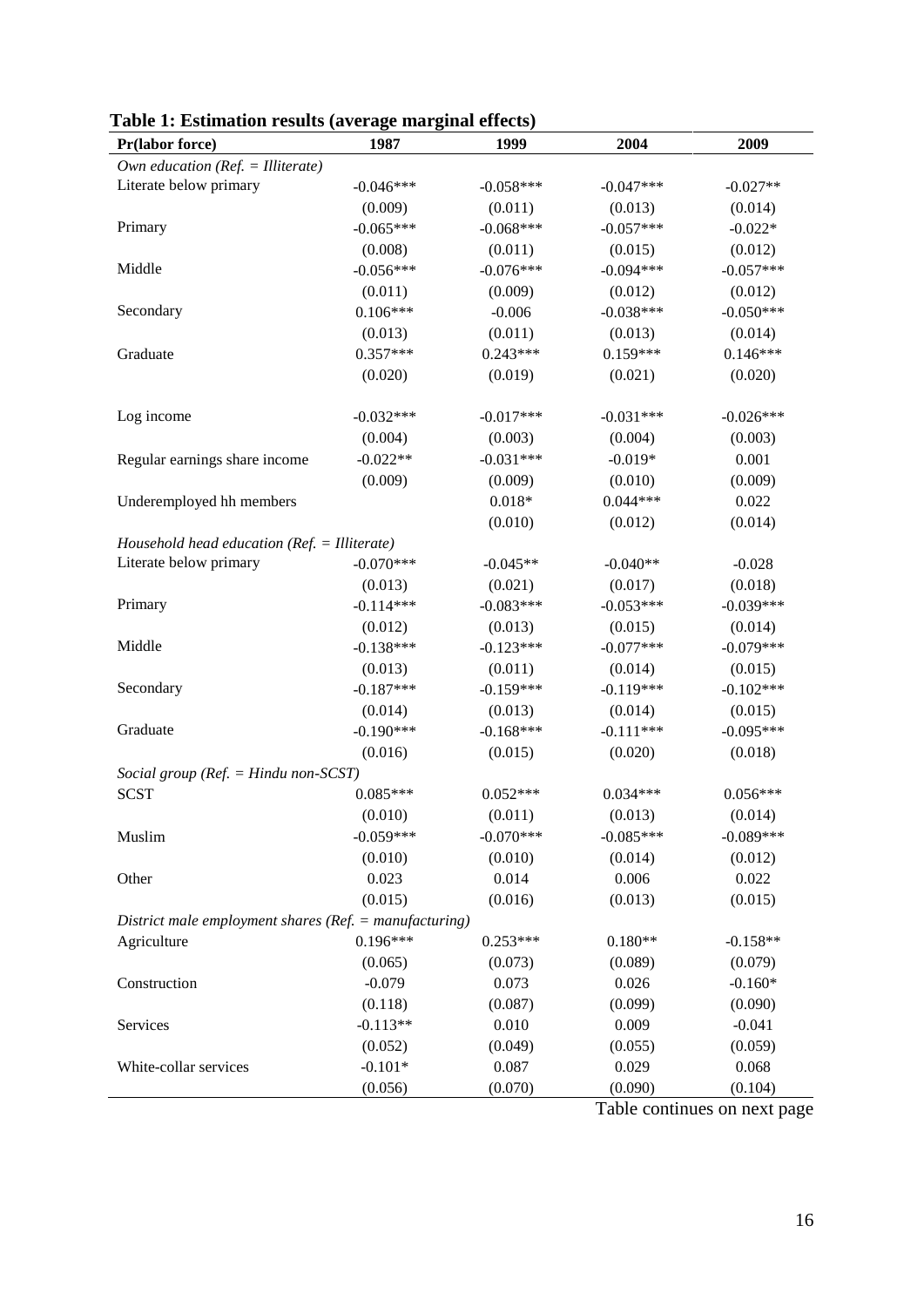| rabic 1, continued           |          |          |          |             |
|------------------------------|----------|----------|----------|-------------|
| <b>Pr</b> (labor force)      | 1987     | 1999     | 2004     | 2009        |
| District male unemp. rate    | 0.109    | $-0.227$ | $-0.197$ | 0.128       |
|                              | (0.175)  | (0.166)  | (0.205)  | (0.269)     |
| District graduate pop. share | $-0.002$ | $-0.068$ | $-0.018$ | $-0.420***$ |
|                              | (0.112)  | (0.079)  | (0.109)  | (0.094)     |
| N                            | 29032    | 32541    | 29513    | 27198       |
| mean dependent variable      | 0.185    | 0.179    | 0.203    | 0.174       |

#### **Table 1, continued**

Note: Married women age 25-54. Further controls are state fixed effects, age, age squared, children age 0-4 and 5-14, and living with in-law parents. District-clustered standard errors in parentheses, \*\*\* p<0.01, \*\* p<0.05, \* p<0.10.

Table 2 shows the 1987 and 2009 marginal effects from separate estimations on the lowand high-education subsamples. We find important differences between the two groups. First of all, highly educated women are less affected by household income and socio-economic status, especially in 2009. The negative income effect in the high-education sample halves between 1987 and 2009, as opposed to a slight increase in the low-education sample, and education of the household head has no impact on highly educated women. The Muslim-Hindu gap is smaller in the high-education sample. And while more secure household income from regular employment leads to labor force withdrawal of women with low education, it actually increases participation of highly educated women. This suggests that highly educated women are less constrained by family circumstances in their labor force participation decision, while those in the low education sample appear to be boxed in by necessity to work if household incomes are very low or income insecurity is high, and stigmas attached to working if they are more educated and in more secure economic environments.

|                         | <b>Below secondary education</b> |             |                   | Secondary education or higher |
|-------------------------|----------------------------------|-------------|-------------------|-------------------------------|
| <b>Pr</b> (labor force) | 1987                             | 2009        | 1987              | 2009                          |
| <b>Illiterate</b>       | Ref.                             | Ref.        | $- -$             | $\sim$ $\sim$                 |
| Literate below primary  | $-0.047***$                      | $-0.026*$   |                   | --                            |
|                         | (0.010)                          | (0.015)     |                   |                               |
| Primary                 | $-0.066***$                      | $-0.014$    | --                | $\sim$ $\sim$                 |
|                         | (0.009)                          | (0.014)     |                   |                               |
| Middle                  | $-0.050***$                      | $-0.046***$ | --                | $\sim$ $\sim$                 |
|                         | (0.012)                          | (0.014)     |                   |                               |
| Secondary               | --                               | --          | Ref.              | Ref.                          |
| Graduate                | $- -$                            | $- -$       | $0.209***$        | $0.163***$                    |
|                         |                                  |             | (0.017)<br>__ _ _ | (0.015)                       |

**Table 2: Estimation results (average marginal effects) by education subsample**

Table continues on next page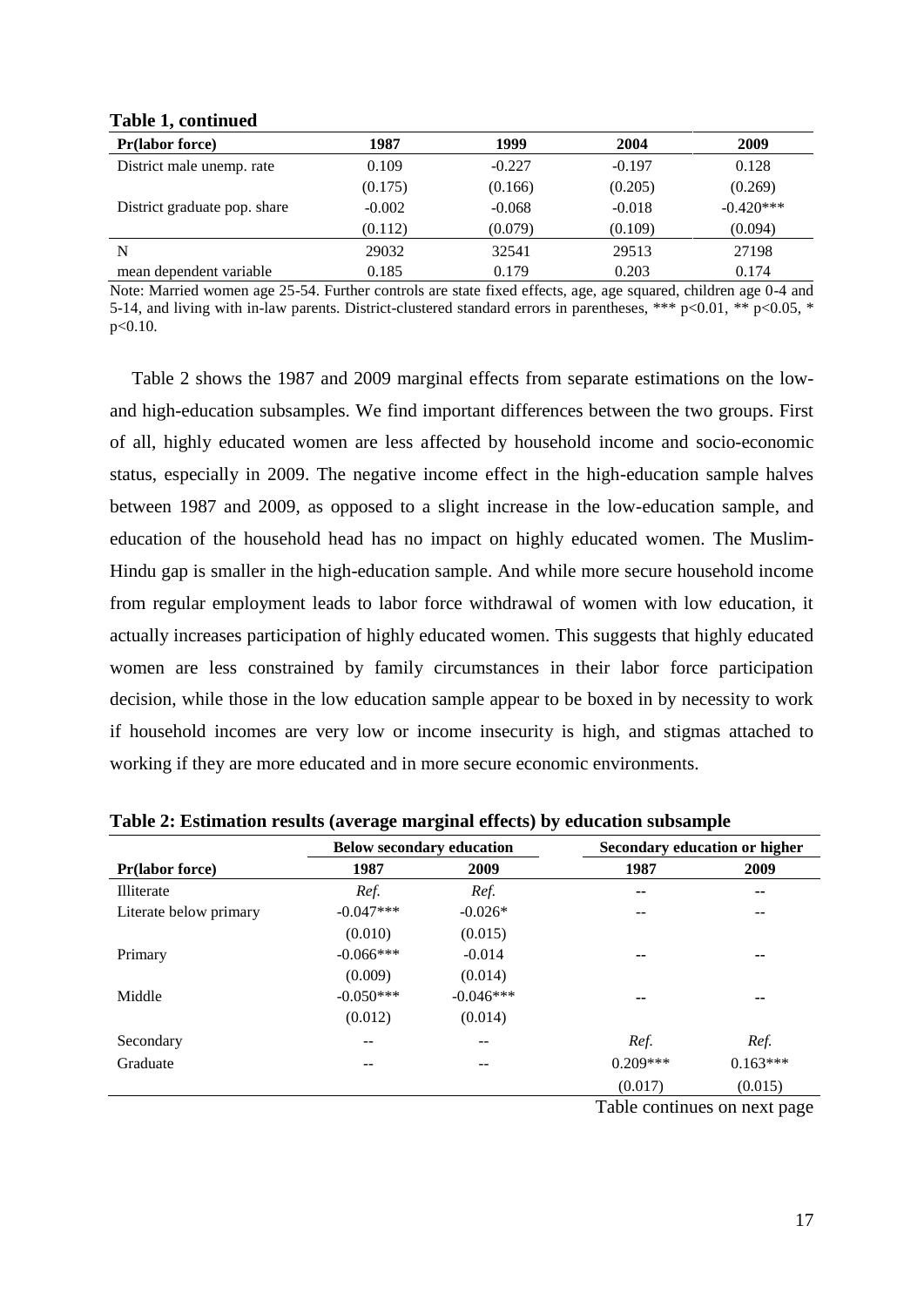#### **Table 2, continued**

|                                                             | <b>Below secondary education</b> |             |             | Secondary education or higher |
|-------------------------------------------------------------|----------------------------------|-------------|-------------|-------------------------------|
| Pr(labor force)                                             | 1987                             | 2009        | 1987        | 2009                          |
| Log income                                                  | $-0.029***$                      | $-0.035***$ | $-0.044***$ | $-0.018***$                   |
|                                                             | (0.004)                          | (0.004)     | (0.006)     | (0.004)                       |
| Regular earnings share                                      | $-0.050***$                      | $-0.029**$  | $0.089***$  | $0.035***$                    |
| income                                                      | (0.010)                          | (0.015)     | (0.018)     | (0.011)                       |
| Underemployed hh members                                    |                                  | 0.013       |             | 0.046                         |
|                                                             |                                  | (0.014)     |             | (0.030)                       |
| Household head education ( $Ref. = Illustrate$ ):           |                                  |             |             |                               |
| Literate below primary                                      | $-0.059***$                      | $-0.028$    | 0.030       | 0.021                         |
|                                                             | (0.012)                          | (0.018)     | (0.080)     | (0.042)                       |
| Primary                                                     | $-0.103***$                      | $-0.046***$ | 0.058       | 0.049                         |
|                                                             | (0.012)                          | (0.015)     | (0.067)     | (0.038)                       |
| Middle                                                      | $-0.120***$                      | $-0.087***$ | 0.003       | 0.026                         |
|                                                             | (0.014)                          | (0.017)     | (0.057)     | (0.031)                       |
| Secondary                                                   | $-0.180***$                      | $-0.105***$ | $-0.022$    | $-0.009$                      |
|                                                             | (0.014)                          | (0.018)     | (0.056)     | (0.027)                       |
| Graduate                                                    | $-0.176***$                      | $-0.136***$ | $-0.059$    | 0.001                         |
|                                                             | (0.022)                          | (0.026)     | (0.057)     | (0.028)                       |
| Social group( $Ref. = Hindu$ non-SCST):                     |                                  |             |             |                               |
| <b>SCST</b>                                                 | $0.082***$                       | $0.059***$  | $0.106**$   | $0.049**$                     |
|                                                             | (0.011)                          | (0.017)     | (0.044)     | (0.021)                       |
| Muslim                                                      | $-0.060***$                      | $-0.102***$ | $-0.043$    | $-0.051***$                   |
|                                                             | (0.010)                          | (0.014)     | (0.028)     | (0.020)                       |
| Other                                                       | 0.009                            | 0.009       | $0.059**$   | 0.028                         |
|                                                             | (0.018)                          | (0.028)     | (0.024)     | (0.021)                       |
| District male employment shares ( $Ref. = manufacturing$ ): |                                  |             |             |                               |
| Agriculture                                                 | $0.164**$                        | $-0.180*$   | 0.125       | $-0.160$                      |
|                                                             | (0.068)                          | (0.099)     | (0.113)     | (0.100)                       |
| Construction                                                | $-0.143$                         | $-0.213*$   | 0.093       | $-0.071$                      |
|                                                             | (0.135)                          | (0.118)     | (0.149)     | (0.105)                       |
| Services                                                    | $-0.119**$                       | $-0.111$    | $-0.064$    | 0.086                         |
|                                                             | (0.056)                          | (0.082)     | (0.075)     | (0.072)                       |
| White-collar services                                       | $-0.116*$                        | $-0.140$    | $-0.073$    | $0.333***$                    |
|                                                             | (0.064)                          | (0.154)     | (0.075)     | (0.109)                       |
| District male unemp. rate                                   | $-0.095$                         | $-0.104$    | 0.164       | 0.153                         |
|                                                             | (0.196)                          | (0.432)     | (0.144)     | (0.179)                       |
| District graduate pop. share                                | 0.014                            | $-0.302**$  | 0.063       | $-0.531***$                   |
|                                                             | (0.125)                          | (0.131)     | (0.140)     | (0.115)                       |
| ${\bf N}$                                                   | 22176                            | 15807       | 6856        | 11391                         |
| mean dependent variable                                     | 0.174                            | 0.179       | 0.224       | 0.167                         |

Note: Married women age 25-54. Further controls are state fixed effects, age, age squared, children age 0-4 and 5-14, and living with in-law parents. District-clustered standard errors in parentheses, \*\*\* p<0.01, \*\* p<0.05, \* p<0.10.

Second, district specialization in white-collar services has a large positive effect on labor force participation of highly educated women in 2009, but no effect in the low-education sample, consistent with access to white-collar jobs being limited to highly educated women.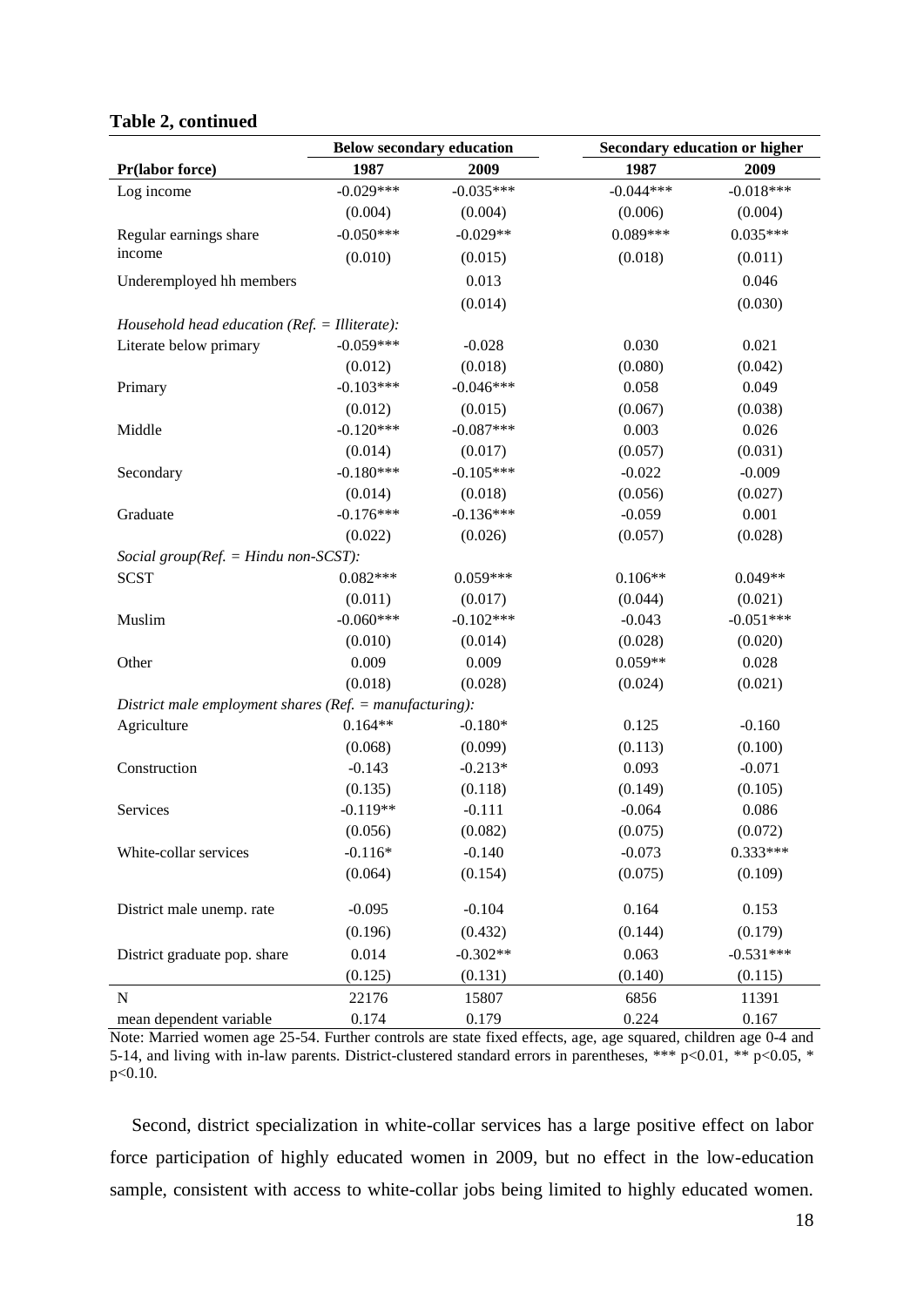The crowding out effect of graduates in the local labor market is stronger for highly educated women, but is significantly negative and large in the low-education sample as well. This indicates that to some extent, persons with low and high education compete for similar jobs, supporting the idea that preferences for white-collar jobs develop among women with low and intermediate education levels and their labor force participation is then constrained by growth in demand in these jobs relative to the supply of educated workers.

#### **V. Decomposition analysis**

We now turn to a decompositions analysis, using the probit estimates for 1987 and 2009 to quantify the contribution of different explanatory variables to the observed change - or lack thereof - in the female labor force participation rate. Following Fairlie (2006) we express the labor force participation equation (Eqn. 1) as  $Y_i^t = F(X_i^t \beta^t)$ , resulting in the following decomposition:

$$
\overline{Y}^{09} - \overline{Y}^{87} = \left[ \sum_{i}^{N^{09}} \frac{F(X_i^{09} \beta^{87})}{N^{09}} - \sum_{i}^{N^{87}} \frac{F(X_i^{87} \beta^{87})}{N^{87}} \right] - \left[ \sum_{i}^{N^{09}} \frac{F(X_i^{09} \beta^{09})}{N^{09}} - \sum_{i}^{N^{09}} \frac{F(X_i^{09} \beta^{87})}{N^{09}} \right].
$$
 (2)

The N<sup>t</sup> are sample sizes and  $\bar{Y}^t$  the sample average probability of being in the labor force. The first right-hand side term in (2) is the contribution of changes in covariates, evaluated at 1987 coefficients. They measure how changes in covariates would have translated into changes in FLFP in absence of any changes in behavior (coefficients) and unobservables. The second term is the remaining change, expressed as the contribution of coefficient changes and evaluated at 2009 covariates. This term also includes the contribution of unobserved characteristics.

To identify the contribution of a single explanatory variable, one needs to compute a counterfactual predicted participation rate by replacing only this particular variable, say  $X_{1i}^{87}$ , by its 2009 counterpart  $X_{1i}^{09}$ , while keeping all other variables at their 1987 values. This is done by drawing a 2009 subsample of size equal to the 1987 sample, matching women on their predicted probability of working (based on a pooled probit estimation), and assigning women in the 2009 subsample the value of  $X_1$  observed for their 1987 match. The results we report are based on 1000 random subsamples, in which furthermore the order of variables is randomized to account for the fact the contribution of one variable depends on the value of other variables.<sup>16</sup>

We also report all covariate contributions evaluated at 2009 coefficients, following a slightly different expression for the decomposition:

1

 $16$  See Fairlie (2006) for a more detailed discussion of the method.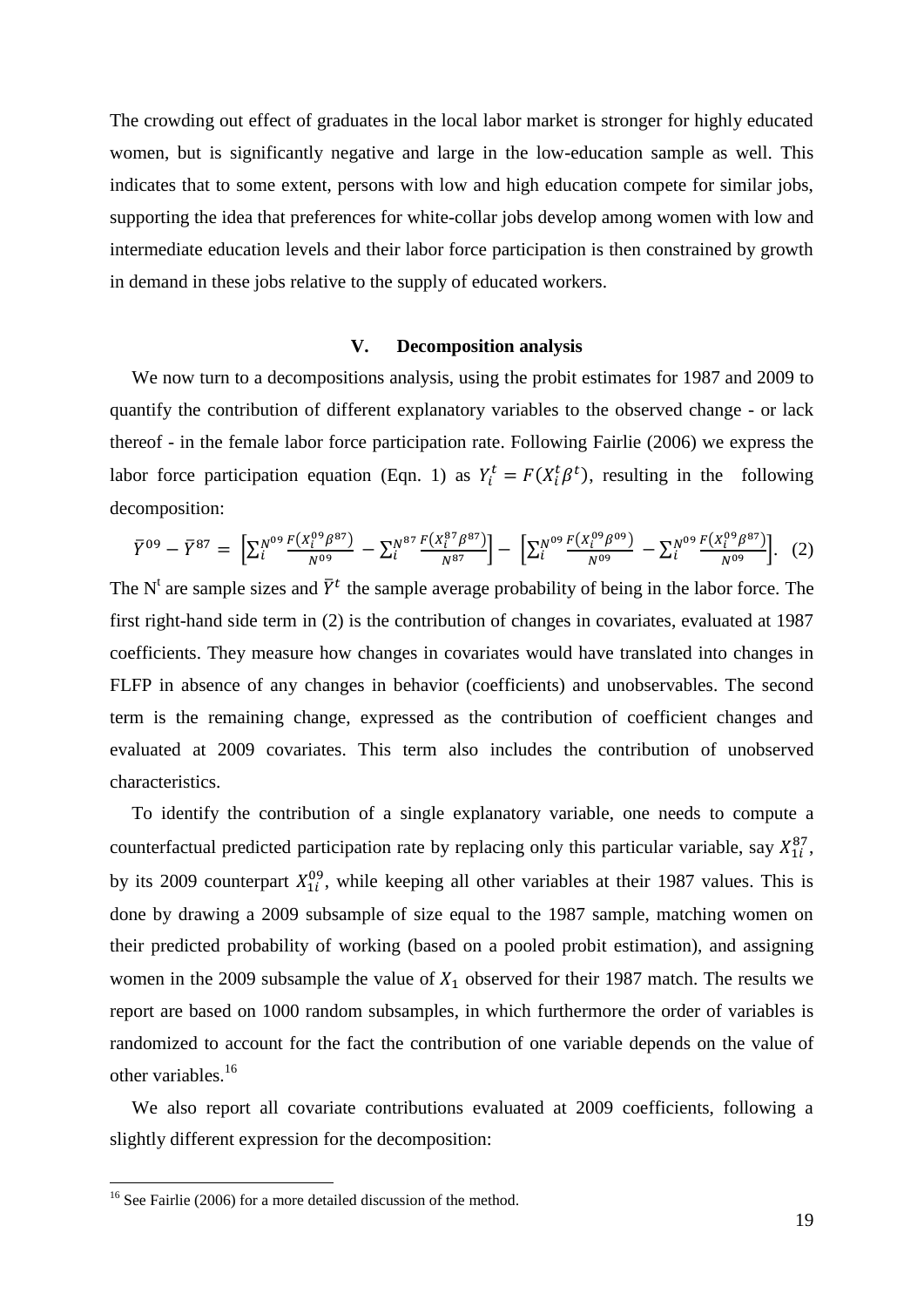$$
\overline{Y}^{09} - \overline{Y}^{87} = \left[ \sum_{i}^{N^{09}} \frac{F(X_i^{09} \beta^{09})}{N^{09}} - \sum_{i}^{N^{87}} \frac{F(X_i^{87} \beta^{09})}{N^{87}} \right] - \left[ \sum_{i}^{N^{87}} \frac{F(X_i^{87} \beta^{09})}{N^{87}} - \sum_{i}^{N^{87}} \frac{F(X_i^{87} \beta^{87})}{N^{87}} \right].
$$
 (3)

The first right-hand side term measures how changes in covariates contributed to the change in FLFP, measured at their 2009 coefficients. The results from (2) and (3) will differ if coefficients change substantially, with the "true" contribution of a particular covariate somewhere in between. One should further keep in mind that this decomposition is simply an accounting exercise and in reality, changes in covariates and changes in coefficients are interdependent.

Before turning to the decomposition results, note that a comparison of the covariate contributions measured at 1987 coefficients (equation 2) versus 2009 coefficients (equation 3) gives an indication of how covariate changes interacted with coefficient changes. The difference will be positive for covariates that increased while their coefficient increased as well and for covariates that declined while their coefficient declined. And vice versa, the difference will be negative for covariates that increased while their coefficient declined and for covariates that declined while their coefficient increased.

Table 3 shows decomposition results for the sample pooling women across all education levels. Between 1987 and 2009, the labor force participation rate declined by 1.1 percentage points. The column totals indicate that covariate changes contributed between -0.8 (at 1987 coefficients) and -7.6 percentage points (at 2009 coefficients), with the remaining change (- 0.2 to 6.5 percentage points at 1987 and 2009 coefficients, respectively) accounted for by changing coefficients and unobservables.

Looking at the covariate contributions at 1987 coefficients, the main positive contribution comes from women"s rising education levels, which would have translated into a 4.9 percentage point higher participation rate if coefficients had remained at their 1987 values. This increase, however, is completely offset by rising household income and household head education, and the total covariate contribution adds up to -0.8 percentage points. The contributions at 2009 coefficients add up to a larger decline in labor force participation: at 2009 coefficients the effect of rising education accounts for an increase of only one percentage point, while the growing population share of graduates in a district has a very large negative contribution. On top of that, rising incomes and household head education still contribute to a decline of almost 4 percentage points. On net, at 2009 coefficients, rising incomes and the expansion of education has thus served to reduce female labor force participation rates substantially.

The falling number of children has contributed to moderate increases in female participation of similar amounts in both decompositions; the increasing presence of in-laws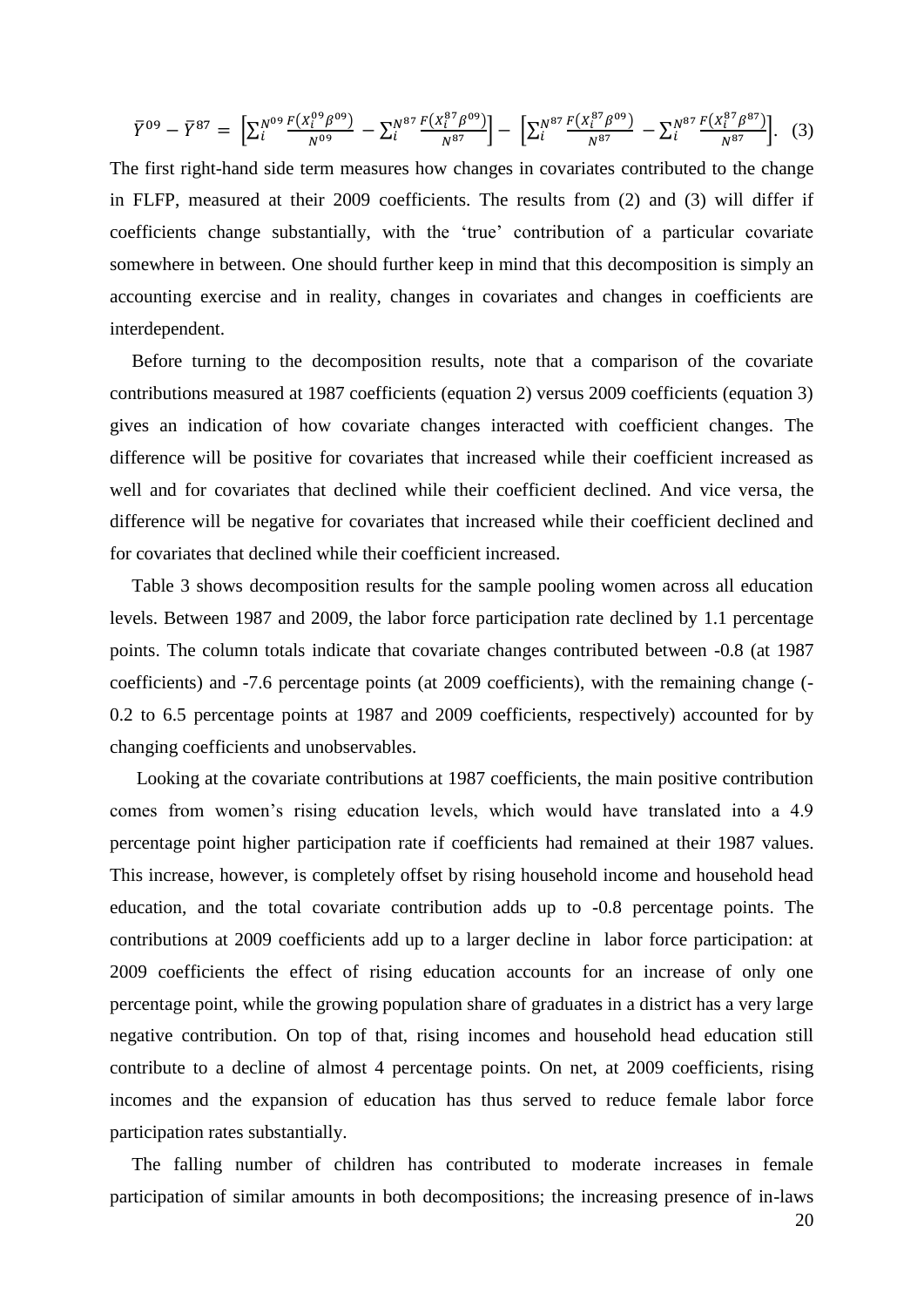served to slightly depress participation rates. The economic structure of a district also matters, pointing to changes in the structure of labor demand as a factor affecting female labor force participation, but the contribution is sensitive to which coefficients are used.

| L'avie de Décomposition di l'ext                                                                                                                                                                                                                                                                                                                                                                                                                                                    |                      |             |                      |          |            |
|-------------------------------------------------------------------------------------------------------------------------------------------------------------------------------------------------------------------------------------------------------------------------------------------------------------------------------------------------------------------------------------------------------------------------------------------------------------------------------------|----------------------|-------------|----------------------|----------|------------|
| Pr (labor force) 1987                                                                                                                                                                                                                                                                                                                                                                                                                                                               | 0.185                | $(N=29032)$ |                      |          |            |
| Pr (labor force) 2009                                                                                                                                                                                                                                                                                                                                                                                                                                                               | 0.174                | $(N=27198)$ |                      |          |            |
| Difference                                                                                                                                                                                                                                                                                                                                                                                                                                                                          | $-0.011$             |             |                      |          |            |
|                                                                                                                                                                                                                                                                                                                                                                                                                                                                                     |                      |             |                      |          |            |
|                                                                                                                                                                                                                                                                                                                                                                                                                                                                                     | At 1987 coefficients |             | At 2009 coefficients |          | Difference |
|                                                                                                                                                                                                                                                                                                                                                                                                                                                                                     | Contribution         | St. Err.    | Contribution         | St. Err. | 2009-1987  |
| Own education                                                                                                                                                                                                                                                                                                                                                                                                                                                                       | $0.049***$           | 0.003       | $0.010***$           | 0.003    | $-0.039$   |
| Log income                                                                                                                                                                                                                                                                                                                                                                                                                                                                          | $-0.026***$          | 0.002       | $-0.023***$          | 0.003    | 0.003      |
| Regular share income                                                                                                                                                                                                                                                                                                                                                                                                                                                                | $0.000*$             | 0.000       | 0.000                | 0.000    | 0.000      |
| Education household head                                                                                                                                                                                                                                                                                                                                                                                                                                                            | $-0.027***$          | 0.002       | $-0.016***$          | 0.002    | 0.011      |
| Caste and religion                                                                                                                                                                                                                                                                                                                                                                                                                                                                  | $0.002***$           | 0.000       | $0.001*$             | 0.001    | $-0.001$   |
| Age                                                                                                                                                                                                                                                                                                                                                                                                                                                                                 | $0.001**$            | 0.000       | 0.000                | 0.001    | $-0.001$   |
| Children                                                                                                                                                                                                                                                                                                                                                                                                                                                                            | $0.008***$           | 0.001       | $0.010***$           | 0.003    | 0.003      |
| In-laws                                                                                                                                                                                                                                                                                                                                                                                                                                                                             | $-0.005***$          | 0.001       | $-0.002**$           | 0.001    | 0.003      |
| District agriculture                                                                                                                                                                                                                                                                                                                                                                                                                                                                | $-0.004***$          | 0.001       | $0.003**$            | 0.001    | 0.008      |
| District construction                                                                                                                                                                                                                                                                                                                                                                                                                                                               | $-0.004$             | 0.003       | $-0.009***$          | 0.003    | $-0.005$   |
| District white-collar serv.                                                                                                                                                                                                                                                                                                                                                                                                                                                         | $0.002**$            | 0.001       | $-0.002$             | 0.002    | $-0.004$   |
| District other services                                                                                                                                                                                                                                                                                                                                                                                                                                                             | $-0.004***$          | 0.001       | $-0.002$             | 0.002    | 0.003      |
| District male unemp.                                                                                                                                                                                                                                                                                                                                                                                                                                                                | $-0.003$             | 0.003       | $-0.004$             | 0.005    | $-0.001$   |
| District graduate share                                                                                                                                                                                                                                                                                                                                                                                                                                                             | 0.000                | 0.007       | $-0.048***$          | 0.008    | $-0.047$   |
| State dummies                                                                                                                                                                                                                                                                                                                                                                                                                                                                       | $0.003***$           | 0.001       | $0.003***$           | 0.001    | 0.001      |
| Total covariate contribution                                                                                                                                                                                                                                                                                                                                                                                                                                                        | $-0.008$             |             | $-0.076$             |          | $-0.068$   |
| Remaining                                                                                                                                                                                                                                                                                                                                                                                                                                                                           | $-0.002$             |             | 0.065                |          |            |
| $\mathcal{L}(\mathcal{L}(\mathcal{L}, \mathcal{L})) = \mathcal{L}(\mathcal{L}(\mathcal{L}, \mathcal{L}) = \mathcal{L}(\mathcal{L}(\mathcal{L}, \mathcal{L})) = \mathcal{L}(\mathcal{L}(\mathcal{L}, \mathcal{L})) = \mathcal{L}(\mathcal{L}(\mathcal{L}, \mathcal{L})) = \mathcal{L}(\mathcal{L}(\mathcal{L}, \mathcal{L})) = \mathcal{L}(\mathcal{L}(\mathcal{L}, \mathcal{L})) = \mathcal{L}(\mathcal{L}(\mathcal{L}, \mathcal{L})) = \mathcal{L}(\mathcal{L}(\mathcal{L}, \math$ | $\sim$ 10            |             |                      |          |            |

Note: \*\*\* p<0.01, \*\* p<0.05, \* p<0.10

Decomposition results for the low- and high-education subsamples are reported in Tables 4 and 5. For women with less than secondary education, labor force participation increased by 0.5 percentage point, but the total covariate contribution is large negative both at 1987 and at 2009 coefficients. The bottom two rows show that participation would have declined by 3.4 to 6.6 percentage points – mainly due to rising education of women and their household heads, rising incomes, sectoral employment shifts towards construction, and growing supply of graduates – if there had been no change in coefficients and in unobservables. The largest difference between the 1987 and 2009 columns is in the contribution of the district graduate share, where the rising graduate shares of districts' working age population interacts with a declining coefficient.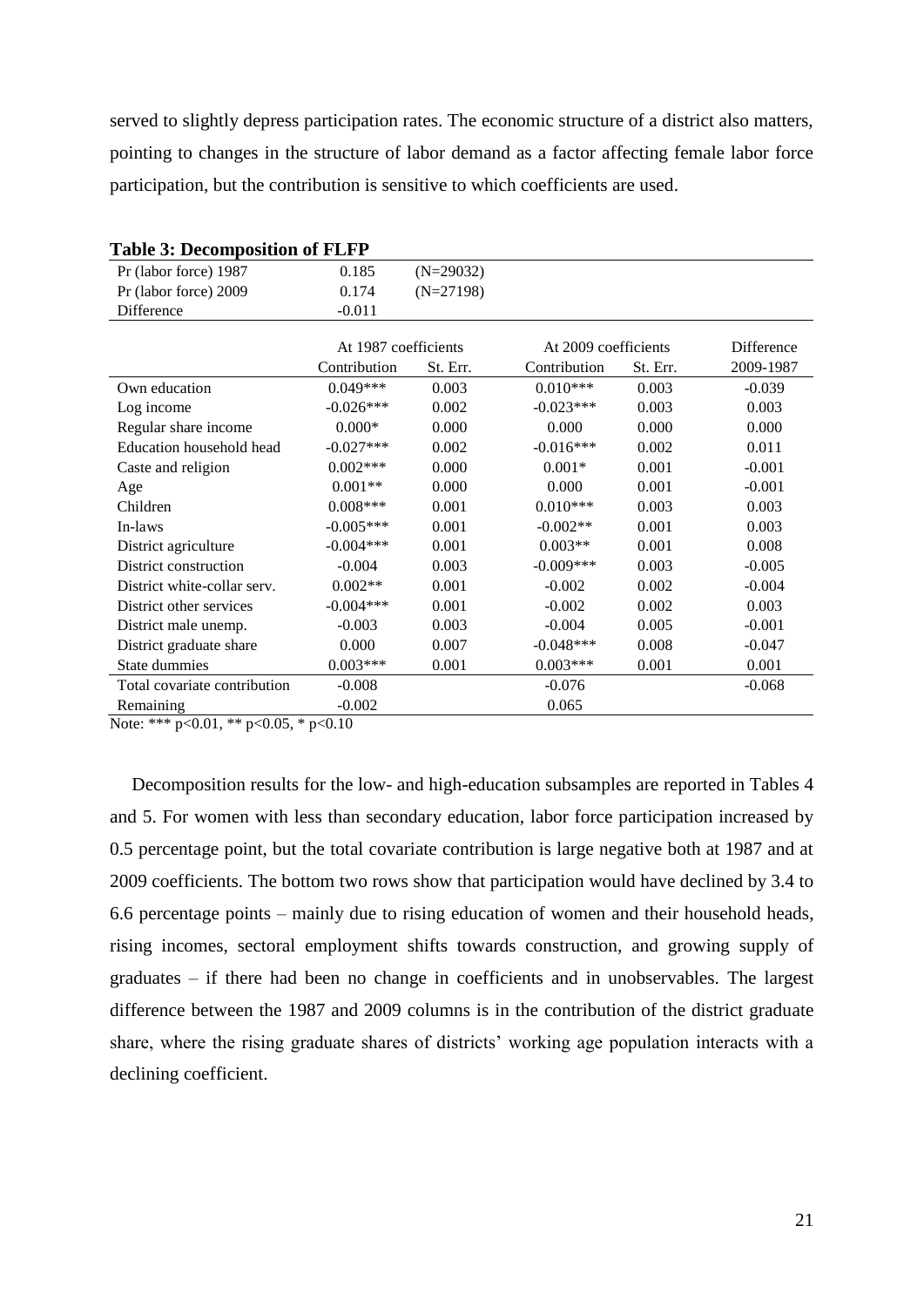| Pr (labor force) 1987        | 0.174                | $(N=22176)$ |                      |           |            |
|------------------------------|----------------------|-------------|----------------------|-----------|------------|
| Pr (labor force) 2009        | 0.179                | $(N=15807)$ |                      |           |            |
| Difference                   | 0.005                |             |                      |           |            |
|                              |                      |             |                      |           |            |
|                              | At 1987 coefficients |             | At 2009 coefficients |           | Difference |
|                              | Contribution         | Std. Err.   | Contribution         | Std. Err. | 2009-1987  |
| Own education                | $-0.008***$          | 0.001       | $-0.006***$          | 0.002     | 0.001      |
| Log income                   | $-0.018***$          | 0.002       | $-0.025***$          | 0.003     | $-0.007$   |
| Regular share income         | $0.003***$           | 0.001       | $0.003**$            | 0.001     | $-0.001$   |
| Education household head     | $-0.010***$          | 0.001       | $-0.008***$          | 0.002     | 0.001      |
| Caste and religion           | $0.002***$           | 0.001       | 0.001                | 0.001     | $-0.001$   |
| Age                          | 0.001                | 0.001       | 0.001                | 0.001     | 0.001      |
| Children                     | $0.005***$           | 0.001       | $0.008**$            | 0.003     | 0.002      |
| In-laws                      | $-0.002***$          | 0.000       | $-0.001***$          | 0.001     | 0.000      |
| District agriculture         | $-0.003***$          | 0.001       | $0.003**$            | 0.001     | 0.007      |
| District construction        | $-0.008**$           | 0.004       | $-0.013***$          | 0.004     | $-0.005$   |
| District white-collar serv.  | $0.003***$           | 0.001       | 0.004                | 0.003     | 0.001      |
| District other services      | $-0.005***$          | 0.001       | $-0.005**$           | 0.002     | 0.000      |
| District male unemp.         | 0.002                | 0.002       | 0.002                | 0.007     | 0.000      |
| District graduate share      | 0.001                | 0.007       | $-0.031***$          | 0.009     | $-0.032$   |
| State dummies                | 0.001                | 0.001       | 0.000                | 0.001     | $-0.001$   |
| Total covariate contribution | $-0.034$             |             | $-0.066$             |           | $-0.033$   |
| Remaining                    | 0.038                |             | 0.071                |           |            |

**Table 4: Decomposition of FLFP, low education sample**

Note: Sample includes married women below secondary education. \*\*\*  $p<0.01$ , \*\*  $p<0.05$ , \*  $p<0.10$ 

Among highly educated women, labor force participation declined by 5.6 percentage points. The decomposition results show a slightly positive total covariate contribution at 1987 coefficients, driven by higher education and fewer children, and partly offset by rising household incomes. At 2009 coefficients, however, the total covariate contribution is negative and large. It is again the growing population share of graduates in a district that explains most of the negative contribution, but rising income and declining employment in white-collar services have significant negative contributions as well. The bottom row in Table 5 shows that coefficient changes and changes in unobservables also contributed negatively to the labor force participation of highly educated women, in contrast to the results for women below secondary education.

Overall, the results clearly show how a rising share of graduates in the working age population, combined with a strong crowding out effect of skill supply in districts in 2009, contributed negatively to the labor force participation rate of women at all education levels. Furthermore, rising household income and rising household head education reduced labor force participation, while rising educational attainment of women had limited impact on FLFP due to the declining positive effect of higher education. This declining coefficient is one of the more surprising developments, and is further explored in the next section.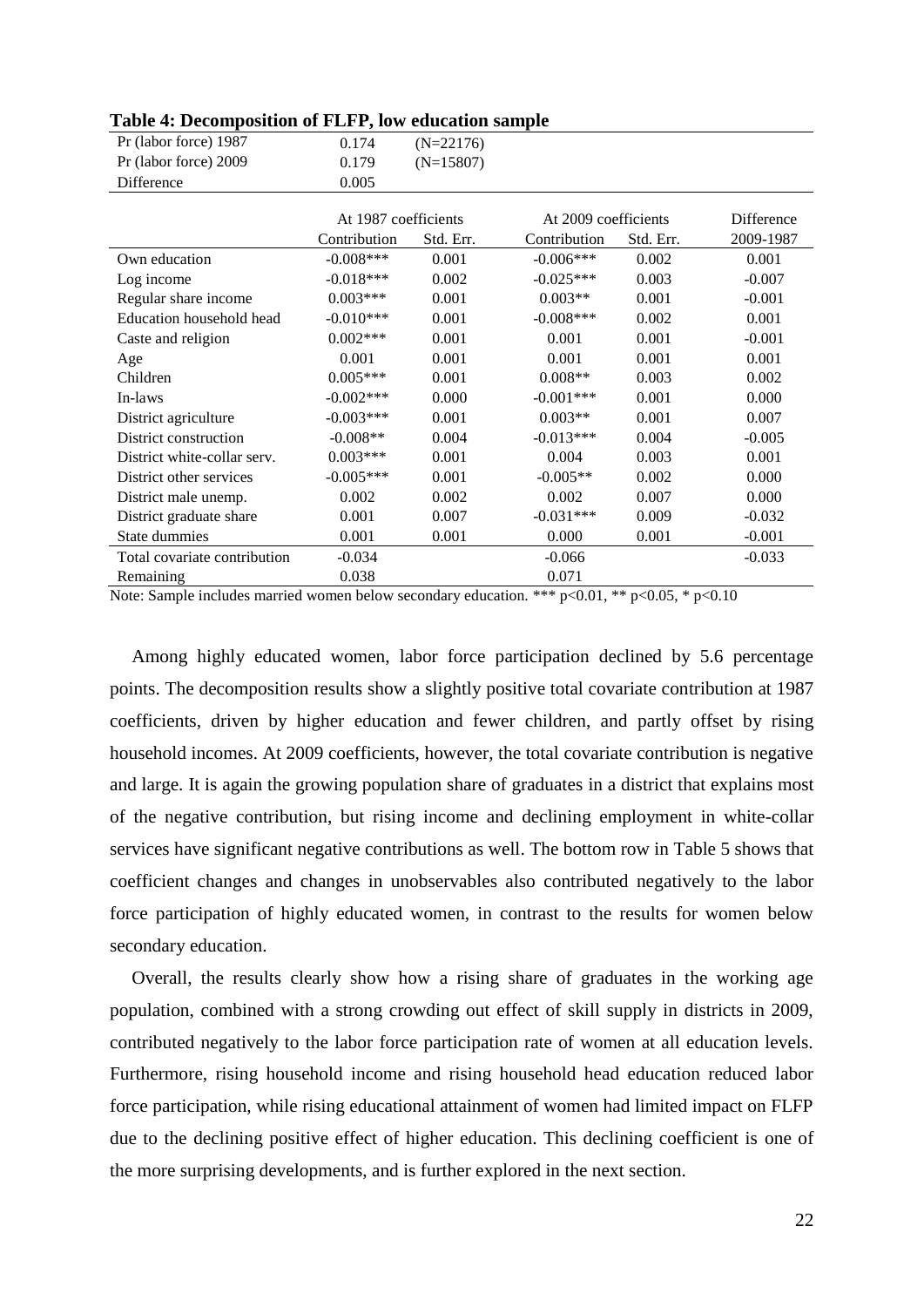| Pr (labor force) 1987        | 0.224                | $(N=6856)$  |                      |           |            |
|------------------------------|----------------------|-------------|----------------------|-----------|------------|
| Pr (labor force) 2009        | 0.167                | $(N=11391)$ |                      |           |            |
| Difference                   | $-0.056$             |             |                      |           |            |
|                              |                      |             |                      |           |            |
|                              | At 1987 coefficients |             | At 2009 coefficients |           | Difference |
|                              | Contribution         | Std. Err.   | Contribution         | Std. Err. | 2009-1987  |
| Own education                | $0.015***$           | 0.002       | $0.015***$           | 0.002     | 0.000      |
| Log income                   | $-0.023***$          | 0.003       | $-0.011***$          | 0.003     | 0.012      |
| Regular share income         | $-0.009***$          | 0.002       | $-0.003**$           | 0.001     | 0.005      |
| Education household head     | $-0.002$             | 0.001       | $-0.001$             | 0.001     | 0.001      |
| Caste and religion           | 0.004                | 0.002       | 0.001                | 0.002     | $-0.003$   |
| Age                          | $0.004**$            | 0.002       | 0.001                | 0.002     | $-0.004$   |
| Children                     | $0.015***$           | 0.003       | $0.010***$           | 0.003     | $-0.006$   |
| In-laws                      | $-0.004***$          | 0.001       | 0.000                | 0.001     | 0.004      |
| District agriculture         | $-0.001$             | 0.001       | 0.002                | 0.001     | 0.003      |
| District construction        | 0.004                | 0.009       | $-0.004$             | 0.005     | $-0.008$   |
| District white-collar serv.  | 0.002                | 0.002       | $-0.010***$          | 0.003     | $-0.011$   |
| District other services      | $-0.003$             | 0.004       | 0.004                | 0.003     | 0.007      |
| District male unemp.         | $-0.006$             | 0.005       | $-0.006$             | 0.007     | 0.000      |
| District graduate share      | 0.006                | 0.018       | $-0.058***$          | 0.011     | $-0.064$   |
| State dummies                | $0.005**$            | 0.002       | $0.005***$           | 0.002     | 0.000      |
| Total covariate contribution | 0.009                |             | $-0.055$             |           | $-0.063$   |
| Remaining                    | $-0.065$             |             | $-0.002$             |           |            |

#### **Table 5: Decomposition of FLFP, high education sample**

Note: Sample includes married women with secondary or higher education. \*\*\*  $p < 0.01$ , \*\*  $p < 0.05$ , \*  $p < 0.10$ 

#### **VI. The declining effect of higher education on labor force participation**

As discussed in Section 4.1, it is likely that the effect of higher education on women"s labor force participation includes an upward selection bias, where completing education and joining the labor force are both outcomes of some unobservable determinants (for example, the education or labor force participation of mothers, influences of peers, or a more general labor market orientation that promotes both high education and female labor force participation). If the average woman completing secondary or higher education in 2009 is less positively selected than her 1987 counterpart, this could account for some of the decline in the coefficients on secondary and graduate education between 1987 and 2009.<sup>17</sup> A detailed analysis of the determinants of women"s educational attainment would require data on women"s parental background and on schooling supply and other characteristics of the location where they grew up. Unfortunately, those data are not available, as we only observe married women in their husband"s household – which is often in a different area than where

1

 $17$  The decline could also be explained by a decline in the quality of education. Azam and Kingdon (2013) study gender bias in education expenditure and show that in the period 1993-2005, when girls" education caught up to boys", households still spent less on girls, primarily by sending girls to public schools and boys to private schools. Girls are thus likely to receive lower quality schooling than boys, even if they attain the same level of education. Unfortunately we do not observe the type of institution a woman attended or any other indicator of the quality of education in the NSS data.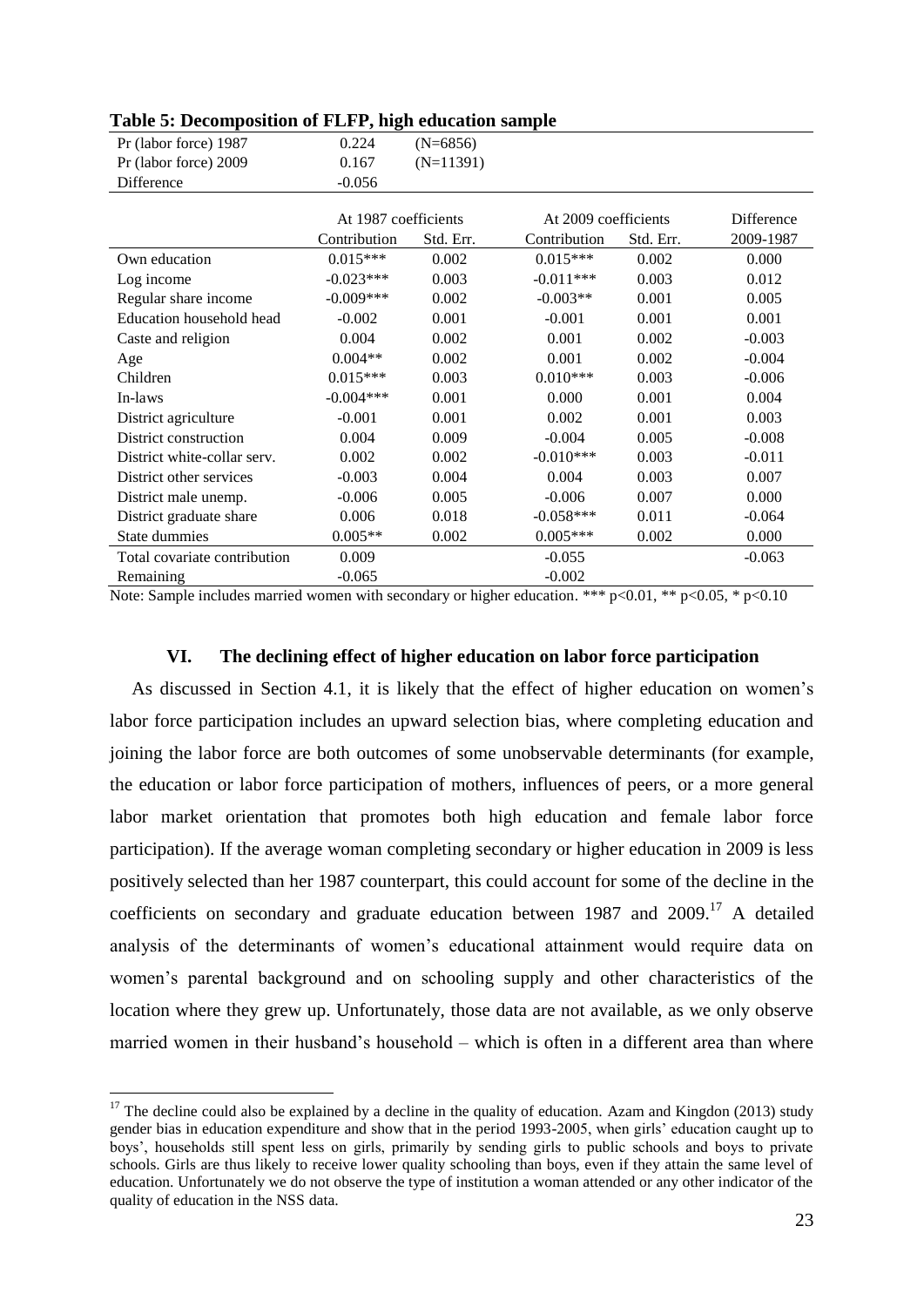they grew up - and have no information on their location of origin or on their parents" education and employment.<sup>18</sup>

Among the factors that could explain a declining positive selection into education are the increasing supply of education and rising marriage market returns to education: both would be reasons for women to pursue more education even in absence of expected labor market returns and unrelated to the unobservable propensity to join the labor force. Given the costs of education (even tuition-free public primary schooling involves costs of transport, school books, foregone earnings, etc.) one can hardly claim that expansion of schooling supply alone explains most of the increased educational attainment of Indian women, but given the high pace of expansion it is likely that highly educated women in 2009 are less "positively selected' than highly educated women in  $1987<sup>19</sup>$  We cannot control for or further analyze selection into education without instruments for educational attainment, but the extreme case – assuming that the education effects capture endogenous selection only – can be used to estimate an upper bound on the contribution of changes in selection to changes in the estimated effects of education.

#### *A. Selection*

1

For simplicity, say there is one unobservable characteristic that determines labor force participation, and let us call this characteristic ability. Assume there is perfect sorting on ability into education and the ability distribution in the population is fixed. Further assume there are *k* different ability levels in the population, and for ease of illustration, take  $k = 1, \ldots$ 6 (one could also think of a uniform distribution of ability, but the idea remains the same). We thus have six ability types with corresponding ability level  $a^k$ , increasing in *k*.

The average ability of women with education level *E* in year *t* can then be expressed as:

$$
\alpha_t^E = \sum_{k=1}^6 \lambda_t^{k,E} * a^k, \qquad (4)
$$

<sup>&</sup>lt;sup>18</sup> The NSSO integrated the collection of migration data with the employment surveys in 1987-88 and 1999-2000, but not with those of 2004-05 or 2009-10. The most recent migration data were collected in 2007-08 and show that 46% of urban females were migrants. Of these, 40% migrated from within the same district and another 40% from another district but within the state. More than half the urban migrant women come from a rural area, and the main reason for female migration was marriage (NSSO, 2010).

<sup>&</sup>lt;sup>19</sup> As discussed in Section 2 some recent studies show that (girls') enrollment responds to the growth of jobs in IT and IT enabled services (Oster and Millett Steinberg, 2013; Jensen, 2012; Shastry, 2012), but this is a very recent development and this sector still accounts for a very small share of employment. We are not aware of any research on the causal effect of education on women"s labor force participation in India or on the impact of rapidly increasing schooling supply on women"s educational attainment, other than evaluations of recent policies and programs for primary education (e.g. Chin, 2005; Kingdon, 2007) and a growing literature on higher education quota for low-caste men and women (e.g. Bertrand *et al*., 2010).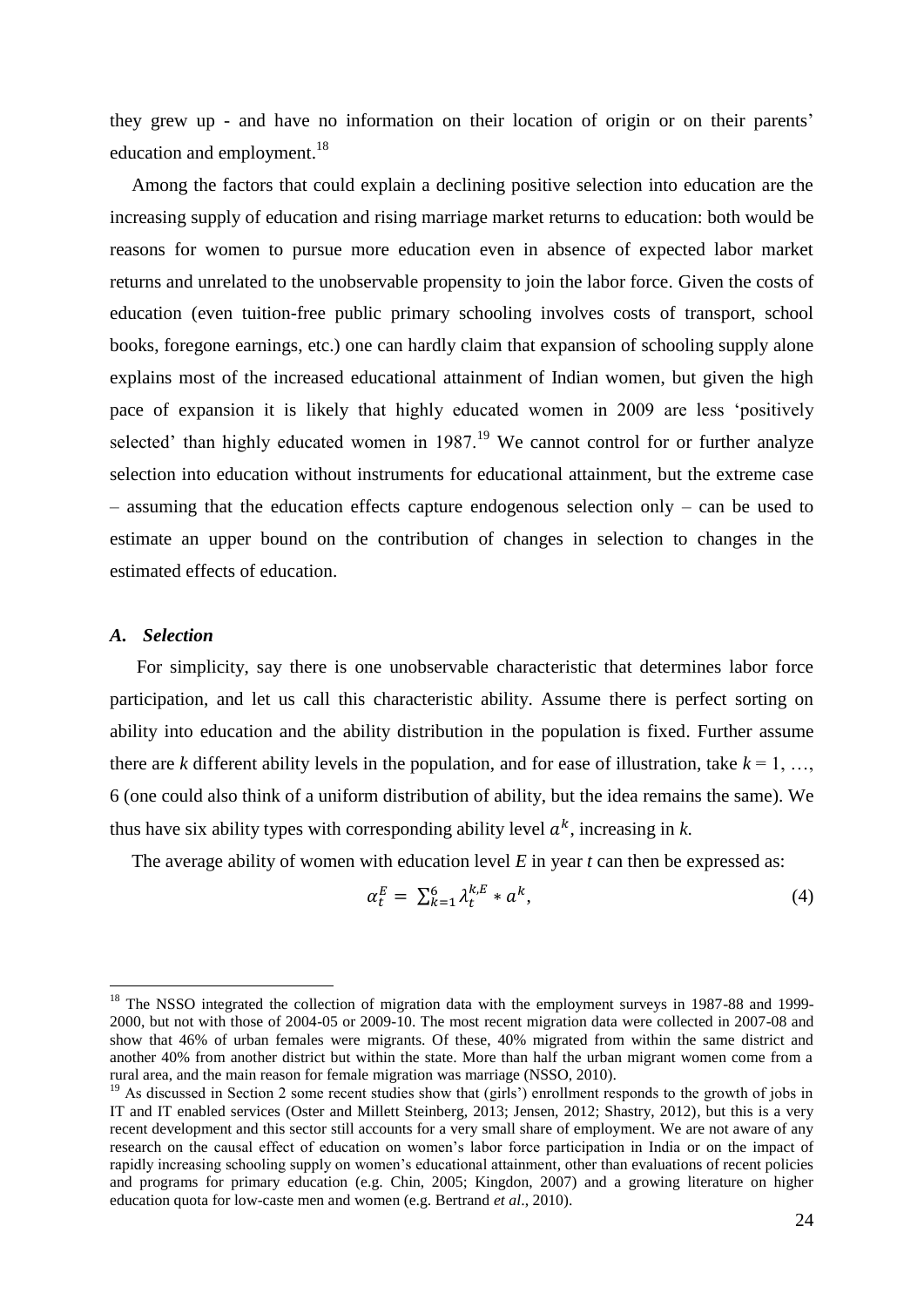where  $\lambda_t^{k,E}$  is the share of women with education level *E* who are of type *k*, such that  $\sum_{k=1}^{6} \lambda_t^{k,E} = 1$ . Taking 1987 as our benchmark year, the 1987 distribution of education corresponds one-to-one with the distribution of ability types in the female population, such that

$$
\lambda_{87}^{k,E} = \begin{cases} 1, & E = k \\ 0, & E \neq k \end{cases},
$$
 (5)

and consequently,  $\alpha_{87}^E = \alpha^k$  for  $E = k$ .

As the supply of education expands, women end up with increasingly higher educational attainment, but the average ability of women at education levels *E*>1 declines over time. In other words, between 1987 and 2009, low-ability types move into higher education levels. The shift is illustrated in Figure 5: by definition, illiterate women in 1987 are of ability level  $a<sup>1</sup>$ , which is the ability level of the bottom 42 per cent of the distribution. Literate women below primary school in 1987 are of ability level  $a^2$ , women with primary schooling in 1987 are of ability level  $a^3$ , and so on. By 2009, all literate women without or with primary schooling are of ability level  $a^1$ , as they all fall within the bottom 42 per cent of the distribution. Similarly, all women with middle school completed in 1987 are of ability level  $a<sup>4</sup>$ , but their 2009 counterparts are of ability levels  $a<sup>2</sup>$  and  $a<sup>3</sup>$ , and so on for higher education levels. Thus average ability declines at all education levels above illiteracy.



**Figure 5: Women's educational attainment in urban India**

Now assume that the estimated marginal effects of education on women"s labor force participation measure the pure ability-selection effect. The 1987 education effects  $\beta_1^E$ quantify the effect of ability on labor force participation for each ability type k, since  $\alpha_8^E$ 

Note: distribution of married women age 25-54 across levels of educational attainment in 1987 and 2009. Source: NSS Employment and Unemployment Survey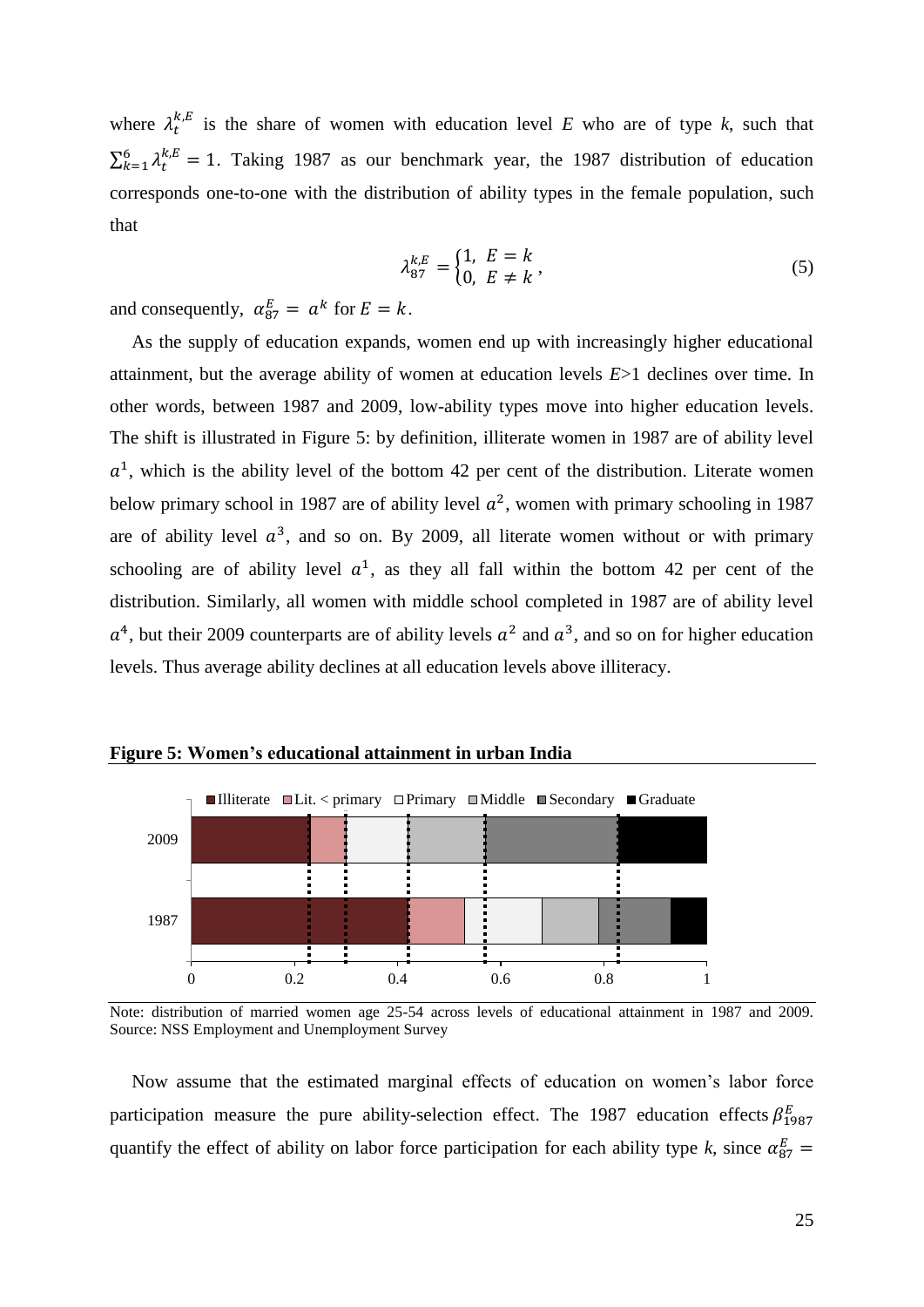$a<sup>k</sup>$  for  $E = k$ . The education effects in other years should differ from those in 1987 only by the change in the ability composition of education groups:

$$
\beta_t^E = \sum_{k=1}^6 \lambda_t^{k,E} * \beta_{1987}^k.
$$
\n(6)

Table 6 shows the estimated marginal effects of education (from equation (1) and as reported in Table 1) in columns  $1 - 4$ , and the reweighted effects for 1999, 2004, and 2009 in columns  $5 - 7^{20}$ 

| Estimated marginal effects |          |          |          | Reweighted marginal effects |          |          |          |
|----------------------------|----------|----------|----------|-----------------------------|----------|----------|----------|
|                            | 1987     | 1999     | 2004     | 2009                        | 1999     | 2004     | 2009     |
| <b>Illiterate</b>          |          |          |          |                             | 0        | 0        | 0        |
| Literate                   | $-0.046$ | $-0.058$ | $-0.047$ | $-0.027$                    | 0        | 0        | 0        |
| Primary                    | $-0.065$ | $-0.068$ | $-0.057$ | $-0.022$                    | $-0.038$ | $-0.021$ | 0.000    |
| Middle                     | $-0.056$ | $-0.076$ | $-0.094$ | $-0.057$                    | $-0.064$ | $-0.059$ | $-0.051$ |
| Secondary                  | 0.106    | $-0.006$ | $-0.038$ | $-0.050$                    | 0.008    | $-0.006$ | $-0.035$ |
| Graduate                   | 0.357    | 0.243    | 0.159    | 0.146                       | 0.241    | 0.232    | 0.209    |

**Table 6: Estimated and reweighted effects of education**

Note: Estimated marginal effects from equation (1) in the main text. Reweighting according to equation (6) and using the education distribution as reported in Appendix table A4.



**Figure 6: Estimated and reweighted effect of education, 1987 and 2009**

Note: see footnote Table 5.

<u>.</u>

As shown in Table 6 and illustrated in Figure 6, the reweighting predicts the change in the marginal effects of education from 1987 to 2009 quite well. While this is by no means conclusive evidence that the education effects are largely driven by selection (if purely selection-driven, one would not find negative estimates at intermediate education levels), it does show that declining selection could potentially play a large role in the declining effect of

 $^{20}$  Reweighting gives a zero marginal effect of literacy, because all literate women below primary school in 1999 and later years fall in the bottom ability group (the bottom 42 per cent), which is the reference group.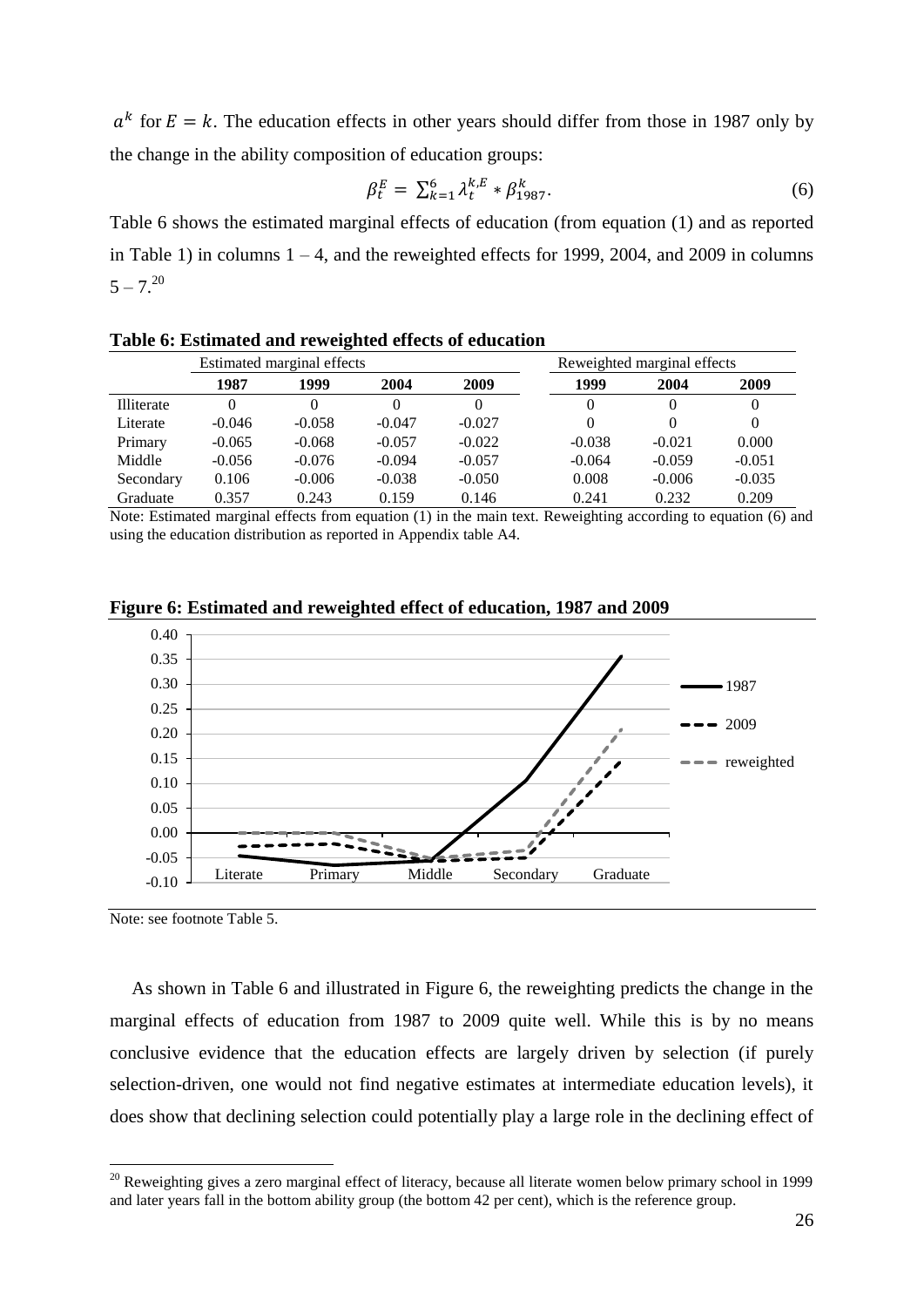higher education on female labor force participation, where declining selection means that women"s selection into education is increasingly based on characteristics that are not positively related to labor force participation.

#### *B. Marriage market returns to education*

Besides an expansion in the supply of education, rising marriage market returns to women"s education could be driving women to pursue higher education. Marriage is of great importance in India, especially to women and their parents (Anderson, 2003), as women typically leave their parental household and migrate to live with their husband"s family (see Rosenzweig and Stark, 1989; Duflo *et al.* 2009). Despite a growing literature on women"s earnings capacity and their bargaining power within marriage in developing countries (e.g. Luke and Munshi, 2011), there is little evidence on the marriage market returns to women"s education. According to Anderson (2003), the most important quality of women on the marriage market in India is a good appearance, while for men their ability to earn a living is most important. Data for India in Duflo *et al.* (2009) show both men and women have a preference for marrying a highly educated spouse, though their sample includes only educated persons from the urban middle-class in West Bengal. Rising labor market returns to education, which we do observe in India during the period we study, are an obvious reason why men could prefer more educated women. However, even in absence of labor market returns, women"s education could contribute to husbands" social status directly and through higher productivity in status production (Eswaran *et al.*, 2009). Another important channel could be increased productivity of maternal time in the production of child human capital (Lam and Duryea, 1999), which raises the demand for educated wives if labor market returns to men"s education increase (Behrman et al., 1999).

The following analysis aims to shed some light on the importance of women"s education for marrying a "high quality" spouse. Quality of a spouse is measured as the first principal component of his education level and weekly earnings.<sup>21</sup> A high quality spouse is then defined as a husband in the top quartile of the quality distribution within a given state and social group (distinguishing SCST, Hindu, Muslim, and other), which define the traditional boundaries of the marriage market for most women in India. We then estimate the probability that a woman has a high quality spouse as a function of her education, her age, the age gap between her and

<u>.</u>

 $21$  Weekly earnings for self-employed men are imputed based on earning of employees, using a selectioncorrected Mincer type wage equation.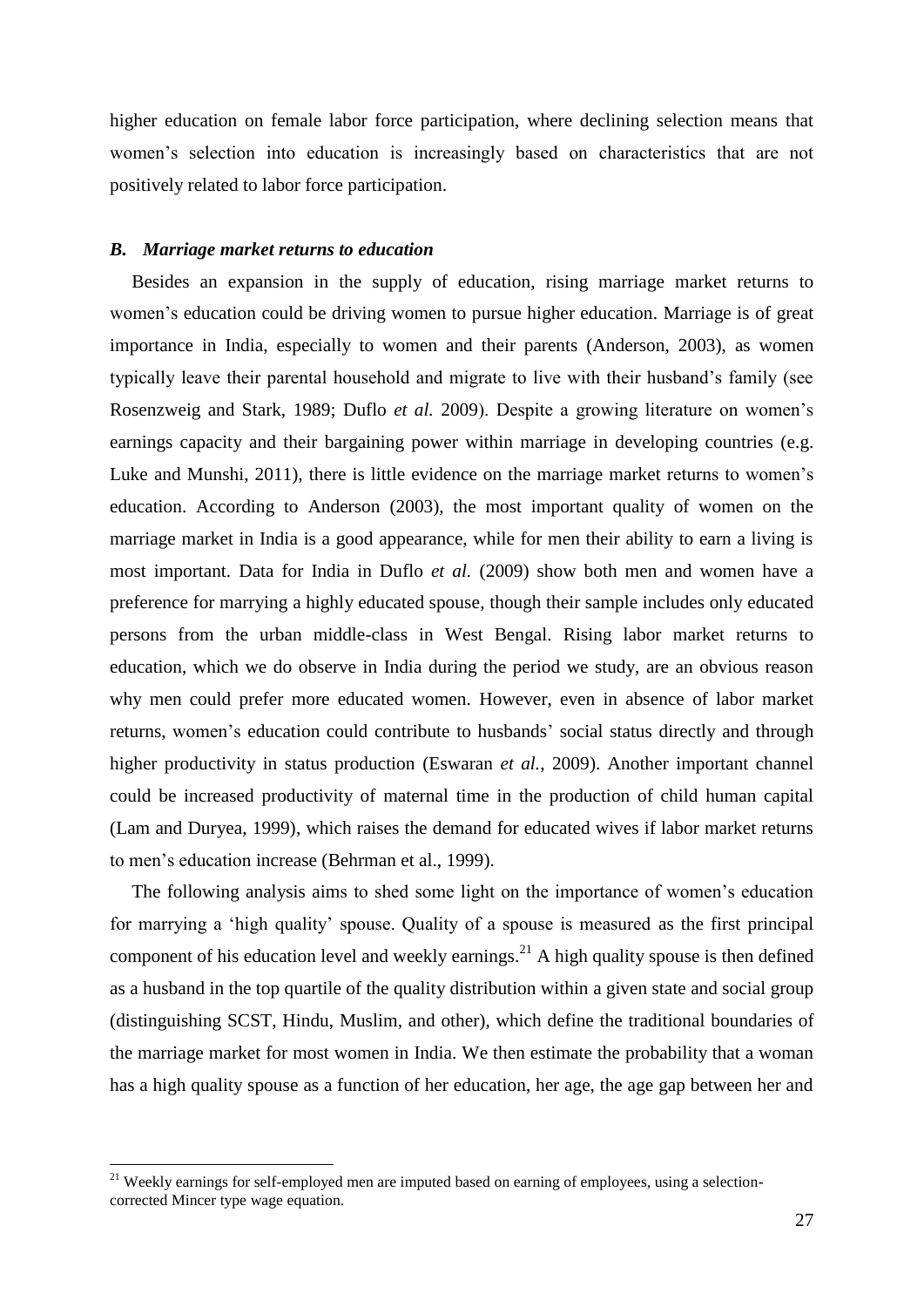her spouse, and controlling for social group and state. The sample includes all married women age 30-39 in urban India.<sup>22</sup>

The estimated marginal effects of education for 1987 and 2009, with illiterate women as reference group, are plotted in Figure 7. The marriage market returns to education are actually lower in 2009 than in 1987, but also significantly more convex, with essentially flat returns up to middle school and then high returns to secondary and graduate education. This means that in 2009 women need at least secondary education to have reasonable chance of attracting a high-quality male. In contrast, in 1987, already primary school and certainly middle school generated reasonable odds to attract a high-quality spouse. This is consistent with our claim that at least some of the female education expansion is driven by expected marriage market returns rather than labor market returns.



1



Note: Estimated marginal effect of education on the probability of having a "high quality" spouse, controlling for age, spouses" age gap, caste, and state. Grey lines show the 95% confidence intervals based on standard errors clustered by state-caste.

#### **VII. Conclusions**

In this paper, we investigate the very low and stagnating female labor force participation rates in urban India over the past 25 years. This stagnation is surprising given that it took place at a time of high GDP and earnings growth, a sizable fertility decline, a rapid expansion of female education, and rising returns to education. A combination of demand and supply side effects appear to have played a role in accounting for this stagnation. On the supply side,

 $22$  Results are similar if we take the entire age group 25-54; if we define high quality spouse as the top decile instead of the top quartile of husbands; or if we run a linear regression of the principal component of husbands' education and earnings on women"s characteristics.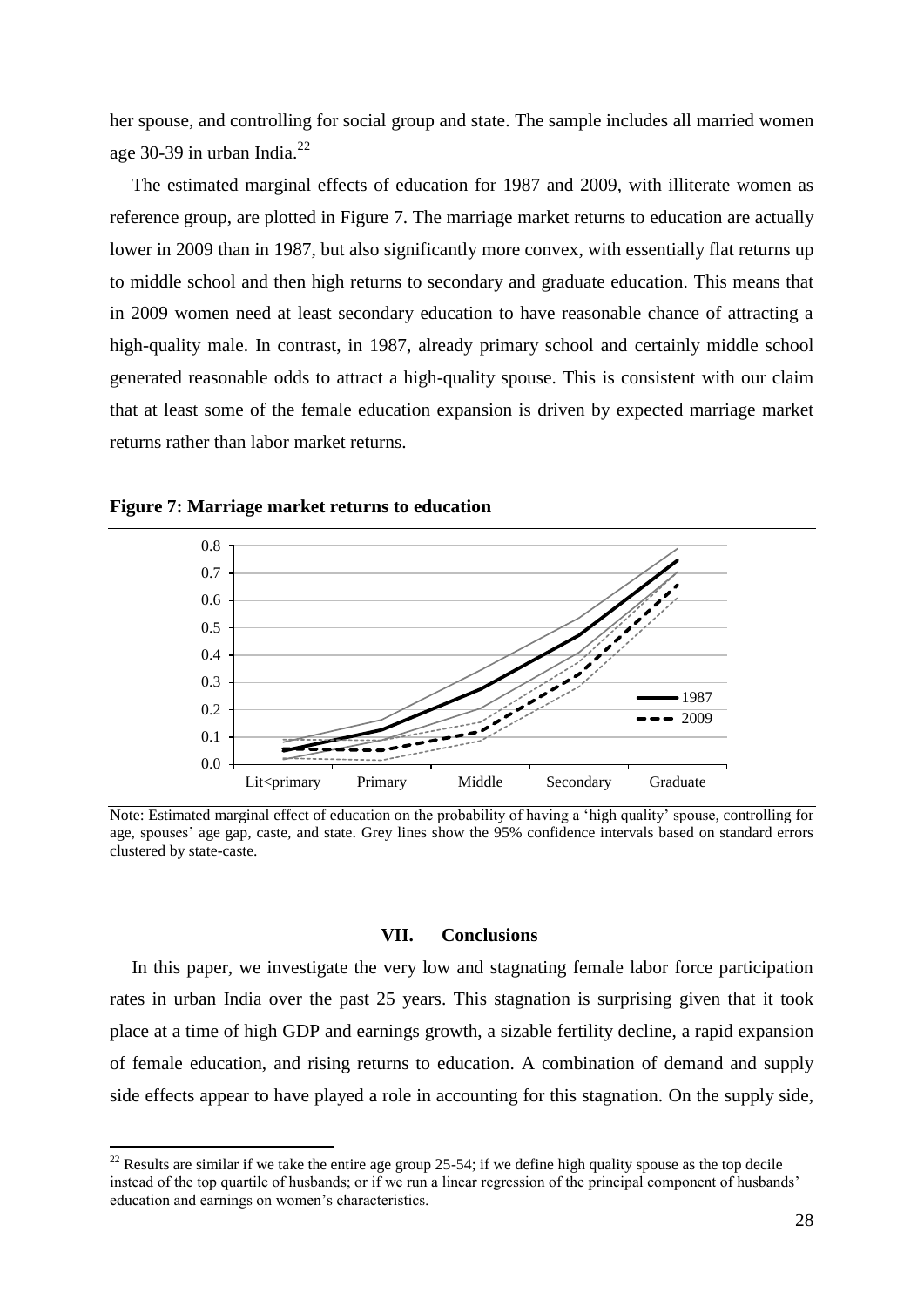rising male incomes and education have reduced female labor force participation, showing that the classic income effect is at work in urban India. The effect of rising female education on female labor force participation is more complicated. While the pure shift towards increasing the proportion of women with graduate education has increased labor force participation, this effect is moderated and counteracted by range of opposing effects. First, the strong conditional U-shape pattern of the effect of education on labor force participation suggests that, particularly in the middle of the education distribution, other factors depress female labor force participation. This is partly driven by the preferences of educated women for white-collar service employment and stigmas for these women to be working other sectors. Second, the positive effect of secondary and graduate education on female labor force participation has fallen considerably. We show evidence that this is partly related to a declining effect of selection into higher education. As more women have increased their education, positive selection effects have been diluted, contributing to falling labor force participation rates among the highly educated. We further show that declining selection could be related to the higher educational attainment being driven by improved marriage rather than employment prospects: higher education improves marriage prospects in 2009 much more than in 1987.

But also demand-side effects, and their interaction with labor supply, have played a role. In particular, the supply of educated workers has far outpaced the demand for jobs that match their skills as well as their preferences for white-collar service occupations. As women"s labor mobility is very low (and most migration of women happens for marriage reasons), local excess supply of educated workers causes many educated women to withdraw from the labor force. This is related to shifts in the sectoral employment structure towards employment that is less acceptable to educated women. Most employment growth occurred in construction and low-skilled services, while the expansion of employment in white-collar services has done too little to absorb a growing educated working-age population.

These results suggest that, if current trends and preferences persist, there is little likelihood that women will drastically increase their labor force participation rates in coming years. As a result, India is unlikely to fully reap the benefits of the demographic dividend associated with its high share of the working-age population. As such, the sustainability of India"s high growth is very much in question if it fails to integrate educated women into the labor force. Also, rising education of women will not contribute much to their economic empowerment, which is typically associated with employment and earnings.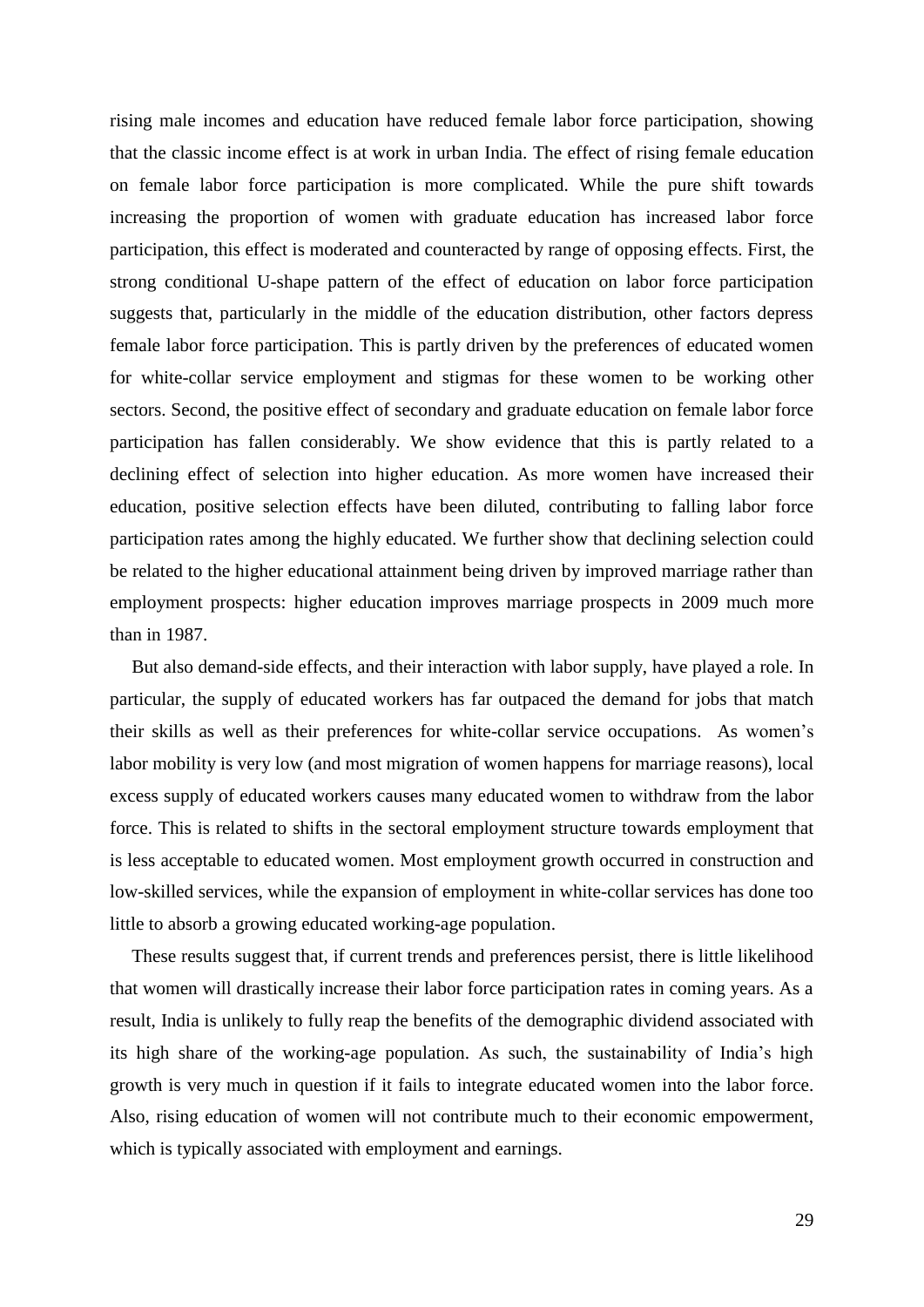It is difficult to make any definitive judgments on welfare effects. To the extent women"s labor force participation is decided by their families (particularly by husbands and in-laws) and does not reflect women"s own preferences, or is constrained by their inability to migrate for employment, policy action to promote female employment would be warranted. But even if the main constraint is women"s own preferences, the degree to which this impedes their labor force participation should be a concern to policy makers. Our findings point at the importance of mismatches between the sectoral structure of employment and women"s preferences. Employment growth in urban India has been concentrated in construction and low-skilled services, but from the perspective of female labor force participation a different growth strategy would be warranted; a more female-intensive export-oriented growth strategy (as has been pursued in many East Asian economies as well as in neighboring Bangladesh) would substantially increase female employment opportunities for those in the middle of the education distribution. On the supply side, policies explicitly promoting the acceptability of female employment outside the public sector, policies to allow a greater compatibility of female employment with domestic responsibilities and policies to improve the safety of female workers in the private sector could also draw more women into the workforce.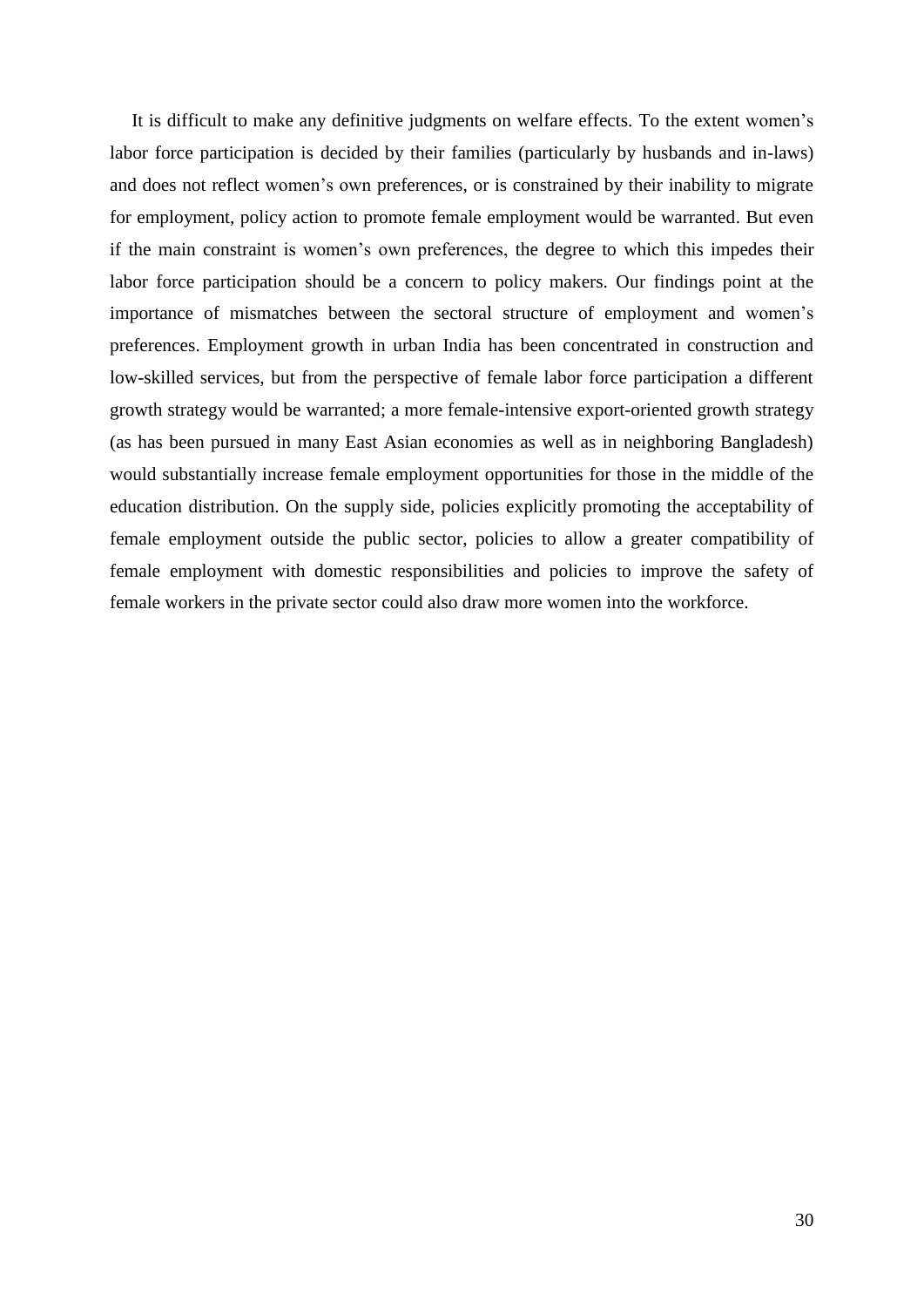#### **References**

- Afridi, F., A. Mukhopadhyay and S. Sahoo (2012). Female Labour Force Participation and Child Education in India: The Effect of the National Rural Employment Guarantee Scheme. IZA Discussion Papers Series, No. 6593.
- Anderson, S. (2003). Why Dowry Payments Declined with Modernization in Europe but Are Rising in India. *Journal of Political Economy, 111*(2), 269-310.
- Anderson, S. and M. Eswaran (2009). What determines female autonomy? Evidence from Bangladesh. *Journal of Development Economics,90*(2), 179-191.
- Angrist, J. D. (1991). Grouped-data estimation and testing in simple labor-supply models. *Journal of Econometrics*, *47*(2-3), 243-266.
- Attanasio, O., H. Low, and V. Sánchez-Marcos (2005). Female Labor Supply as Insurance against Idiosyncratic Risk. *Journal of the European Economic Association, 3*(2-3), 755- 764.
- Azam, M. and G. G. Kingdon (2013). Are Girls the Fairer Sex in India? Revisiting Intra-Household Allocation of Education Expenditure. *World Development, 42*, 143-164.
- Behrman, J. R., A. D. Foster, M. R. Rosenzweig and P. Vashishtha (1999). Women"s Scholling, Home Teaching, and Economic Growth. *Journal of Political Economy, 107*(4), 682-714.
- Bertrand, M., R. Hanna and S. Mullainathan (2010). Affirmative action in education: Evidence from engineering college admissions in India. *Journal of Public Economics, 94*, 16-29
- Bhalotra, S. and M. Umaña-Aponte (2010). The Dynamics of Women"s Labor Supply in Developing Countries. IZA Discussion Paper Series, No. 4879.
- Blau, F. D. and L. M. Kahn (2007). Change in the Labor Supply Behavior of Married Women: 1980-2000. *Journal of Labor Economics, 25*(3), 393-438.
- Bloom, D. E. (2011). Population Dynamics in India and Implications for Economic Growth. PGDA Working Paper No. 65, Harvard School of Public Health.
- Bloom, D. E. and J. G. Williamson (1998). Demographic Transitions and Economic Miracles in Emerging Asia. *World Bank Economic Review, 12*(3), 419-455.
- Blundell, R. and T. MaCurdy (1999). Labor Supply: a Review of Alternative Approaches. In: O. Ashenfelter and D. Card (eds.), *Handbook of Labor Economics,* edition 1, volume 3, chapter 27, 1559-1695, Elsevier.
- Boserup, E. (1970). *Women's Role in Economic Development*. London: Earthscan.
- Bosworth, B. and S. M. Collins (2008). Accounting for Growth: Comparing China and India. *Journal of Economic Perspectives*, *22*(1), 45-66.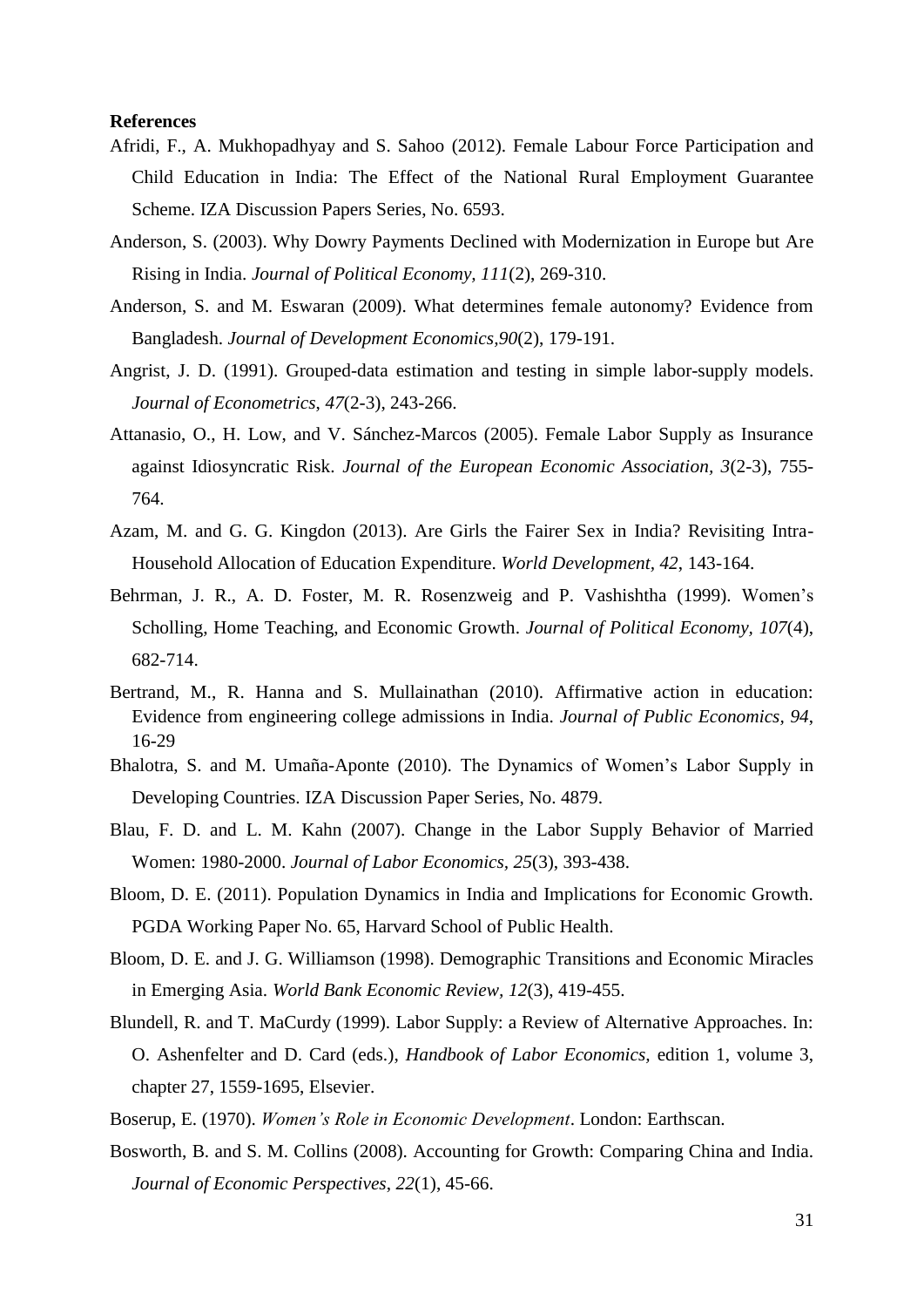- Chen, M. and J. Drèze (1992). Widows and Health in Rural North India. *Economic and Political Weekly, 27*(43-44), 24-31.
- Chin, A. (2005). Can redistributing teachers across schools raise educational attainment? Evidence from Operation Blackboard in India. *Journal of Development Economics, 78*(2), 384–405.
- Das, M. B. and S. Desai (2003). Why Are Educated Women Less Likely to be Employed in India? Testing Competing Hypotheses. Social Protection Discussion Paper Series, No. 313. Washington, D.C.: World Bank.
- Deaton, A. (2003). Prices and poverty in India, 1987-2000. *Economic and Political Weekly,* 38, pp. 362–368.
- Desai, S., A. Dubey, B.L. Joshi, M. Sen, A. Shariff, and R. Vanneman (2009). India Human Development Survey (IHDS) [Computer file]. ICPSR22626-v2. Ann Arbor, MI: Interuniversity Consortium for Political and Social Research.
- \_\_\_\_\_ (2010). *Human Development in India: Challenges for a Society in Transition*. New Delhi: Oxford University Press.
- Drèze, J. and A. Sen (2002). *India: Development and Participation*. New York: Oxford University Press.
- Duflo, E., A. Banerjee, M. Ghatak, J. Lafortune (2009). Marry for what: Caste and Mate Selection in Modern India. NBER Working Paper Series, No. 14958.
- Eswaran, M., B. Ramaswami, and W. Wadhwa (2011). Status, Caste and Time Allocation of Women in Rural India. Discussion Paper 11-12, Indian Statistical Institute, Delhi.
- Fairlie, R. W. (2006). An Extension of the Blinder-Oaxaca Decomposition Technique to Logit and Probit Models. IZA Discussion Paper Series, No. 1917.
- Gaddis, I. and S. Klasen (2012). Economic Development, Structural Change, and Women"s Labor Force Participation: A Re-Examination of the Feminization U Hypothesis. University of Göttingen.
- Goldin, C. (1990). *Understanding the Gender Gap: and Economic History of American Women.* New York: Oxford University Press.
- \_\_\_\_\_ (1994). The U-shaped female labor force function in economic development and economic history. NBER Working Paper Series, No. 4707.
- Heckman, J. J. (1979). Sample Selection Bias as a Specification Error. *Econometrica, 47*(1), 153-161.
- Heim, B. T. (2007). The Incredible Shrinking Elasticities: Married Female Labor Supply, 1978-2002. *Journal of Human Resources, 42*(4), 881-918.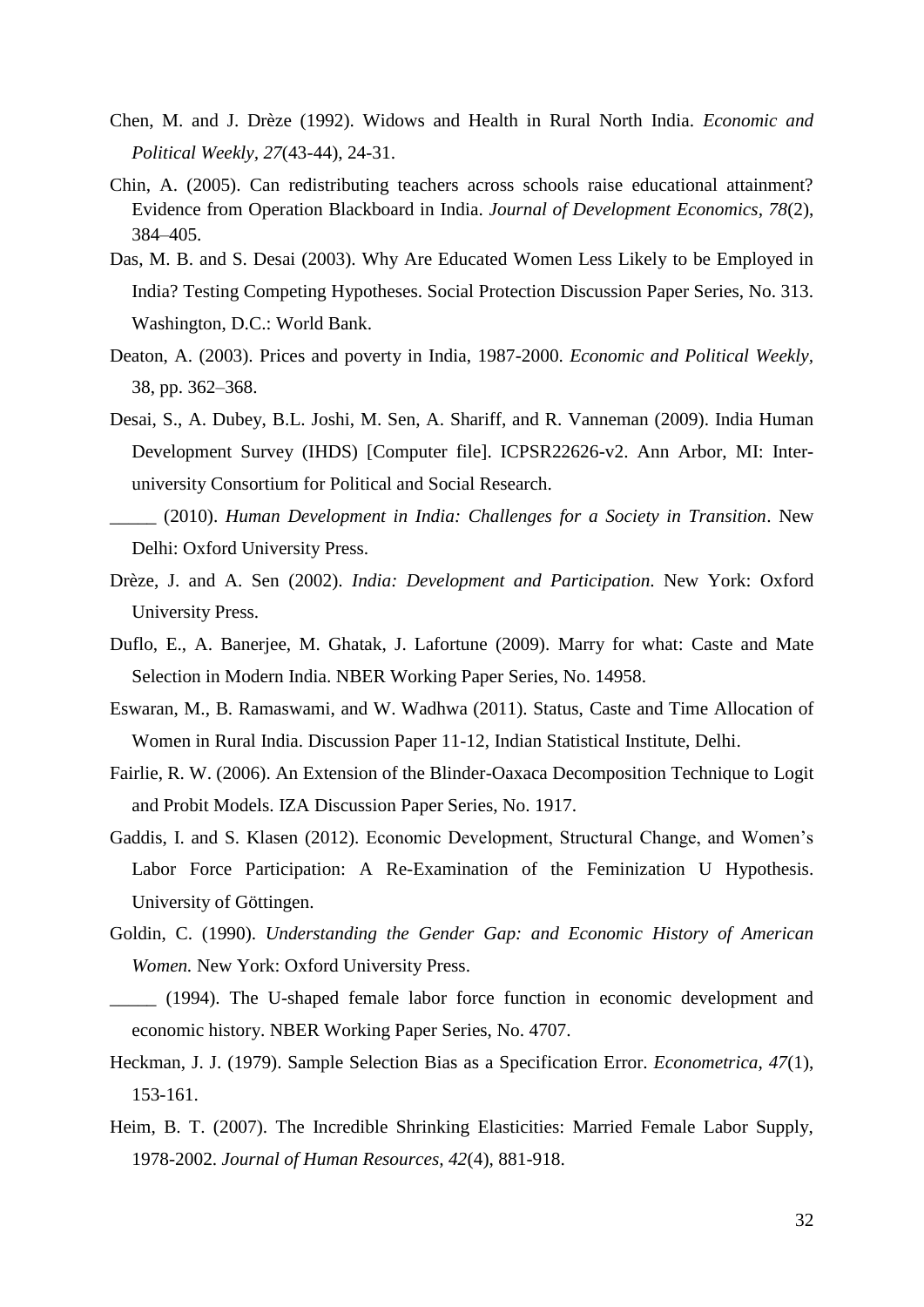- Jensen, R. (2012) Do labor market opportunities affect young women"s work and family decisions: Experimental evidence from India. *Quarterly Journal of Economics, 127*(2), 753-792.
- Kijima, Y. (2006) Why did wage inequality increase? Evidence from urban India 1983-99. *Journal of Development Economics, 81*(1), 97–117.
- Kingdon, G. G. (2007). The progress of school education in India. *Oxford Review of Economic Policy, 23*(2), 168-195.
- Klasen, S. and F. Lamanna (2009). The Impact of Gender Inequality in Education and Employment on Economic Growth: New Evidence for a Panel of Countries. *Feminist Economics*, *15*(3), 91-132.
- Klasen, S. and C. Wink (2003). "Missing Women": Revisiting The Debate. *Feminist Economics, 9*(2-3), 263-299.
- Lam, D. and S. Duryea (1999). Effects of Schooling on Fertility, Labor Supply, and Investments in Children, with Evidence from Brazil. *Journal of Human Resources, 34*(1), 160-192.
- Luke, N. and K. Munshi (2011). Women as agents of change: Female income and mobility in India. *Journal of Development Economics*, *94*(1), 1-17.
- Mammen, K. and C. Paxson (2000). Women"s Work and Economic Development. *Journal of Economic Perspectives, 14*(4), 141-164.
- National Sample Survey Organisation (2010). Migration in India, 2007-2008. NSS Report No. 533.
- NCEUS (2007). Report on Conditions of Work and Promotion of Livelihoods in the Unorganised Sector. New Delhi, National Commission for Enterprises in the Unorganised Sector.
- Oster, E. and B. Millet Steinberg (2013). Do IT service centers promote school enrollment? Evidence from India. *Journal of Development Economics*, forthcoming.
- Pieters, J. (2010). Growth and Inequality in India: Analysis of an Extended Social Accounting Matrix. *World Development, 38*(3), 270-281.
- Pieters, J. and I. Gaddis (2012). Trade Liberalization and Female Labor Force Participation: Evidence from Brazil. IZA Discussion Paper Series, No. 6809.
- Qian, N. (2008). Missing Women and the Price of Tea in China: The Effect of Sex-Specific Earnings on Sex Imbalance. *Quarterly Journal of Economics*, *123*(3), 1251-1285.
- Ramirez-Machado, J. M. (2003). Domestic work, conditions of work and employment: A legal perspective. International Labor Organization, Conditions of Work and Employment Series No. 7.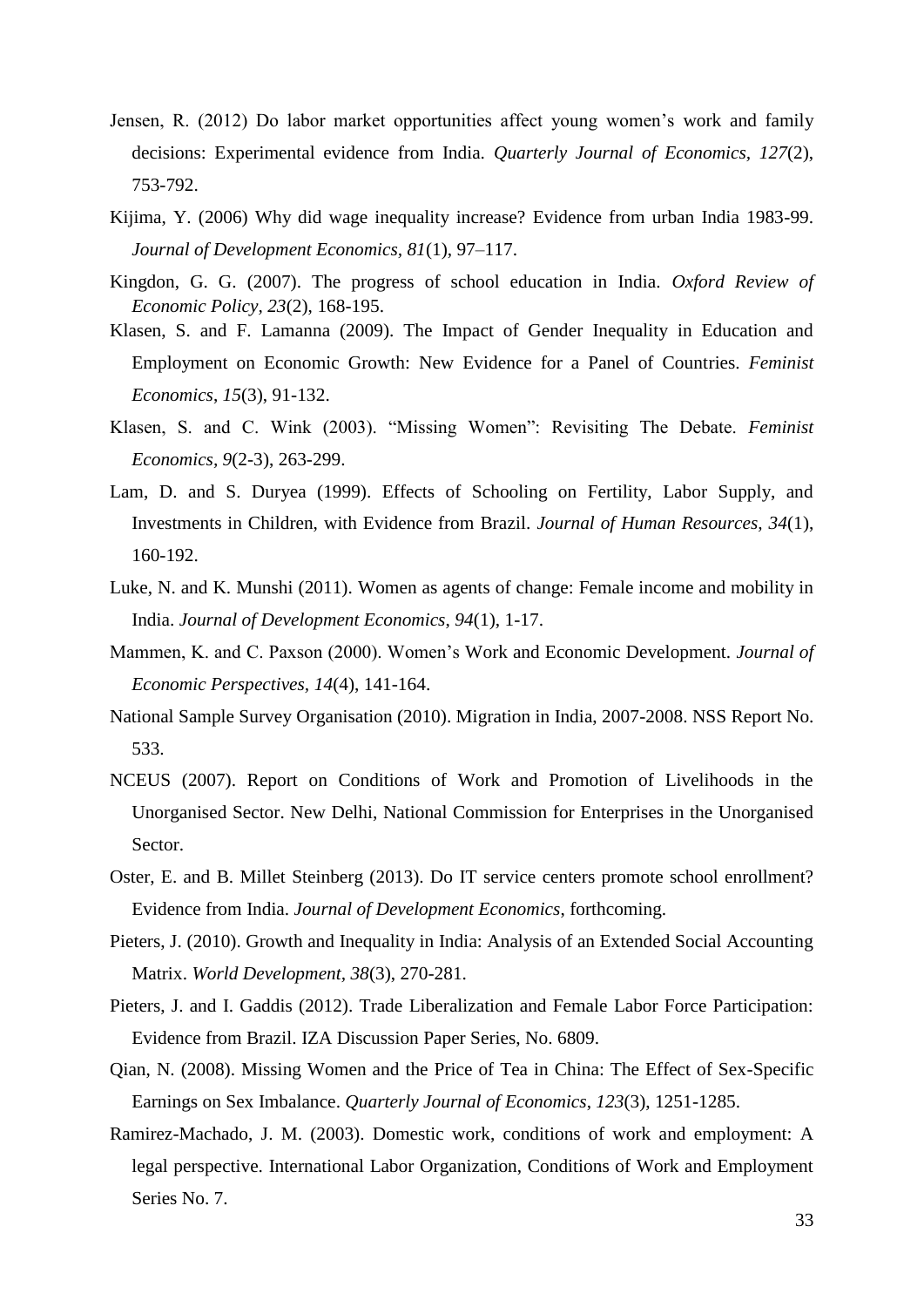- Rosenzweig, M. R. and O. Stark (1989). Consumption Smoothing, Migration, and Marriage: Evidence from Rural India. *Journal of Political Economy, 97*(4), 905-926.
- Shastry, G. K. (2012). Human Capital Response to Globalization: Education and Information Technology in India. *Journal of Human Resources, 47*(2), 288-330.
- Singh, N. and M. K. Sapra (2007). Liberalization in Trade and Finance: India"s Garment Sector. In: B. Harriss-White and A. Sinha (eds.), *Trade Liberalization and India's Informal Economy*, 42-127. New Delhi: Oxford University Press.
- Sudarshan, R.M. and S. Bhattacharya (2009). Through the Magnifying Glass: Women"s Work and Labor Force Participation in Urban Delhi. *Economic and Political Weekly, 44*(48), 59- 66.
- Tam, H. (2011). U-shaped female labor participation with economic development: Some panel data evidence. *Economic Letters, 110*(2), 140-142.
- World Bank (2011), World Development Report 2012: Gender Equality and Development, World Bank, Washington D.C.
- Young, A. (1995). The tyranny of numbers: confronting the statistical realities of the East Asian growth experience. *Quarterly Journal of Economics, 110*(3), 641-680.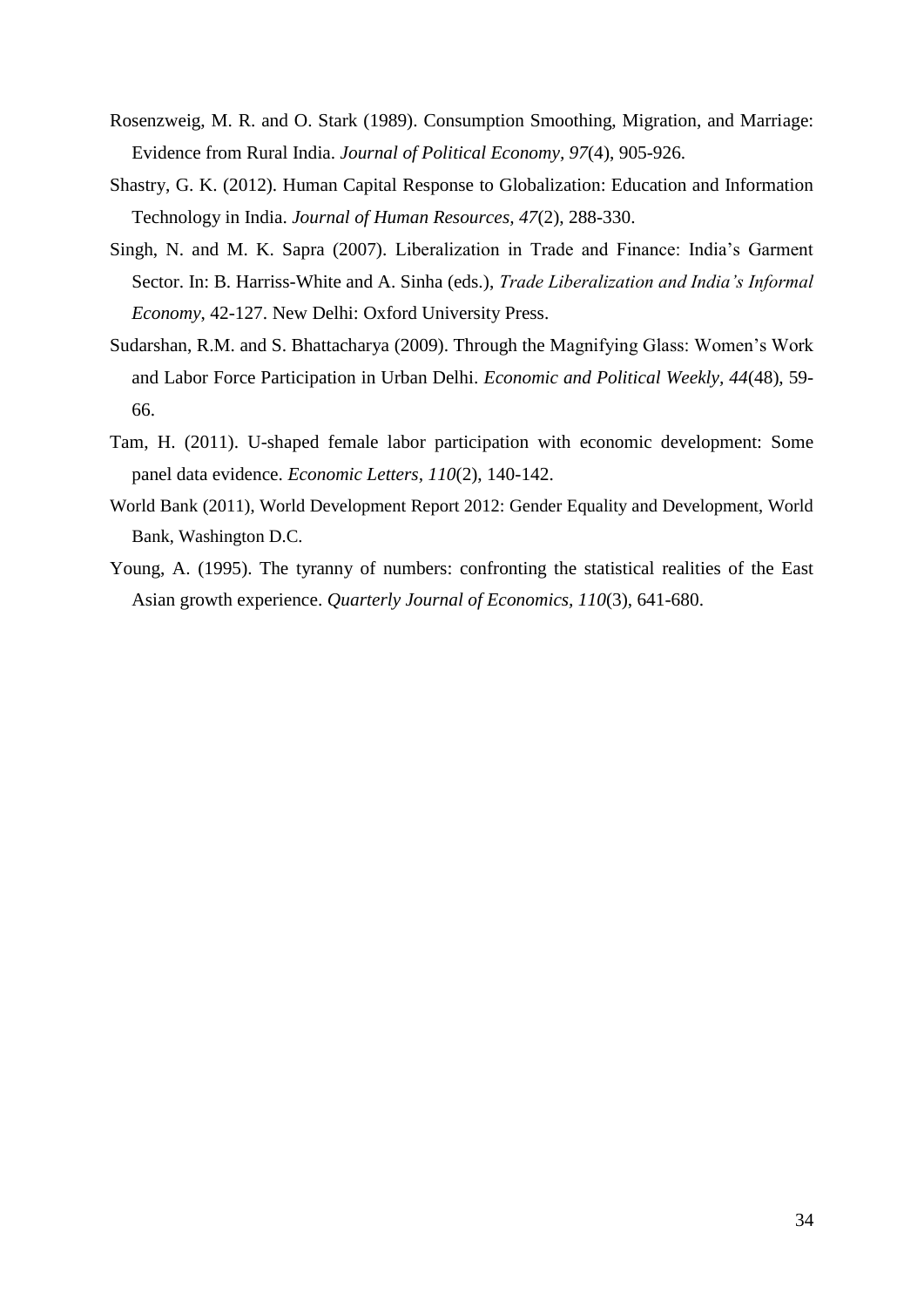## **Appendix A**

| Table AT, Peniale labor force participation rates in urban mula |           |         |         |         |         |         |         |
|-----------------------------------------------------------------|-----------|---------|---------|---------|---------|---------|---------|
|                                                                 | Age       | Marital | 1987-88 | 1993-94 | 1999-00 | 2004-05 | 2009-10 |
| Principal status                                                | $25 - 54$ | All     | 22.9    | 23.0    | 22.0    | 24.8    | 21.3    |
|                                                                 |           | Married | 18.5    | 18.5    | 17.9    | 20.3    | 17.4    |
|                                                                 | 20-59     | All     | 21.7    | 21.9    | 20.8    | 23.8    | 20.5    |
|                                                                 |           | Married | 17.2    | 17.3    | 16.7    | 19.2    | 16.4    |
|                                                                 |           |         |         |         |         |         |         |
| Principal and                                                   | 25-54     | A11     | 28.4    | 28.9    | 25.7    | 29.6    | 24.3    |
| subsidiary status                                               |           | Married | 24.4    | 24.7    | 21.8    | 25.4    | 20.6    |
|                                                                 | 20-59     | All     | 26.9    | 27.4    | 24.2    | 28.3    | 23.2    |
|                                                                 |           | Married | 22.8    | 23.2    | 20.4    | 24.1    | 19.3    |

### **Table A1: Female labor force participation rates in urban India**

*Source:* NSS Employment and Unemployment Survey

| Table A2: Labor force participation in Time Use and Employment Surveys |  |  |  |  |  |  |
|------------------------------------------------------------------------|--|--|--|--|--|--|
|------------------------------------------------------------------------|--|--|--|--|--|--|

|                |      | Time use survey 1998-99 |      | Employment survey 1999-00 |
|----------------|------|-------------------------|------|---------------------------|
|                | male | female                  | male | female                    |
| Gujarat        | 98.9 | 14.8                    | 97.3 | 20.7                      |
| Haryana        | 97.7 | 14.5                    | 95.7 | 20.2                      |
| Madhya Pradesh | 98.7 | 19.5                    | 97.8 | 22.5                      |
| Meghalaya      | 98.6 | 31.3                    | 99.3 | 26.7                      |
| Orissa         | 99.6 | 17.9                    | 96.7 | 23.3                      |
| Tamil Nadu     | 97.6 | 15.6                    | 97.7 | 32.3                      |
| Combined       | 98.4 | 16.3                    | 97.4 | 25.3                      |
|                |      |                         |      |                           |

Note: Reported numbers in this table include principal and subsidiary status labor force. *Source:* NSS Time Use Survey and NSS Employment and Unemployment Survey

| Table A.S. Definition of equication levels |                                                            |  |  |  |  |
|--------------------------------------------|------------------------------------------------------------|--|--|--|--|
| Illiterate below primary                   | Not literate                                               |  |  |  |  |
| Literate                                   | Literate without formal schooling or below primary level   |  |  |  |  |
| Primary                                    | Primary education                                          |  |  |  |  |
| Middle                                     | Middle school                                              |  |  |  |  |
| Secondary                                  | Secondary, higher secondary, or diploma/certificate course |  |  |  |  |
| Graduate                                   | Graduate, post-graduate, and above                         |  |  |  |  |

### **Table A3: Definition of education levels**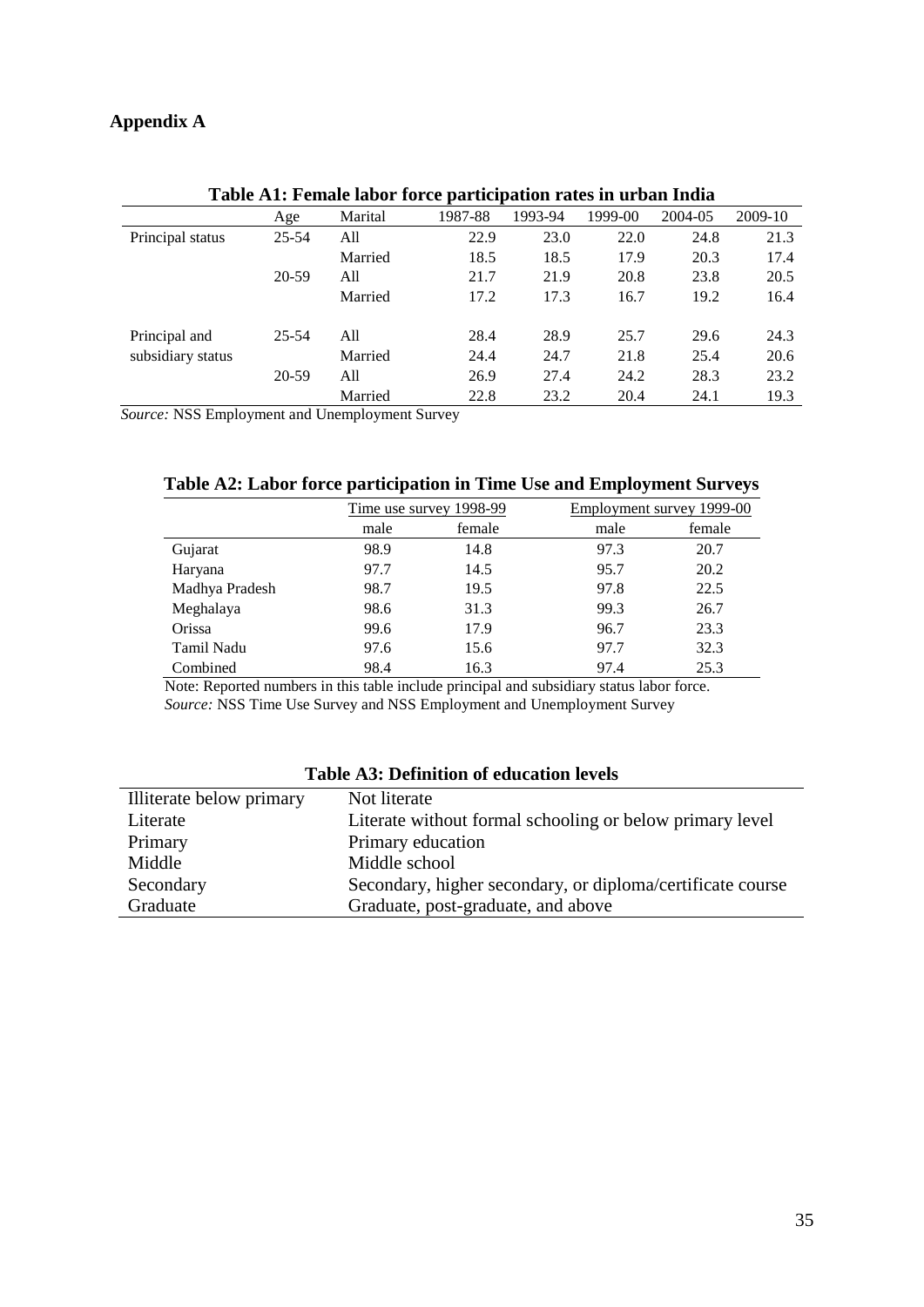|                          |                      | таріс Ач. баніріс пісанб |        |        |
|--------------------------|----------------------|--------------------------|--------|--------|
|                          | 1987                 | 1999                     | 2004   | 2009   |
| Labor force              | 0.18                 | 0.18                     | 0.20   | 0.17   |
| Illiterate               | 0.42                 | 0.32                     | 0.28   | 0.23   |
| Literate below primary   | 0.11                 | 0.08                     | 0.07   | 0.07   |
| Primary                  | 0.15                 | 0.12                     | 0.13   | 0.12   |
| Middle                   | 0.11                 | 0.14                     | 0.16   | 0.15   |
| Secondary                | 0.14                 | 0.20                     | 0.22   | 0.26   |
| Graduate                 | 0.07                 | 0.13                     | 0.14   | 0.17   |
| ln(Y)                    | 3.63                 | 3.99                     | 4.08   | 4.39   |
| Reg_share_Y              | 0.46                 | 0.43                     | 0.41   | 0.41   |
| Underemployment          | $\ddot{\phantom{0}}$ | 0.12                     | 0.13   | 0.11   |
| HH head Illiterate       | 0.21                 | 0.18                     | 0.16   | 0.15   |
| HH head Literate < prim. | 0.14                 | 0.10                     | 0.10   | 0.08   |
| HH head Primary          | 0.17                 | 0.12                     | 0.13   | 0.11   |
| HH head Middle           | 0.14                 | 0.15                     | 0.16   | 0.15   |
| HH head Secondary        | 0.22                 | 0.26                     | 0.28   | 0.30   |
| HH head Graduate         | 0.13                 | 0.18                     | 0.18   | 0.21   |
| Hindu non-SCST           | 0.66                 | 0.65                     | 0.65   | 0.66   |
| <b>SCST</b>              | 0.13                 | 0.15                     | 0.15   | 0.14   |
| Muslim                   | 0.15                 | 0.14                     | 0.14   | 0.14   |
| Other social group       | 0.21                 | 0.20                     | 0.20   | 0.20   |
| In-law parents           | 0.09                 | 0.12                     | 0.14   | 0.15   |
| Age                      | 35.6                 | 36.1                     | 36.6   | 36.7   |
| Children 0-4             | 0.69                 | 0.53                     | 0.50   | 0.42   |
| Children 5-14            | 1.59                 | 1.37                     | 1.20   | 1.05   |
| Agriculture              | 0.07                 | 0.06                     | 0.05   | 0.05   |
| Manufacturing            | 0.27                 | 0.23                     | 0.24   | 0.22   |
| Construction             | 0.07                 | 0.10                     | 0.10   | 0.12   |
| White-collar services    | 0.18                 | 0.16                     | 0.14   | 0.15   |
| Other services           | 0.41                 | 0.46                     | 0.47   | 0.45   |
| Male unemployment rate   | 0.05                 | 0.04                     | 0.04   | 0.02   |
| Graduate share           | 0.11                 | 0.16                     | 0.17   | 0.21   |
| $\mathbf N$              | 29,072               | 32,543                   | 29,551 | 27,240 |

**Table A4: sample means**

Note: Averages for married women age 25-54, calculated using sampling weights. *Source*: NSS Employment and Unemployment Survey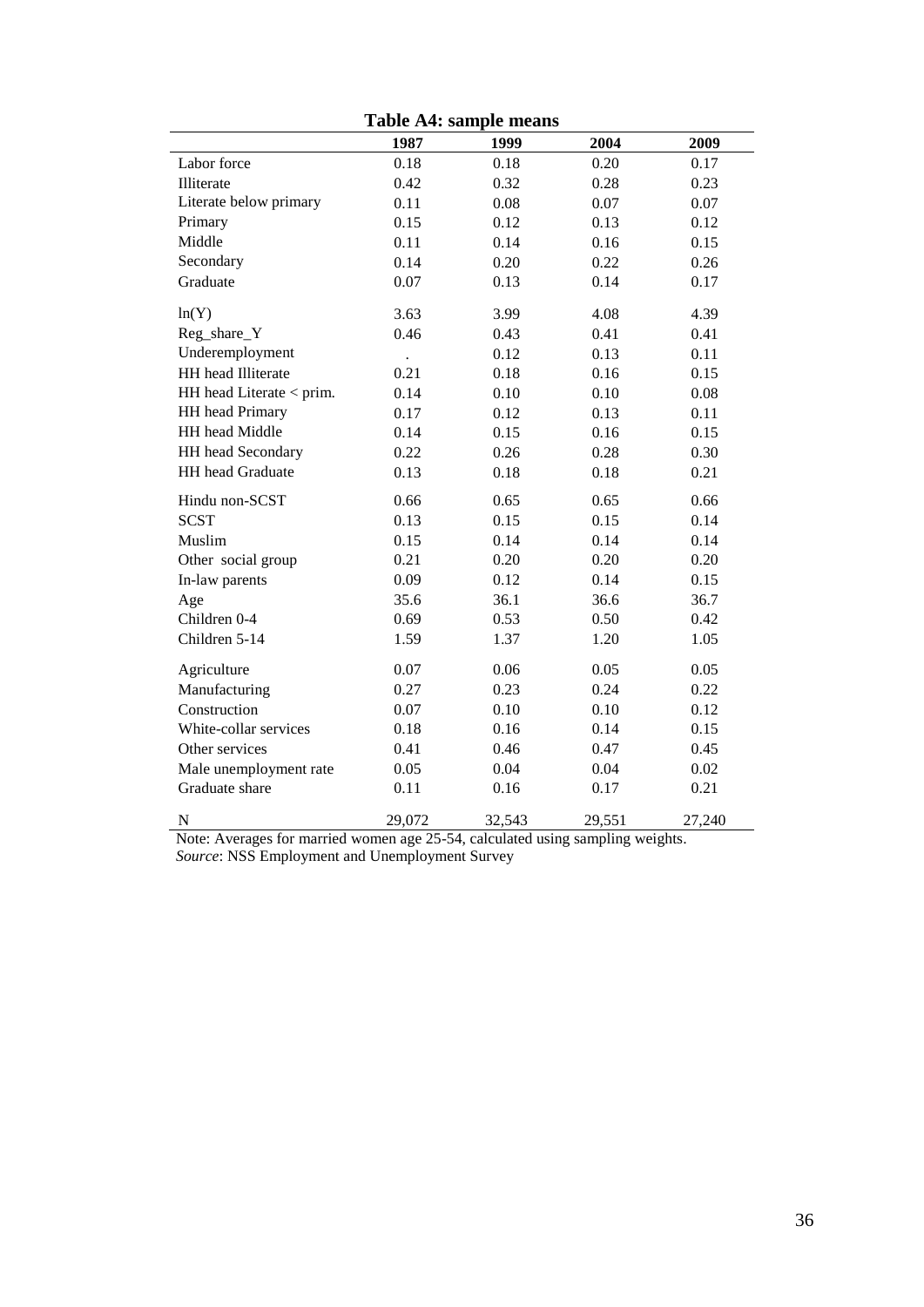

**Figure A1: Real weekly earnings, urban India 1987-2009**

Note: Average total weekly earnings for casual and regular employees in the age group 25-54. Earnings are spatially deflated and in 1987-88 Rupees, based on the Labour Bureau Consumer Price Index for Industrial Workers and Deaton (2003). *Source*: NSS Employment and Unemployment Survey



Note: distribution of highest education level completed for women and men age 20-59. *Source*: NSS Employment and Unemployment Survey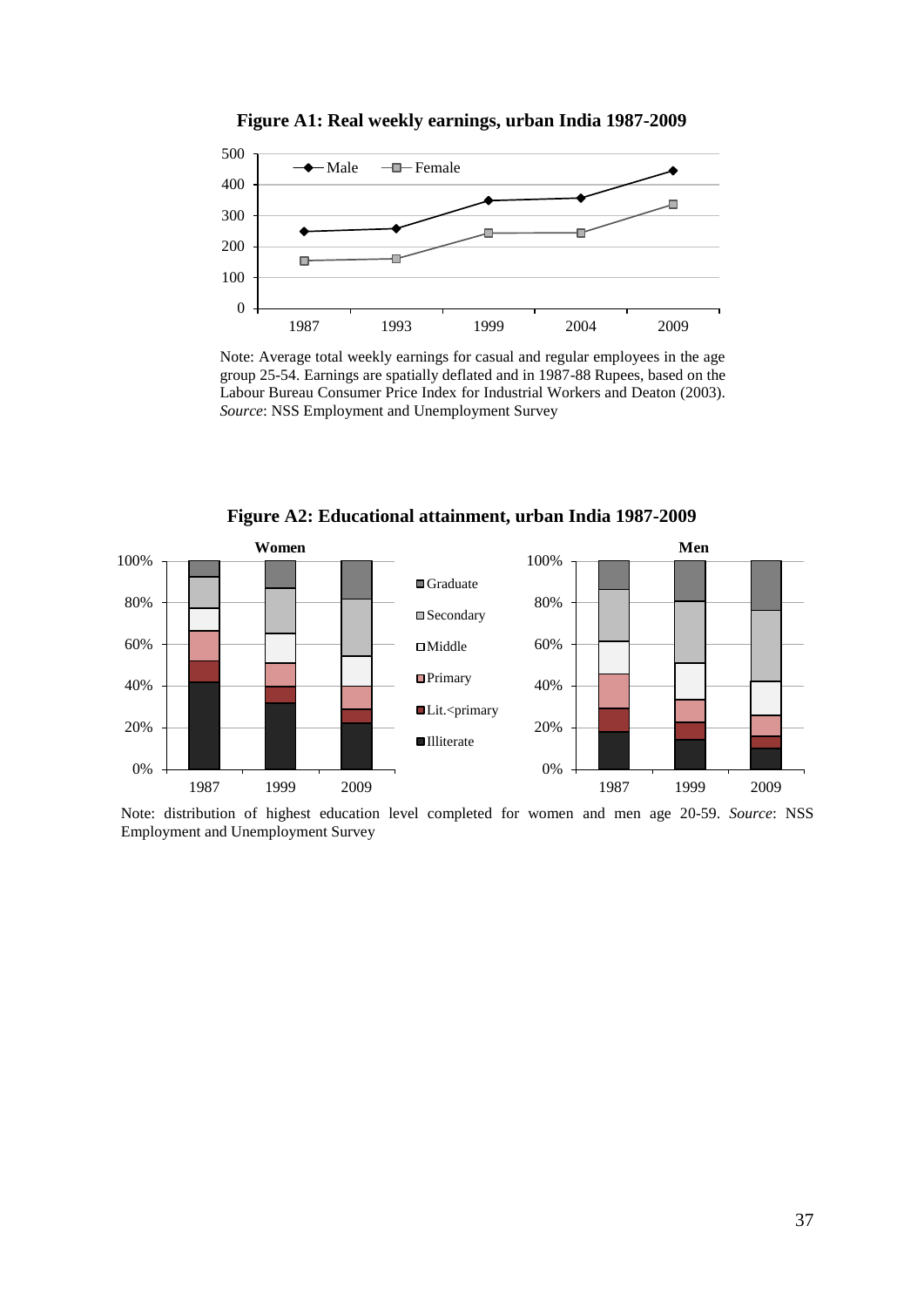#### **Appendix B: The effect of wages**

l

To obtain estimates of the own-wage effects on fem.ae labor force participation, we estimate equation (1) in the main text, that is  $P_{it} = F(\alpha_{st} + \sum_{E} \beta_{t}^{E} D_{it}^{E} + \beta_{Xt} X_{it} + \beta_{Zt} Z_{it}),$ with the log wage included in  $X_{it}$ . Wages are observed only for employed women (regular employees and casual workers) and need to be imputed for all others. As is standard in the literature, this imputation will be based on a wage equation with human capital variables and a number of control variables, as will be explained below. We note, however, that selfemployment income and especially the "earnings" of unpaid family workers are unlikely to be predicted well by this equation. The returns to education, for example, are likely to be different for employees versus self-employed workers, but the NSS surveys collect no income or earnings data for self-employed workers so we do not have the data to estimate activityspecific wage equations. In estimating own-wage effects, therefore, we focus on the probability of working for pay in a sample excluding self-employed and unpaid family workers.

We estimate a wage equation with Heckman selection bias correction (Heckman, 1979) separately for each year, regressing real weekly earnings on state, age, age squared, education level, social group, and a variable *qit* that is further discussed below:

$$
n w_{it} = \beta_{st} + \beta_{1t} X_{it}^W + \beta_{2t} q_{it} + \beta_{3t} \lambda_{it} + u_{it} , \qquad (B1)
$$

where the vector  $X_{it}^W$  contains the variables listed above, and  $\lambda_{it}$  is the sample selection correction term. The latter is obtained (as the inverse Mills ratio) from a probit model for labor force participation. This selection equation is equal to equation (1) in the main text, except for the expected market wage that is replaced by *qit*:

$$
P_{it} = F(\alpha_{st} + \sum_{E} \beta_t^E D_{it}^E + \beta_{Xt} X_{it} + \beta_{Zt} Z_{it} + q_{it}).
$$
 (B2)

The selection effect in equation (B1) is identified by the district variables vector  $Z_{it}$  and the variables in  $X_{it}$  that are not included in  $X_{it}^W$ , namely income, security of income, underemployment of household members, education of the household head, the number of children by age group, and the presence of in-law parents.

For all women in the sample, the predicted log wage  $\ln \hat{w}_i$  used in the estimation of equation (1) is the linear prediction based on equation (B1) (excluding the sample selection term). The own wage effect is thus identified through the variable  $q_{it}$ . As Heim (2007) discusses, past studies have used a variety of methods to identify the own wage effect on female labor supply, but there is usually no truly exogenous source of variation in wages that can be used. Policy changes such as tax reforms have been used for difference-in-difference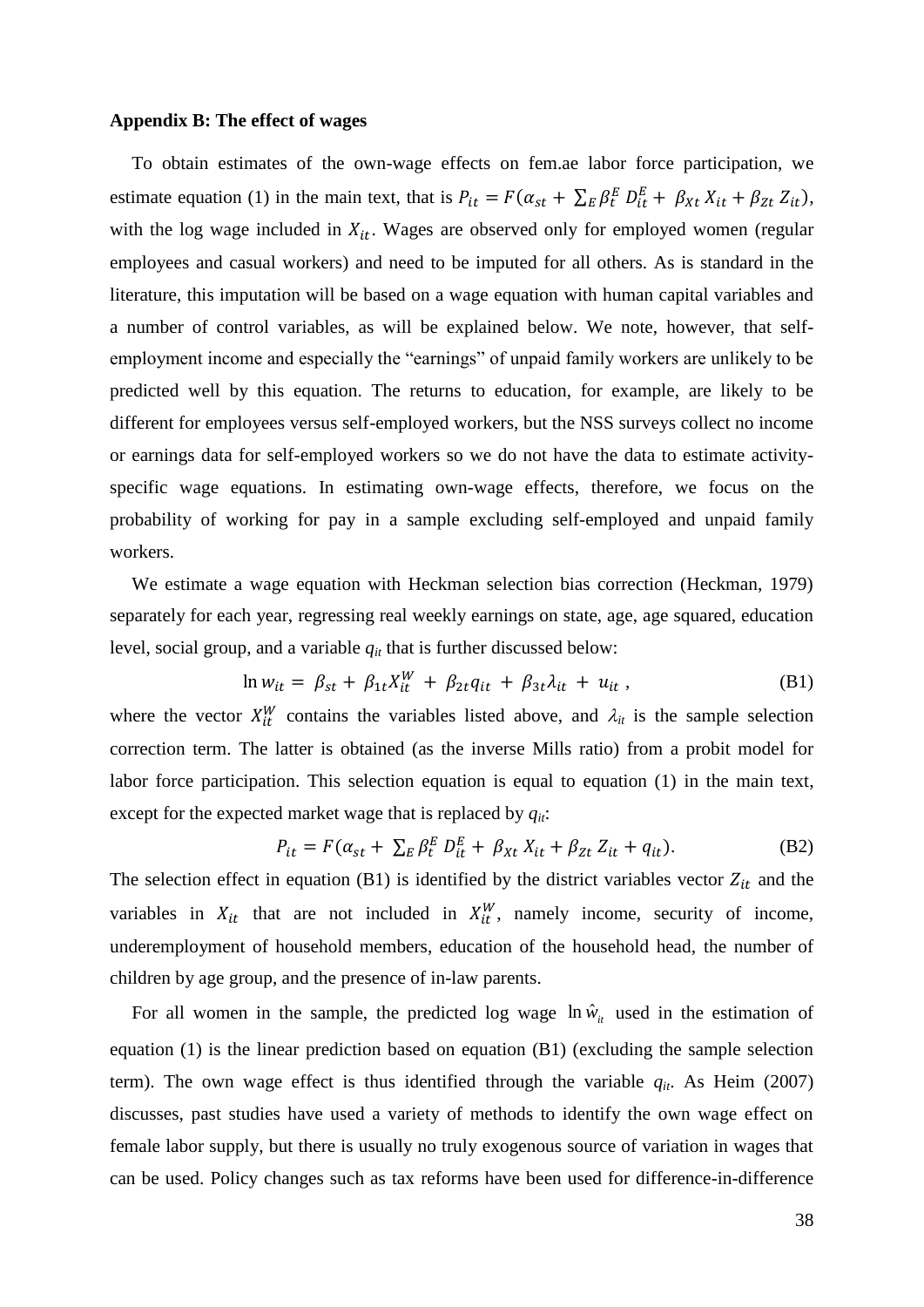estimations, but even if such reforms have taken place they do not allow for a comparison of own wage effects over time for a sample of women representative of the female working age population.

For lack of truly exogenous variation in wages, we compare own-wage effects identified from two different sources of variation.<sup>23</sup> First, we use interactions of state, education level, and age group dummies (age 25-29, 30-39, 40-49, and 50-54) to identify the own wage effect. This is related to grouped estimations of women's hours worked in Blau and Kahn (2007), which is equivalent to using group membership dummies as instrument for the wage in a linear labor supply model (Angrist, 1991). Second, we use spatial variation in wages, taking for *qit* the average wage of other women in the same district. Reflecting the local labor market, the district average wage should be a good predictor of women"s own wage. We also estimate the model without the own wage to check the robustness of other coefficients.

Results are summarized in Table B1 below, which reports the marginal effects of the ownwage, education, and household income. Estimates for other variables are not shown but are almost identical across the three specifications. Results for the specification excluding the own wage (columns 1-4) are furthermore very similar to the results in the main text, despite dropping self-employed women from the sample. The only difference between the two samples is that the regular earnings share (which we include to control for the security of household income) has a positive effect on paid employment, while it has a negative effect on total labor force participation. A plausible explanation is that having household members with regular employment provides the necessary network or information for women to find paid employment themselves. It could reduce entry barriers to paid employment through familiarity with employers, reducing families' safety concerns (Sudarshan and Bhattacharya, 2009), such that without a connection to employers, women are more likely to take up selfemployment.

In columns 5-8 of Table B1, the own wage effect is identified by state-education-age group dummies. We find a positive own wage effect for all years except 1987, though the effect is economically small. A wage difference between state-education-age groups of 10 per cent (i.e. a difference of 0.1 in the log wage) corresponds to a difference of around 0.25 percentage points in labor force participation. In columns 9-12, where the own wage effect is identified on variation across district, we see a negative own wage effect (though not significant at the 5% level except for 1987), showing that FLFP tends to be lower in high-wage districts.

1

 $23$  Two recent studies on female labor supply in the US (Blau and Kahn, 2007; Heim, 2007) find own wage estimates and changes in estimates comparable across several specifications. Even though, arguably, none of those estimates is properly identified, the robustness across specifications gives credence to their findings.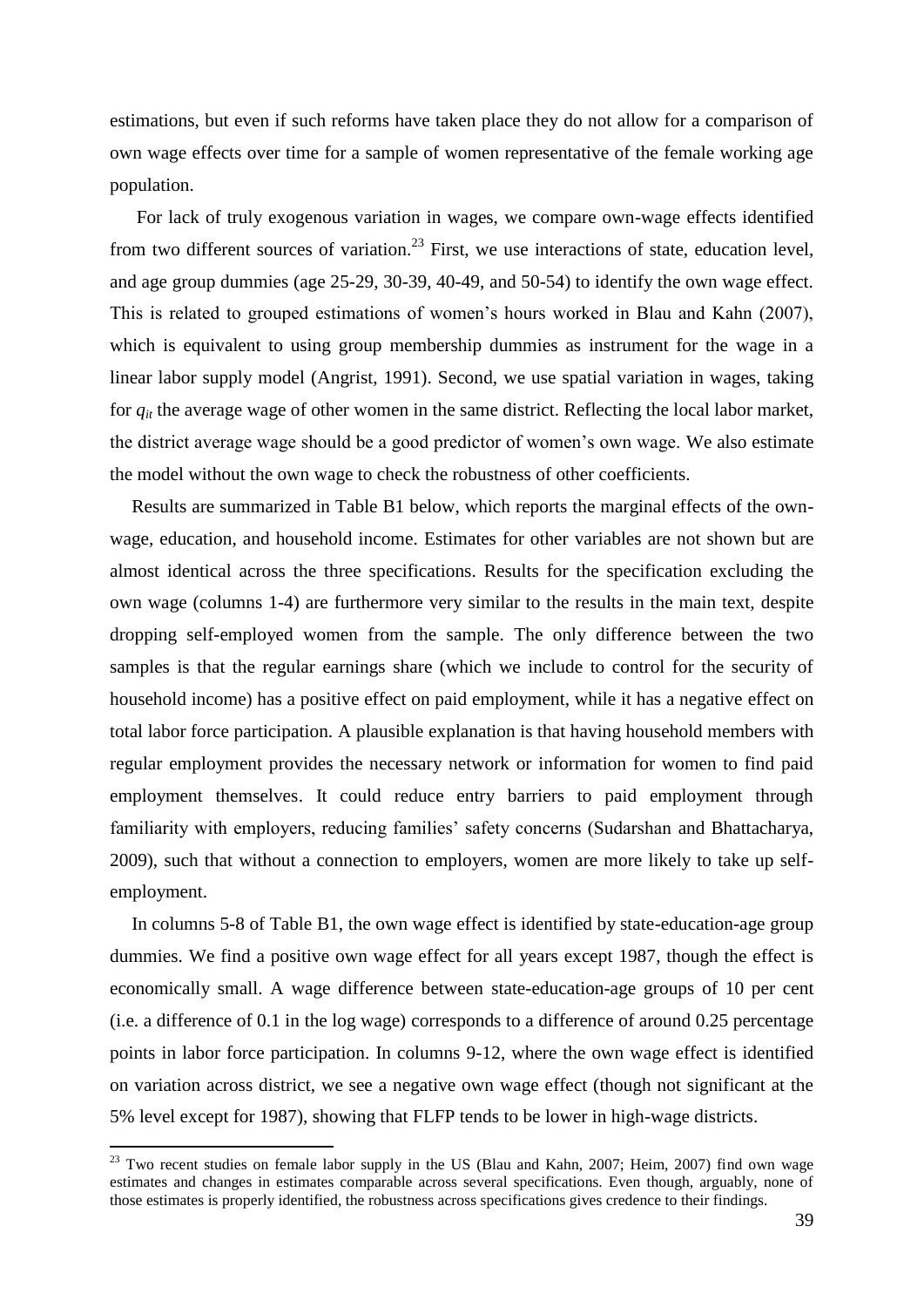As discussed above, in both specifications the exclusion restrictions are not necessarily satisfied, resulting in potentially biased estimates. For example, if district average wages capture general living standards beyond what we are able to control for with total household earnings and household head education, the estimates are biased downwards due to negative income effects. The group dummies, on the other hand, are more likely be correlated with human capital characteristics that are positively linked to labor force participation, as they capture variation across cohorts from the same state and with the same educational attainment. This could for example include the quality of education. Because the estimates are different in sign, we believe it is best not to draw any conclusion regarding the importance of wages for women"s labor for participation in urban India.